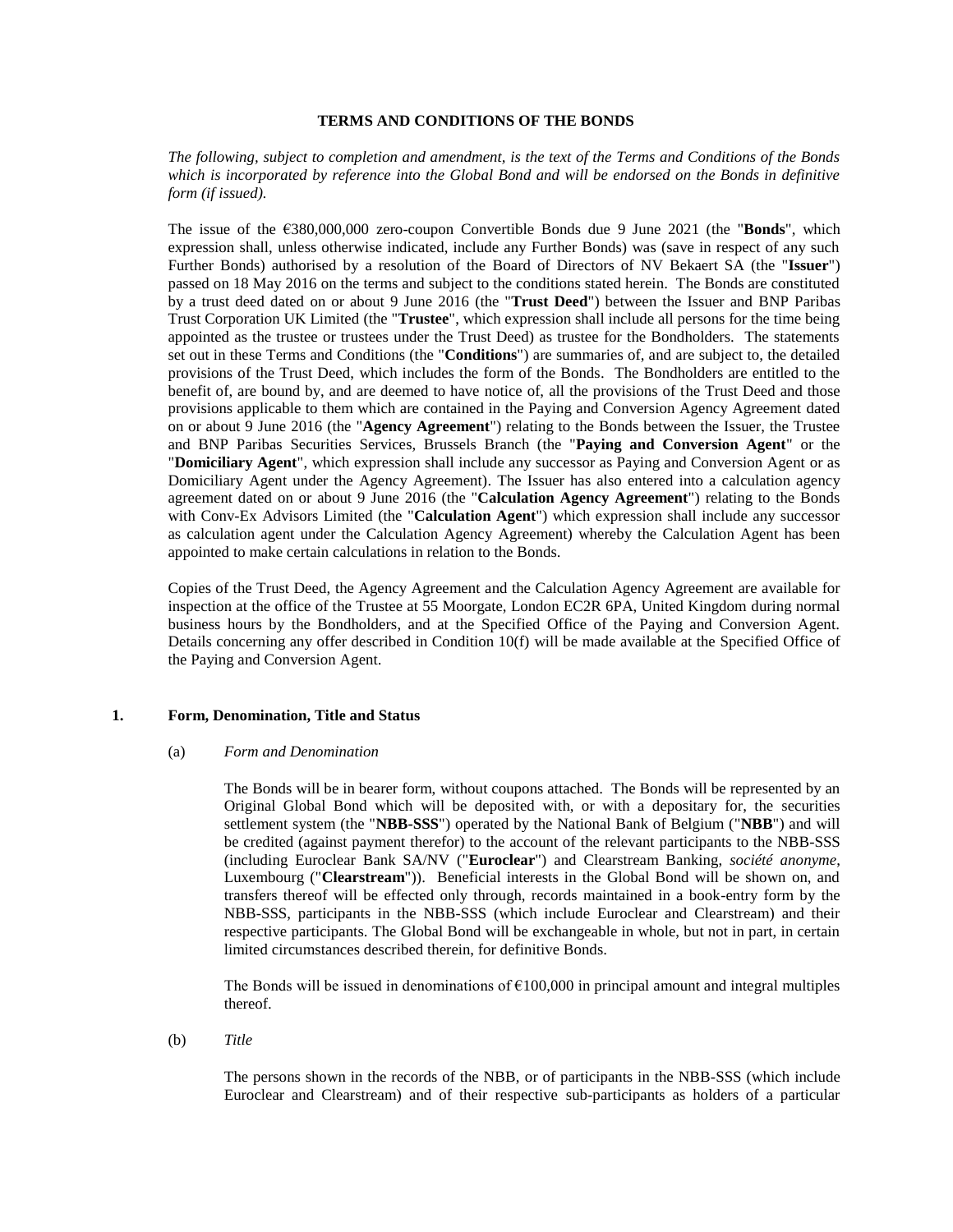principal amount at maturity of the Bonds (in which regard any certificate or other document issued by the NBB or by the relevant direct or indirect participant shall be conclusive and binding for all purposes save in the event of manifest error) shall for all purposes be treated by the Issuer and the Paying and Conversion Agent as the holders of such principal amount at maturity of Bonds other than with respect to the payment of principal or premium (if any) on such Bonds, the right to which will be vested, as against the Issuer and the Trustee, solely in the persons shown in the records of NBB as the holder of such principal amount at maturity of Bonds.

Transfers of Bonds are to be effected through the book-entry facilities of the NBB-SSS, participants in the NBB-SSS (which include Euroclear and Clearstream) and their respective participants. The circulation of the Bonds in the NBB-SSS is limited to X-accounts, which are exempt securities accounts opened with a financial institution that is a direct or indirect participant in the NBB-SSS on behalf of investors that are eligible investors as referred to in article 4 of the Belgian Royal Decree of 26 May 1994 on the deduction of withholding tax (*Arrêté royal du 26 mai 1994 relatif à la perception et à la bonification du précompte mobilier* / *Koninklijk besluit van 26 mei 1994 over de inhouding en de vergoeding van de roerende voorheffing*). Any transfers will be made and settled in accordance with the rules and operating procedures of the participants in the NBB-SSS. When made through the NBB-SSS, Euroclear or Clearstream, such transfers will be settled in same-day funds in the same manner as conventional eurobonds.

## (c) *Status*

The Bonds constitute direct and (subject to Condition 2) unsecured obligations of the Issuer ranking *pari passu*, without any preference among themselves. The payment obligations of the Issuer under the Bonds shall, save for such exceptions as may be provided by applicable legislation and subject to Condition 2, at all times rank at least equally with all of its other present and future unsecured and unsubordinated obligations.

### <span id="page-1-0"></span>**2. Negative Pledge**

So long as any of the Bonds remains outstanding (as defined below), the Issuer shall not (and shall ensure that no Material Subsidiary (other than a Jointly Controlled Subsidiary) will and shall use reasonable endeavors to ensure that no Material Subsidiary that is a Jointly Controlled Subsidiary will) create or permit to subsist any mortgage, charge, pledge, lien or other form of encumbrance or security interest ("**Security Interest**") upon the whole or any part of its undertaking or assets, present or future, to secure any Relevant Debt, or any guarantee or indemnity in respect of any Relevant Debt unless, at the same time or prior thereto, the Issuer's obligations under the Bonds and the Trust Deed either (a) are secured equally and rateably therewith to the satisfaction of the Trustee, or (b) have the benefit of such other Security Interest, guarantee, indemnity or other arrangement as the Trustee in its absolute discretion shall deem to be not materially less beneficial to the Bondholders than the Security Interest created or subsisting for the Relevant Debt or as shall be approved by a Resolution of the Bondholders.

"**Relevant Debt**" means any present or future indebtedness which is in the form of, or represented by, bonds, notes, debentures, loan stock or other securities which are, with the consent of the person issuing the same, for the time being quoted, listed or ordinarily dealt in on any stock exchange, over-the-counter or other established securities market and having an original maturity of more than one year from its date of issue.

#### **3. Interpretation**

(a) *Definitions:* In these Conditions the following expressions have the following meanings:

"**Additional Cash Alternative Amount**" has the meaning provided in Condition [5\(l\).](#page-26-0)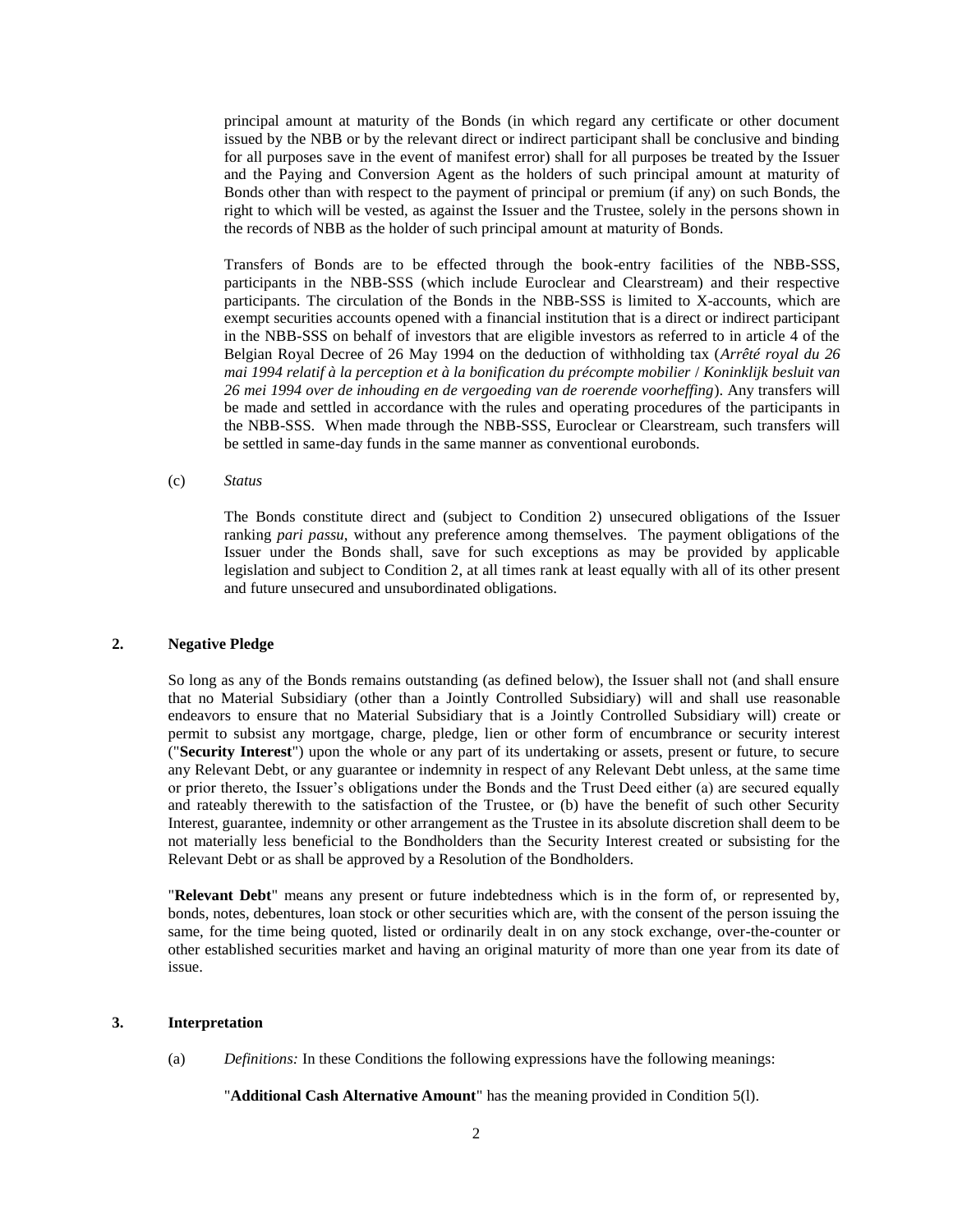"**Additional Ordinary Shares**" has the meaning provided in Condition [5\(c\).](#page-22-0)

**"Agent"** means, in relation to the Original Bonds and any Further Bonds, the Paying and Conversion Agent.

"**BSE**" means Euronext Brussels.

"**Bondholder**" and (in relation to a Bond) "**holder**" means the bearer of a Bond.

"**business day**" means, in relation to any place, a day (other than a Saturday or Sunday) on which commercial banks and foreign exchange markets are open for business in that place.

"**Calculation Agent**" has the meaning provided in the preamble to these Terms and Conditions.

"**Cash Alternative Amount**" means an amount in euros calculated by the Calculation Agent in accordance with the following formula:

$$
CAA = \sum_{n=1}^{N} \frac{1}{N} x S x P_n
$$

where:

 $CAA =$  the Cash Alternative Amount;

 $S =$  the number of Cash Settled Shares

- $P_n$  = the Volume Weighted Average Price of an Ordinary Share on the n<sup>th</sup> dealing day of the Cash Alternative Calculation Period; and
- N = 20, being the number of dealing days in the Cash Alternative Calculation Period,

provided that if any Dividend or other entitlement in respect of the Ordinary Shares is announced in circumstances where the record date or other due date for the establishment of entitlement in respect of such Dividend or other entitlement shall be on or after the relevant Conversion Date and if on any dealing day in the Cash Alternative Calculation Period the price determined as provided above is based on a price ex-Dividend or ex-any other entitlement, then such price shall be increased by an amount equal to the Fair Market Value of any such Dividend or other entitlement per Ordinary Share as at the date of the first public announcement of such Dividend or entitlement (or, if that is not a dealing day, the immediately preceding dealing day).

"**Cash Alternative Calculation Period**" means the period of 20 consecutive dealing days commencing on the  $3<sup>rd</sup>$  dealing day following the Cash Election Date.

"**Cash Alternative Election**" means an election made by the Issuer to settle a Conversion Right by delivering to or to the order of the relevant Bondholder the Fixed Number of Ordinary Shares and making payment, or procuring that payment is made, to the relevant Bondholder of the Cash Alternative Amount, together with any other amount payable by the Issuer to such Bondholder pursuant to these Conditions in respect of or relating to the relevant exercise of such Conversion Right, in accordance with Condition [5\(l\).](#page-26-0)

"**Cash Alternative Election Notice**" has the meaning given to such term in Condition [5\(l\).](#page-26-0)

"**Cash Election Date**" has the meaning given to such term in Condition [5\(l\).](#page-26-0)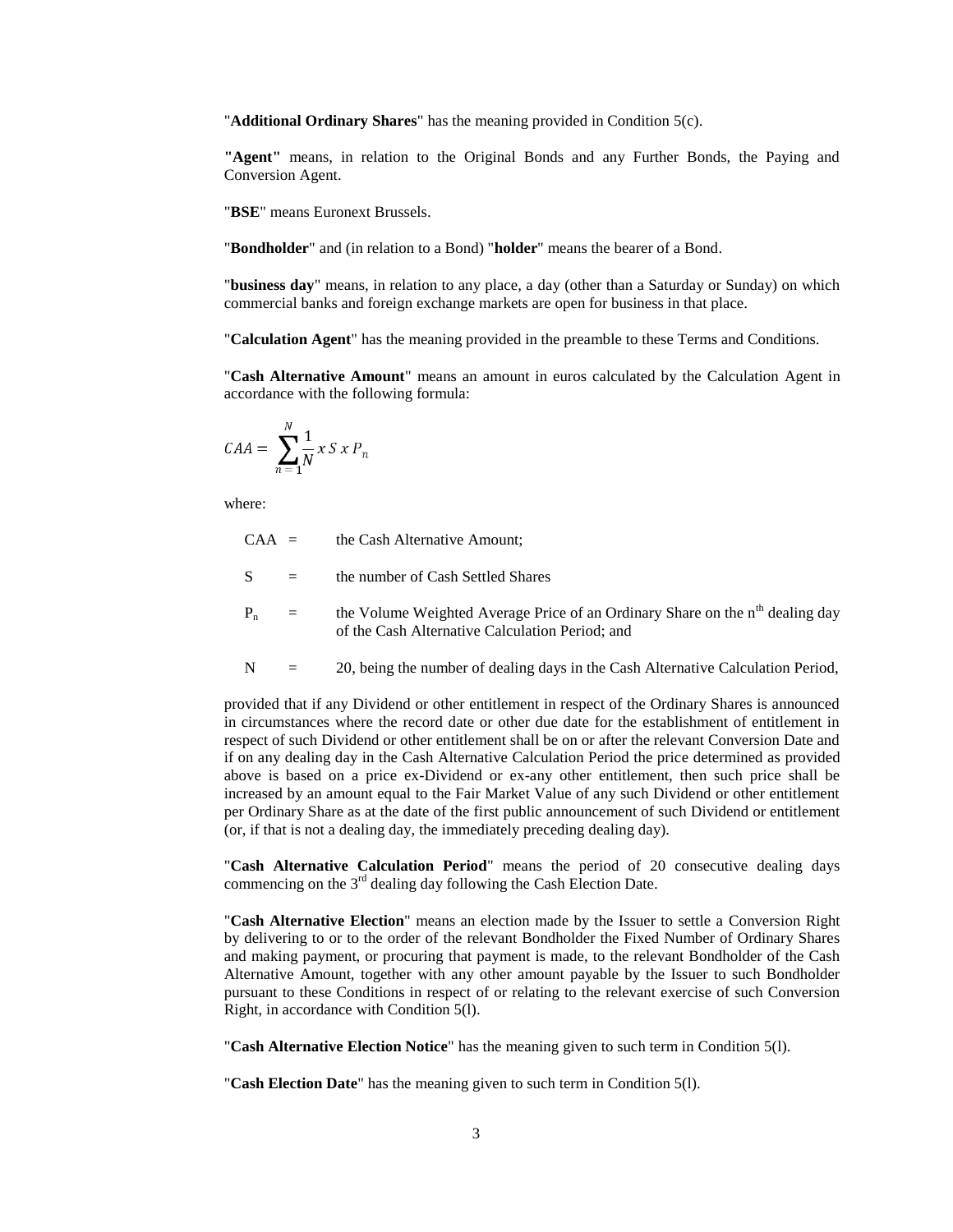"**Cash Settled Shares**" means the Reference Shares, minus (if applicable) the Fixed Number of Ordinary Shares.

a "**Change of Control**" shall occur if an offer is made by any person, other than an Exempt Person, to all (or, as nearly as may be practicable all) Shareholders (or all (or, as nearly as may be practicable all) Shareholders of the Issuer other than the offeror and/or any parties acting in concert (as defined in Article 3, paragraph 1, 5° of the Belgian Law of 1 April 2007 on public takeover bids, as amended) with the offeror), to acquire all or a majority of the issued ordinary share capital of the Issuer and (the period for such offer being closed, the definitive results of such offer having been announced and such offer having become unconditional in all respects) the offeror has acquired, or, following the publication of the results of such offer by the offeror, is entitled to acquire as a result of such offer, post-completion thereof, Ordinary Shares or other voting rights of the Issuer so that it has the right to cast more than 50 per cent. of the votes which may ordinarily be cast on a poll at a general meeting of the Issuer, whereby the date on which the Change of Control shall be deemed to have occurred shall be the date of the publication by the offeror of the results of the relevant offer (and for the sake of clarity prior to any reopening of the offer in accordance with Article 42 of the Belgian Royal Decree of 27 April 2007 on takeover bids).

"**Change of Control Conversion Price**" has the meaning provided in Condition [5\(b\)\(](#page-13-0)x).

"**Change of Control Notice**" has the meaning provided in Condition [5\(g\).](#page-23-0)

"**Change of Control Period**" means the period commencing on the occurrence of a Change of Control and ending 60 calendar days following the Change of Control or, if later, 60 calendar days following the date on which a Change of Control Notice is given to Bondholders as required by Condition  $5(g)$ .

"**Change of Control Put Date**" has the meaning provided in Condition [6\(e\).](#page-28-0)

"**Change of Control Put Exercise Notice**" has the meaning provided in Condition [6\(e\).](#page-28-0)

"**Change of Control Resolutions**" means Condition 5(b)(x) and Condition 6(e) to be submitted for approval to the general meeting of Shareholders of the Issuer in accordance with Article 556 of the Belgian Company Code.

"**Clearstream**" has the meaning provided in Condition [1\(a\).](#page-0-0)

"**Closing Date**" means 9 June 2016.

"**Conversion Date**" has the meaning provided in Condition [5\(h\).](#page-24-0)

"**Conversion Notice**" has the meaning provided in Condition [5\(h\).](#page-24-0)

"**Conversion Period**" has the meaning provided in Condition [5\(a\).](#page-12-0)

"**Conversion Price**" has the meaning provided in Condition [5\(a\).](#page-12-0)

"**Conversion Right**" means, in respect of any Bond, the right of the holder to convert such Bond into Ordinary Shares, or to receive, upon exercise by the Issuer of the Cash Alternative Election, the Fixed Number of Ordinary Shares and the Cash Alterative Amount, together with any other amount payable by the Issuer to the relevant Bondholder pursuant to these Conditions in respect of or relating to the relevant exercise of such Conversion Right in accordance with these Conditions.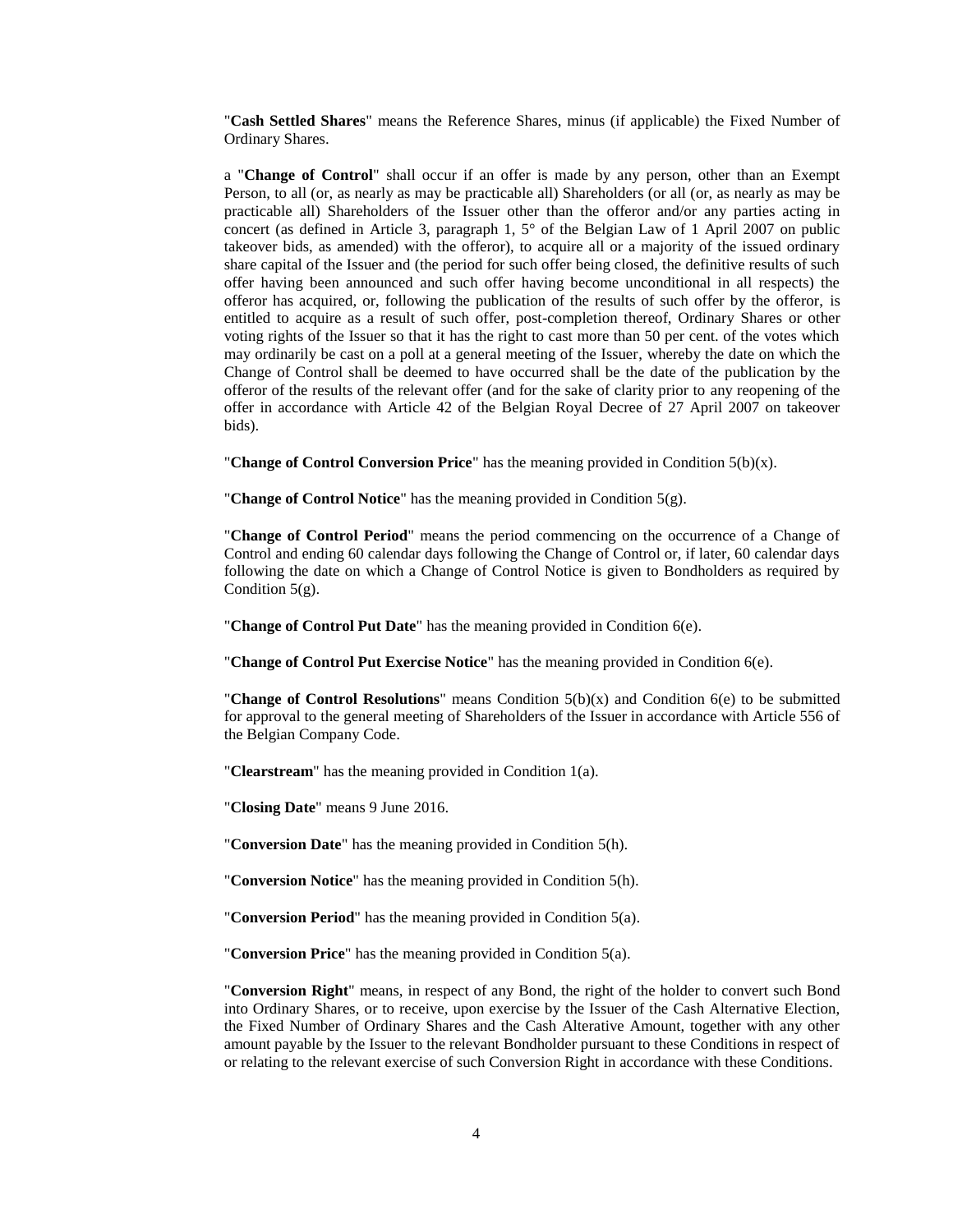"**Current Market Price**" means, in respect of an Ordinary Share at a particular date, the average of the daily Volume Weighted Average Price of an Ordinary Share on each of the five consecutive dealing days ending on the dealing day immediately preceding such date; as determined by the Calculation Agent; provided that, where Ordinary Shares are to be issued or transferred and delivered, if at any time during the said five-dealing-day period the Volume Weighted Average Price shall have been based on a price ex-Dividend (or ex- any other entitlement) and during some other part of that period the Volume Weighted Average Price shall have been based on a price cum-Dividend (or cum- any other entitlement), then:

- (a) if the Ordinary Shares to be issued or transferred and delivered do not rank for the Dividend (or entitlement) in question, the Volume Weighted Average Price on the dates on which the Ordinary Shares shall have been based on a price cum-Dividend (or cumany other entitlement) shall for the purpose of this definition be deemed to be the amount thereof reduced by an amount equal to the Fair Market Value of any such Dividend (or entitlement) per Ordinary Share as at the date of first public announcement of such Dividend (or entitlement), in any such case, determined on a gross basis and disregarding any withholding or deduction required to be made on account of tax, and disregarding any associated tax credit; or
- (b) if the Ordinary Shares to be issued or transferred and delivered do rank for the Dividend (or entitlement) in question, the Volume Weighted Average Price on the dates on which the Ordinary Shares shall have been based on a price ex-Dividend (or ex- any other entitlement) shall for the purpose of this definition be deemed to be the amount thereof increased by an amount equal to the Fair Market Value of any such Dividend (or entitlement) per Ordinary Share as at the date of first public announcement of such Dividend (or entitlement), in any such case, determined on a gross basis and disregarding any withholding or deduction required to be made on account of tax, and disregarding any associated tax credit,

and provided further that if on each of the said five dealing days the Volume Weighted Average Price shall have been based on a price cum-Dividend (or cum- any other entitlement) in respect of a Dividend (or other entitlement) which has been declared or announced but the Ordinary Shares to be issued or transferred and delivered do not rank for that Dividend (or other entitlement) the Volume Weighted Average Price on each of such dates shall for the purposes of this definition be deemed to be the amount thereof reduced by an amount equal to the Fair Market Value of any such Dividend (or entitlement) per Ordinary Share as at the date of the first public announcement of such Dividend (or entitlement), in any such case, determined on a gross basis and disregarding any withholding or deduction required to be made on account of tax, and disregarding any associated tax credit, and provided further that, if the Volume Weighted Average Price of an Ordinary Share is not available on one or more of the said five dealing days (disregarding for this purpose the proviso to the definition of Volume Weighted Average Price), then the average of such Volume Weighted Average Prices which are available in that five-dealing-day period shall be used (subject to a minimum of two such prices) and if only one, or no, such Volume Weighted Average Price is available in the relevant period the Current Market Price shall be determined by an Independent Financial Adviser.

"**dealing day**" means, when used with respect to an Ordinary Share, Security or Spin-Off Security, a day on which the Relevant Stock Exchange or relevant market on which such Ordinary Share, Security or Spin-Off Security is dealt, is open for business and on which Ordinary Shares, Securities or Spin-Off Securities (as the case may be) may be dealt in (other than a day on which such Relevant Stock Exchange or relevant market is scheduled to or does close prior to its regular weekday closing time).

"**Delivery Date**" has the meaning provided in Condition [5\(h\).](#page-24-0)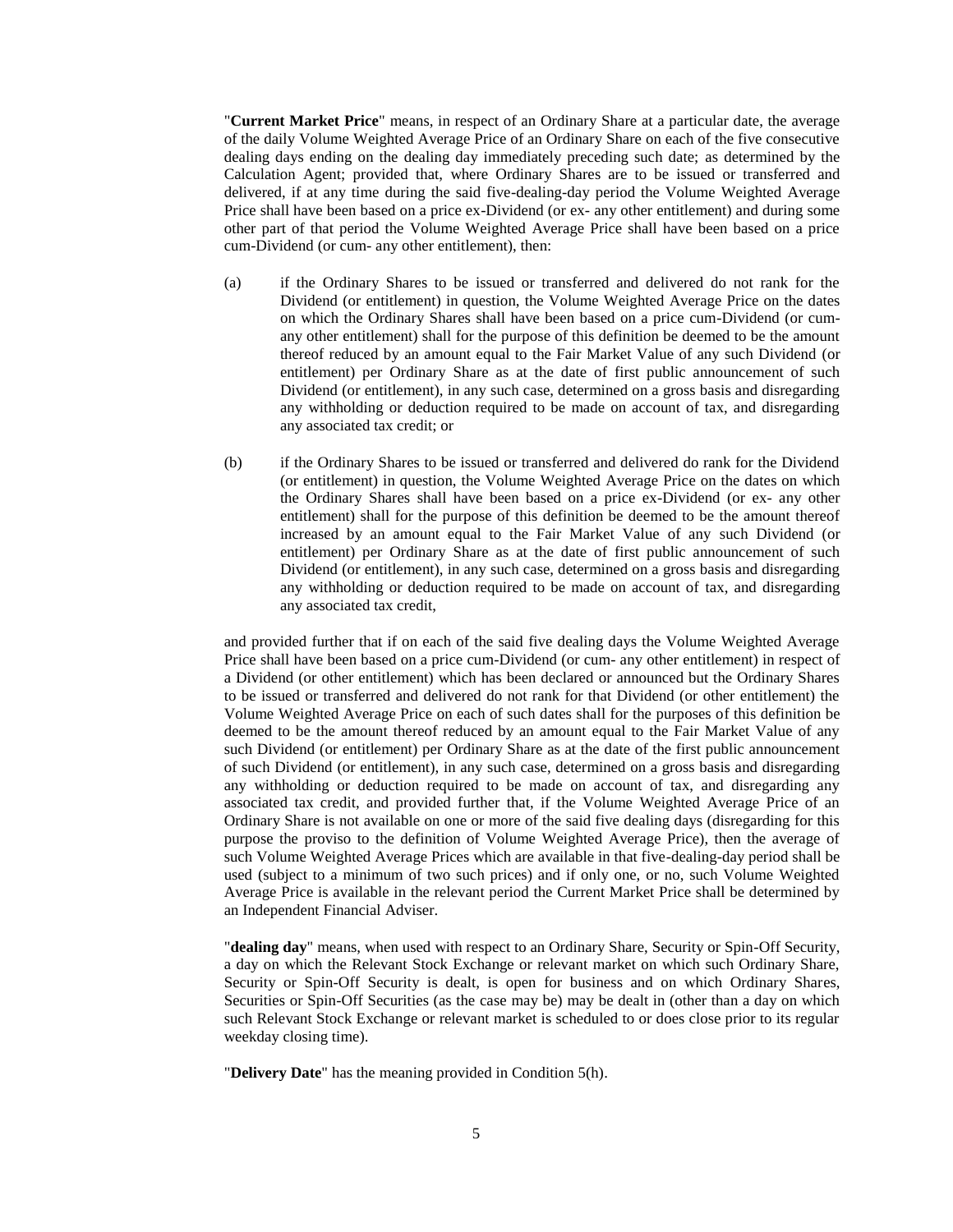"**Dividend**" means any dividend or distribution to Shareholders (including a Spin-Off) whether of cash, assets or other property, and however described and whether payable out of share premium account, profits, retained earnings or any other capital or revenue reserve or account, and including a distribution or payment to holders upon or in connection with a reduction of capital (and for these purposes a distribution of assets includes without limitation an issue of Ordinary Shares or other Securities credited as fully or partly paid up by way of capitalisation of profits or reserves), provided that:

- (a) where a Dividend in cash is announced which is to be, or may at the election of a Shareholder or Shareholders be, satisfied by the issue or delivery of Ordinary Shares or other property or assets, or where a capitalisation of profits or reserves is announced which is to be, or may at the election of a Shareholder or Shareholders be, satisfied by the payment of cash, then the Dividend in question shall be treated as a cash Dividend of an amount equal to the greater of (i) such cash amount and (ii) the Current Market Price of such Ordinary Shares, or Fair Market Value of such other property or asset, as the case may be, as at (a) in the case of Current Market Price of such Ordinary Shares, the Effective Date in respect of the relevant Dividend or, as the case may be, the record date or other due date for establishment of entitlement in respect of the relevant capitalisation or (b) in the case of Fair Market Value of such other property or assets, as at the date of the first public announcement of such Dividend or capitalisation, or, in any such case, if later, the date on which the number of Ordinary Shares (or amount of such other property or assets, as the case may be) which may be issued or delivered is determined, all as determined by the Calculation Agent;
- (b) any issue of Ordinary Shares falling within Condition [5\(b\)\(](#page-13-0)ii) shall be disregarded;
- (c) a purchase or redemption or buy back of share capital of the Issuer by or on behalf of the Issuer or any of its Subsidiaries shall not constitute a Dividend unless, in the case of a purchase or redemption or buy back of Ordinary Shares by or on behalf of the Issuer or any of its Subsidiaries, the weighted average price per Ordinary Share (before expenses) on any one day (a "**Specified Share Day**") in respect of such purchases or redemptions or buy backs (translated, if not in the Relevant Currency, into the Relevant Currency at the Prevailing Rate on such day) exceeds by more than 5 per cent. the average of the closing prices of the Ordinary Shares on the Relevant Stock Exchange (as published by or derived from the Relevant Stock Exchange) on the five dealing days immediately preceding the Specified Share Day or, where an announcement (excluding, for the avoidance of doubt for these purposes, any general authority for such purchases, redemptions or buy backs approved by a general meeting of Shareholders or any notice convening such a meeting of Shareholders) has been made of the intention to purchase, redeem or buy back Ordinary Shares at some future date at a specified price, on the five dealing days immediately preceding the date of such announcement, in which case such purchase, redemption or buy back shall be deemed to constitute a Dividend in the Relevant Currency in an amount equal to the amount by which the aggregate price paid (before expenses) in respect of such Ordinary Shares purchased, redeemed or bought back by the Issuer or, as the case may be, any of its Subsidiaries (translated where appropriate into the Relevant Currency as provided above) exceeds the product of (i) 105 per cent. of the average closing price of the Ordinary Shares determined as aforesaid and (ii) the number of Ordinary Shares so purchased, redeemed or bought back, all as determined by the Calculation Agent; and
- (d) if the Issuer or any of its Subsidiaries shall purchase, redeem or buy back any depositary or other receipts or certificates representing Ordinary Shares, the provisions of paragraph (c) above shall be applied in respect thereof in such manner and with such modifications (if any) as shall be determined in good faith by an Independent Financial Adviser.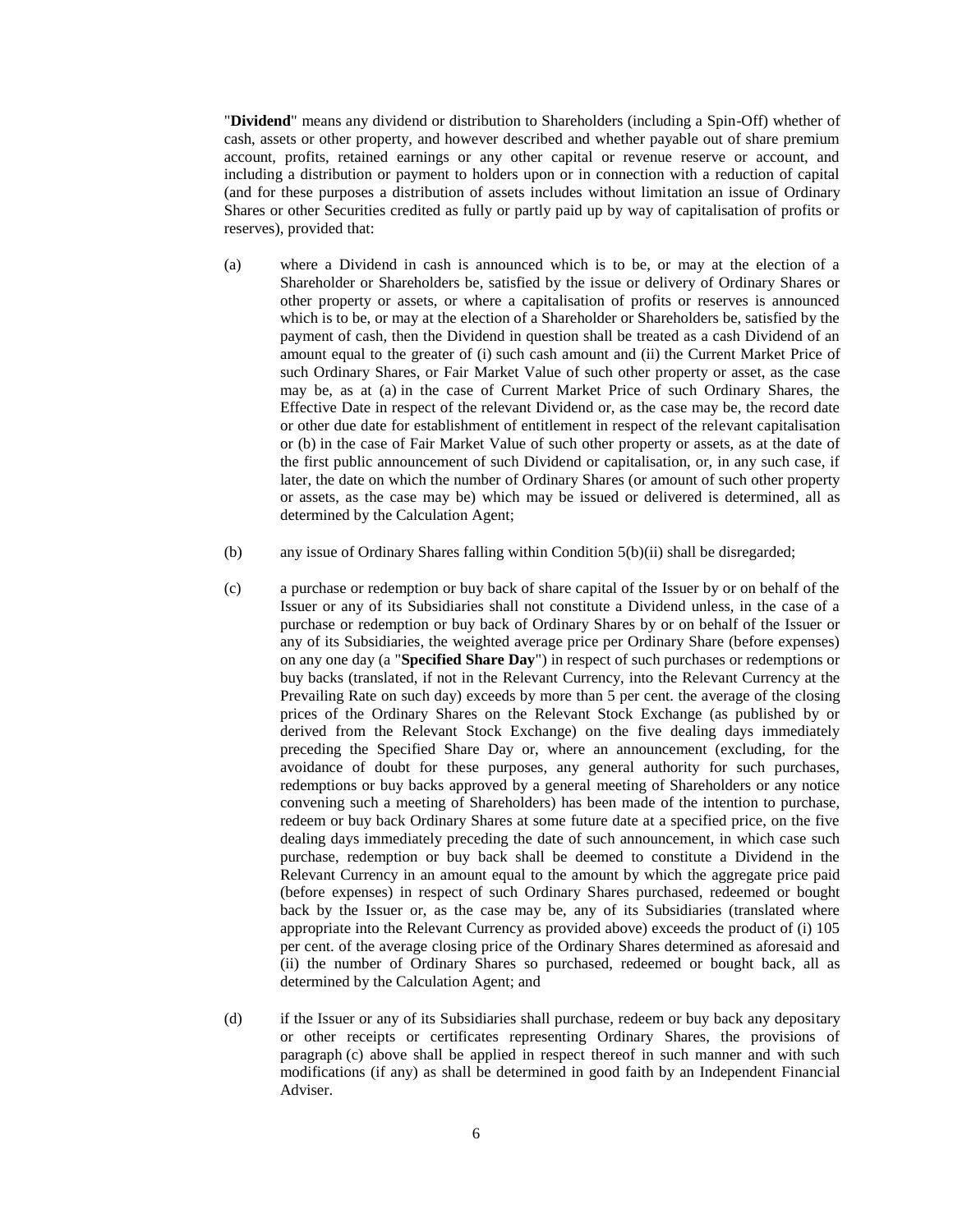"**Domiciliary Agent**" has the meaning provided in the preamble to these Terms and Conditions.

"**Early Redemption Calculation Period**" has the meaning provided in Condition 6(d).

"**Early Redemption Date**" has the meaning provided in Condition 6(d).

"**Early Redemption Notice**" has the meaning provided in Condition 6(d).

"**Effective Date**" has the meanings provided in Condition [5\(b\)\(](#page-13-0)iii) and (iv), as applicable.

"**Effective Date in respect of the relevant Dividend**" means (for the purposes of the definition of "Dividend") the first date on which the Ordinary Shares are traded ex- the relevant Dividend or entitlement on the Relevant Stock Exchange.

"**euro**" or "**€**" means the currency introduced at the start of the third stage of European economic and monetary union pursuant to the Treaty establishing the European Community, as amended.

"**Euroclear**" has the meaning provided in Condition [1\(a\).](#page-0-0)

"**Euroclear Belgium**" means the Belgian clearing house for securities.

"**Event of Default**" has the meaning provided in Condition [9.](#page-31-0)

"**Exempt Person**" means *Stichting Administratiekantoor NV Bekaert SA*, either by itself or acting together with any person with whom *Stichting Administratiekantoor NV Bekaert SA* is acting in concert (as defined in Article 3, paragraph 1, 5°, of the Belgian Law of 1 April 2007 on public takeover bids, as amended).

"**Fair Bond Value**" means the price calculated by an Independent Financial Adviser as being the average of the prices of the Bonds on each dealing day during the Early Redemption Calculation Period, and having regard to market parameters applicable to the Bonds, including the remaining maturity, interest rates, market credit spread assumptions, the market value of the Ordinary Shares and over-the-counter prices made in respect of the Bonds by reputable international investment banks.

"**Fair Market Value**" means, on any date, (i) in the case of a cash Dividend, the amount of such cash Dividend; (ii) in the case of any other cash amount, the amount of such cash; (iii) in the case of Securities, Spin-Off Securities, options, warrants or other rights or assets that are publicly traded in a market of adequate liquidity (as determined by the Calculation Agent): (a) in the case of Securities or Spin-Off Securities, the arithmetic mean of the daily Volume Weighted Average Prices of such Securities or Spin-Off Securities and (b) in the case of options, warrants or other rights or assets, the arithmetic mean of the daily closing prices of such options, warrants or other rights or assets, in the case of both (a) and (b) during the period of five dealing days on the relevant market commencing on such date (or, if later, the first such dealing day such Securities, Spin-Off Securities, options, warrants or other rights or assets are publicly traded) or such shorter period as such Securities, Spin-Off Securities, options, warrants or other rights or assets are publicly traded; (iv) in the case of Securities, Spin-Off Securities, options, warrants or other rights or assets that are not publicly traded in a market of adequate liquidity (as aforesaid), the Fair Market Value of such Securities, Spin-Off Securities, options, warrants or other rights or assets shall be determined by an Independent Financial Adviser, on the basis of a commonly accepted market valuation method and taking account of such factors as it considers appropriate, including the market price per Ordinary Share, the dividend yield of an Ordinary Share, the volatility of such market price, prevailing interest rates and the terms of such Securities, Spin-Off Securities, options, warrants or other rights or assets, including as to the expiry date and exercise price (if any) thereof. Such amounts shall, in the case of (i) above, be translated by the Calculation Agent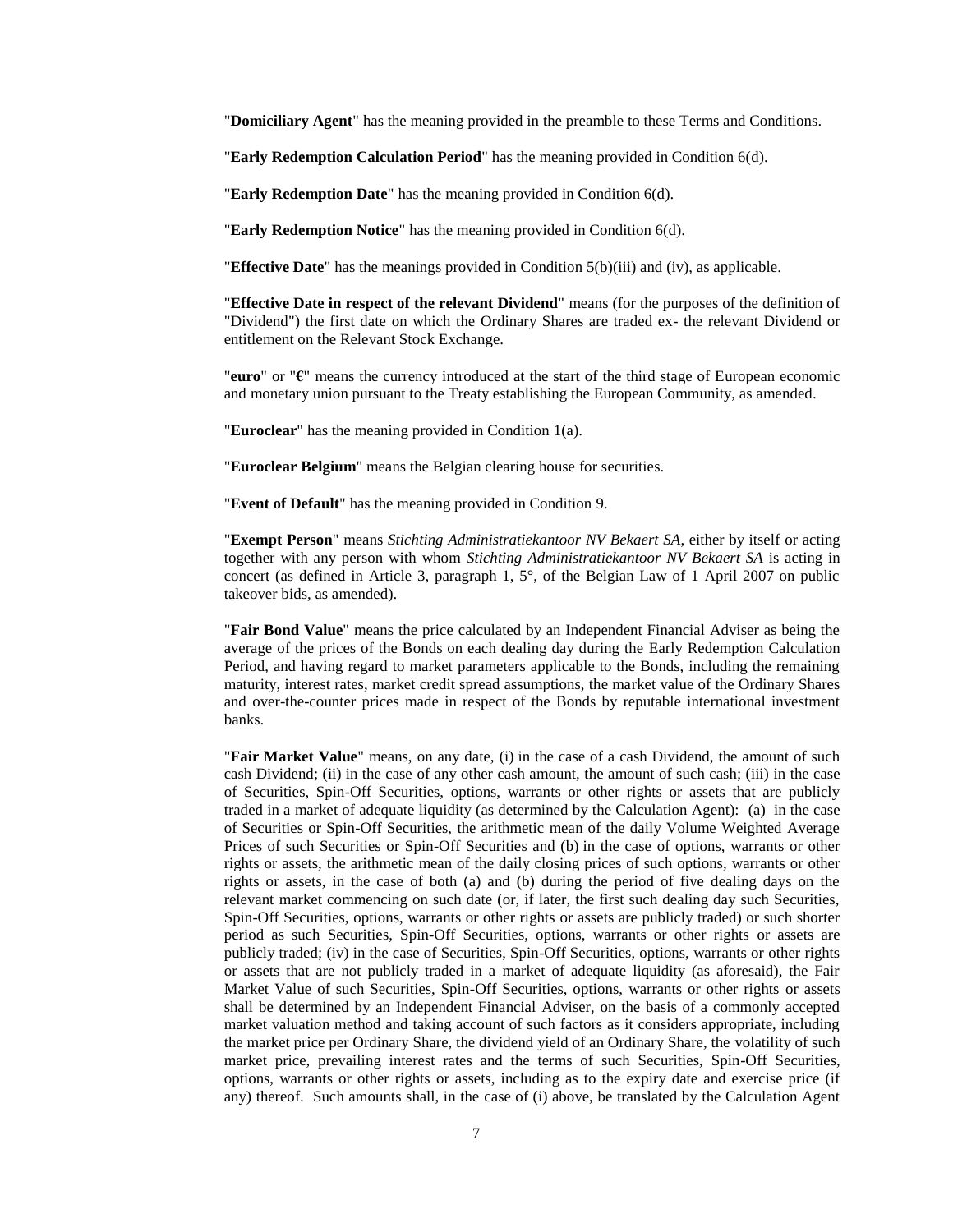into the Relevant Currency (if declared or paid or payable in a currency other than the Relevant Currency) at the rate of exchange used to determine the amount payable to Shareholders who were paid or are to be paid or are entitled to be paid the cash Dividend in the Relevant Currency; and in any other case, shall be translated by the Calculation Agent into the Relevant Currency (if expressed in a currency other than the Relevant Currency) at the Prevailing Rate on that date. In addition, in the case of (i) and (ii) above, the Fair Market Value shall be determined on a gross basis and disregarding any withholding or deduction required to be made on account of tax, and disregarding any associated tax credit.

"**Final Maturity Date**" means 9 June 2021.

"**Fixed Number of Ordinary Shares**" means the number of Ordinary Shares specified as the Fixed Number of Ordinary Shares in a Cash Alternative Election Notice, to be delivered to or to the order of the relevant Bondholder with the Cash Alternative Amount upon exercise of a Cash Alternative Election, which may be zero.

"**Further Bonds**" means any further Bonds issued pursuant to Condition [17](#page-39-0) and consolidated and forming a single series with the then outstanding Bonds.

"**Global Bond**" means the Original Global Bond and/or as the context may require any global bond representing any Further Bonds or any of them.

"**Independent Financial Adviser**" means an independent financial institution of international repute or financial adviser with appropriate expertise, which may be the Calculation Agent, appointed at its own expense by the Issuer and (other than where the initial Calculation Agent is so appointed) the identity of which has been approved in writing by the Trustee or, if the Issuer fails to make such appointment and such failure continues for a reasonable period (as determined by the Trustee in its sole discretion, but not less than seven (7) business days) and the Trustee is indemnified and/or secured and/or prefunded to its satisfaction against the costs, fees and expenses of such adviser and otherwise in connection with such appointment, appointed by the Trustee (without liability for so doing) on terms approved by the Bondholders by means of a Resolution following notification to the Issuer.

"**Issuer**" has the meaning provided in the preamble.

"**Jointly Controlled Subsidiary**" means any company or other entity over which the Issuer exercises joint control (within the meaning of Article 9 of the Belgian Company Code) together with any company or other entity that is not a Subsidiary of the Issuer.

"**Long-stop Date**" means 30 June 2017.

### "**Material Subsidiary**" means

- (a) any Subsidiary of the Issuer whose total assets or revenues represent 7.50 per cent. or more of the consolidated total revenues or consolidated total assets (as the case may be) of the Issuer and its consolidated Subsidiaries, subject to paragraph (b) below.
- (b) for so long as none of the Issuer or any of its Subsidiaries (other than Blue Topco, New Topco (each as defined below), or any of their respective subsidiaries) has granted any guarantee for, or indemnity in respect of, any moneys borrowed or raised by BBRG (as defined below) the following entities shall not be Material Subsidiaries:
	- (i) BLUE TOPCO LTD, a company incorporated in England and Wales with registered number 09900706 whose registered office is at 20-22 Bedford Row, London WC1R 4JS ("**Blue Topco**"), which will be the holding company of the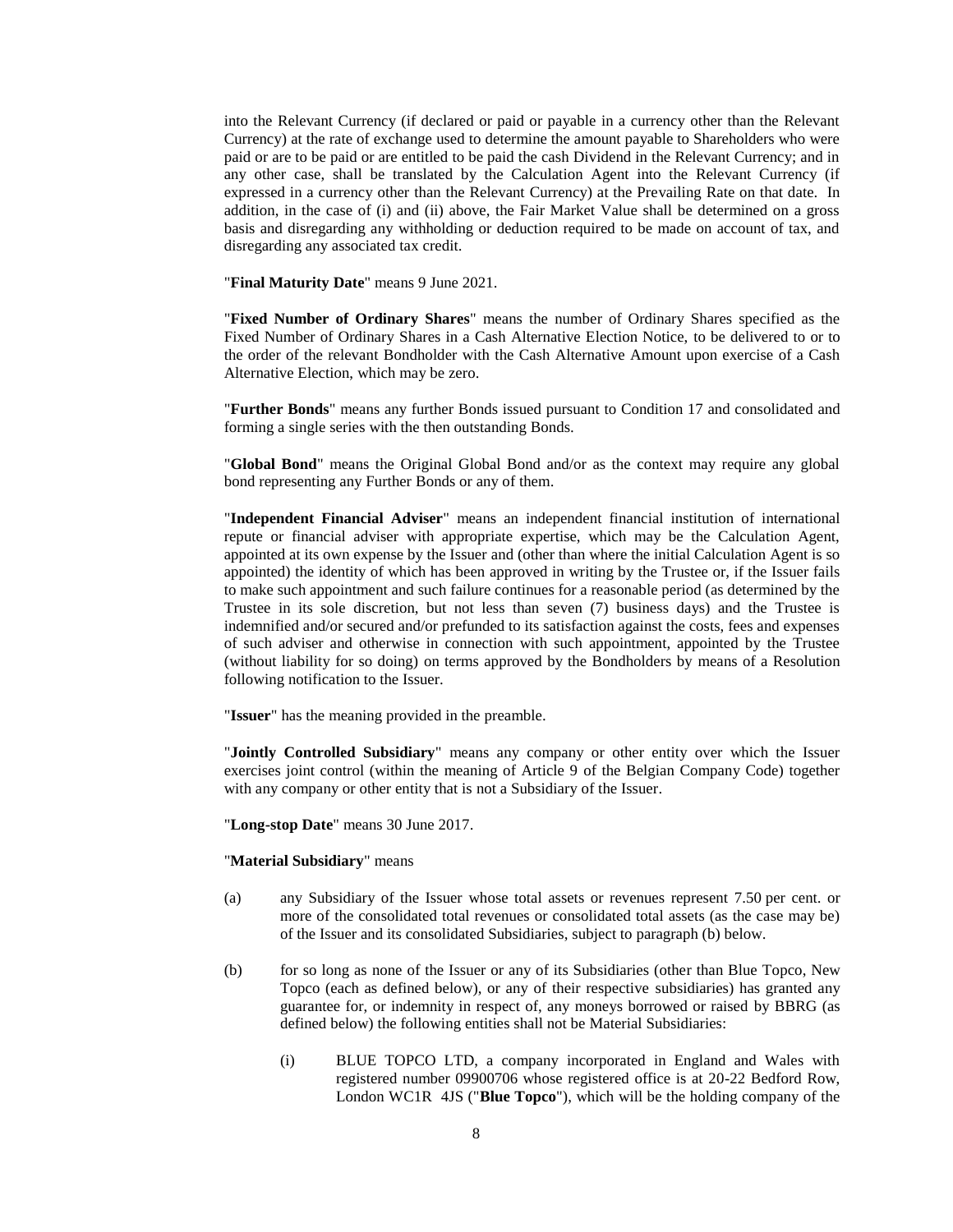companies or other entities constituting on the date hereof (A) the ropes and advanced cords businesses of the Issuer and (B) the Bridon group (together (including Blue Topco), "**BBRG**");

- (ii) the company or entity becoming the new holding company of BBRG (other than, for the avoidance of any doubt, the Issuer or any wholly owned subsidiaries of the Issuer)("**New Topco**"); and
- (iii) any current or future, direct or indirect subsidiaries of Blue Topco or New Topco (including, for the avoidance of any doubt, any company or other entity over which Blue Topco or New Topco exercises directly or indirectly joint control (within the meaning of Article 9 of the Belgian Company Code) together with any company that is not a (direct or indirect) subsidiary of Blue Topco or New Topco).

"**Meeting**" means a meeting of Bondholders (whether originally convened or resumed following an adjournment).

"**NBB**" has the meaning provided in Condition [1\(a\).](#page-0-0)

"**NBB-SSS**" has the meaning provided in Condition [1\(a\).](#page-0-0)

"**Optional Redemption Date**" has the meaning provided in Condition [6\(b\)\(](#page-27-0)i).

"**Optional Redemption Notice**" has the meaning provided in Condition [6\(b\)\(](#page-27-0)i).

"**Ordinary Shares**" means fully paid ordinary shares in the capital of the Issuer.

"**Original Bonds**" means the bearer bonds substantially in the form set out in Schedule 1 of the Trust Deed comprising the €380,000,000 zero-coupon Convertible Bonds due 9 June 2021, constituted by the Trust Deed and for the time being outstanding or, as the context may require, a specific number of them and includes any replacement Bonds issued pursuant to the Conditions and, except for the purposes of Clauses 3.1 and 3.2 of the Trust Deed, includes the Original Global Bond.

"**Original Global Bond**" means the global bond which will represent the Original Bonds, substantially in the form set out in Schedule 1 to the Trust Deed.

"**outstanding**" means, in relation to the Bonds, all the Bonds issued except (a) those that have been redeemed in accordance with the Trust Deed, (b) those in respect of which Conversion Rights have been exercised, and all the obligations of the Issuer duly performed in relation thereto, (c) those in respect of which the date for redemption has occurred and the redemption moneys have been duly paid to the Trustee or to the Paying and Conversion Agent as provided in Clauses 2.1 and 2.2 of the Trust Deed and remain available for payment against presentation and surrender of Bonds, (d) those which have become void, (e) those which have been purchased and cancelled as provided in these Conditions, (f) those mutilated or defaced Bonds which have been surrendered in exchange for replacement Bonds in accordance with these Conditions, (g) (for the purpose only of determining how many Bonds are outstanding and without prejudice to their status for any other purpose) those Bonds alleged to have been lost, stolen or destroyed and in respect of which replacement Bonds have been issued in accordance with these Conditions and (h) any Global Bond to the extent that it shall have been exchanged for definitive Bonds pursuant to its provisions, *provided that* for each of the following purposes, namely (i) the right to attend and vote at any meeting of Bondholders, (ii) the determination of how many and which Bonds are for the time being outstanding for the purposes of Condition 2 (*Negative Pledge*), Condition 6(b) (*Redemption and Purchase - Redemption at the Option of the Issuer*), Condition 6(d) (*Redemption*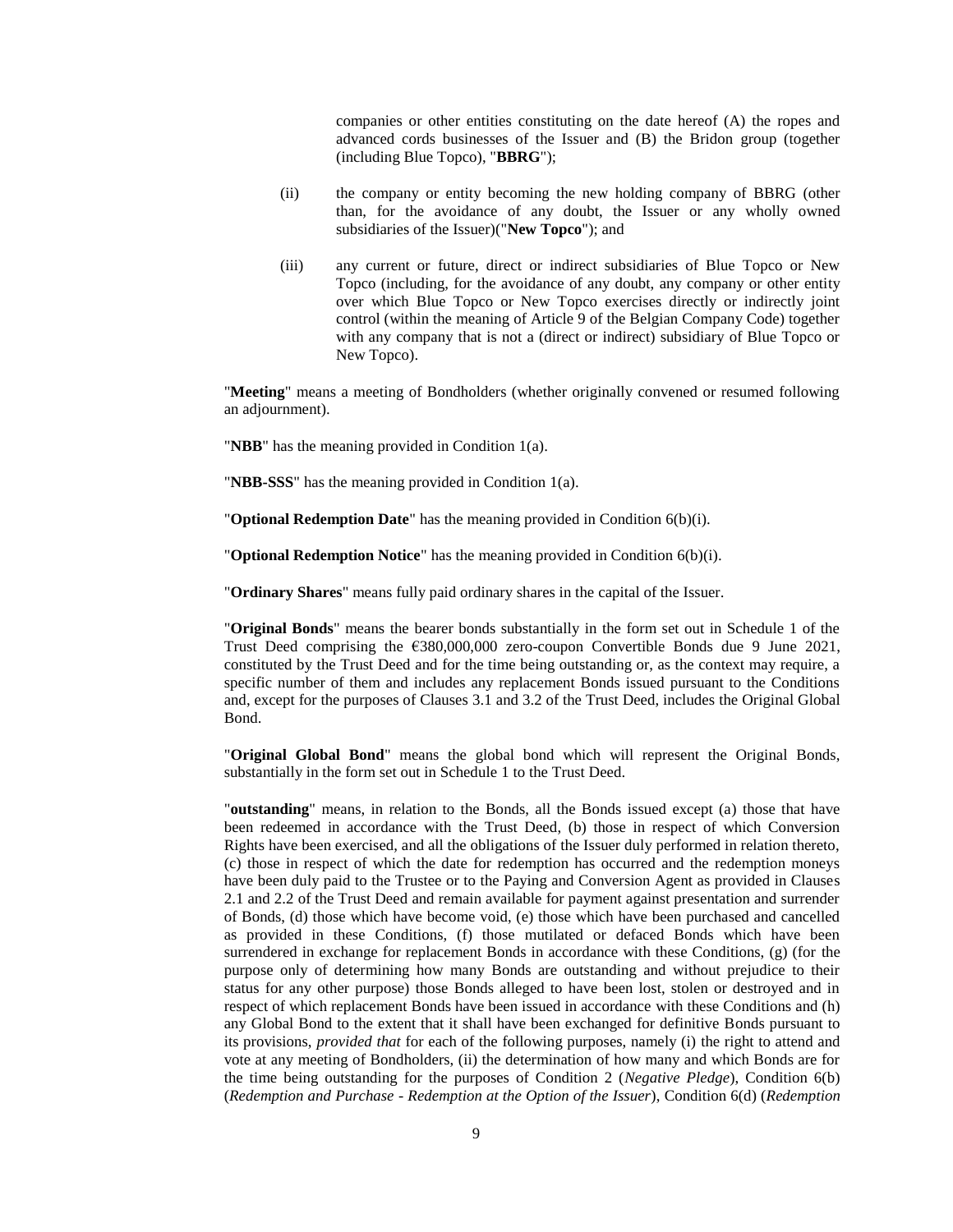*and Purchase – Early Redemption*), Condition 9 (*Events of Default*), Condition 13 (*Meetings of Bondholders; Modification and Waiver*) and Condition 14 (*Enforcement)* and Clauses 7.1 (*Legal Proceedings*) and 6.1 (*Waiver*) and Schedule 3 (*Provisions for meetings of Bondholders*) of the Trust Deed, and (iii) any discretion, power or authority, whether contained in the Trust Deed or provided by law, which the Trustee is required to exercise in or by reference to the interests of the Bondholders or any of them, those Bonds (if any) which are for the time being held by any person (including but not limited to the Issuer or any Subsidiary of either) for the benefit of the Issuer or any Subsidiary of either shall (unless and until ceasing to be so held) be deemed not to remain outstanding.

"**Paying and Conversion Agent**" has the meaning provided in the preamble to these Terms and Conditions.

a "**person**" includes any individual, company, corporation, firm, partnership, joint venture, undertaking, association, unincorporated association, limited liability company, organisation, trust, state or agency of a state (in each case whether or not being a separate legal entity).

"**Potential Event of Default**" means an event or circumstance that would with the giving of notice, lapse of time, issue of a certificate and/or fulfillment of any other requirement provided for in Condition [9](#page-31-0) become an Event of Default.

"**Prevailing Rate**" means, in respect of any currencies on any day, the spot rate of exchange between the relevant currencies prevailing as at or about 12 noon (London time) on that date as appearing on or derived from the Relevant Page or, if such a rate cannot be determined at such time, the rate prevailing as at or about 12 noon (London time) on the immediately preceding day on which such rate can be so determined or if such rate cannot be so determined by reference to the Relevant Page, the rate determined in such other manner as an Independent Financial Adviser shall prescribe.

"**Proceedings**" has the meaning provided in Condition [19\(b\).](#page-39-1)

"**Reference Date**" means, in relation to a Retroactive Adjustment, the date as of which the relevant Retroactive Adjustment takes effect or, in any such case, if that is not a dealing day, the next following dealing day.

"**Reference Shares**" means the number of Ordinary Shares which, had the Cash Alternative Election not been exercised, would otherwise fall to be delivered to the relevant Bondholder upon exercise of its Conversion Right.

"**Relevant Currency**" means euro or, if at the relevant time or for the purposes of the relevant calculation or determination, the BSE is not the Relevant Stock Exchange, the currency in which the Ordinary Shares are quoted or dealt in on the Relevant Stock Exchange at such time.

"**Relevant Date**" means, in respect of any Bond, whichever is the later of:

- (a) the date on which payment in respect of it first becomes due; and
- (b) if any amount of the money payable is improperly withheld or refused the date on which payment in full of the amount outstanding is made or (if earlier) the date on which notice is duly given by the Issuer to the Bondholders in accordance with Condition [16](#page-38-0) that, upon further presentation of the Bond, where required pursuant to these Conditions, being made, such payment will be made, provided that such payment is in fact made as provided in these Conditions.

"**Relevant Debt**" has the meaning provided in Condition [2.](#page-1-0)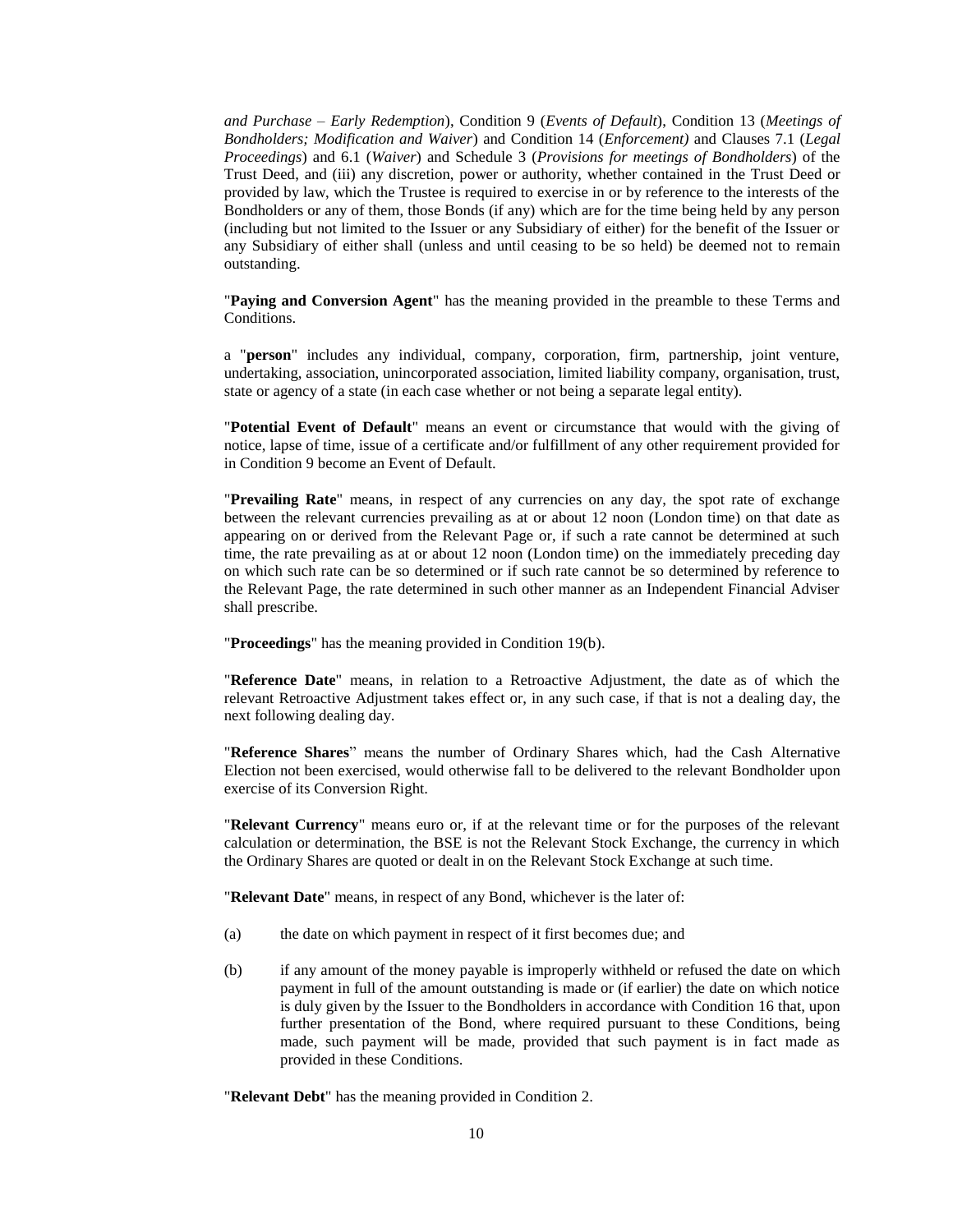"**Relevant Dividend**" has the meaning provided in Condition [5\(b\)\(](#page-13-0)iii).

"**Relevant Fiscal Year**" has the meaning provided in Condition [5\(b\)\(](#page-13-0)iii).

"**Relevant Page**" means the relevant page on Bloomberg or such other information service provider that displays the relevant information.

"**Relevant Stock Exchange**" means the BSE or if at the relevant time the Ordinary Shares are not at that time listed and admitted to trading on the BSE, the principal stock exchange or securities market on which the Ordinary Shares are then listed, admitted to trading or quoted or accepted for dealing.

"**Resolution**" means a resolution passed at a Meeting, duly convened and held, by a majority of not less than three quarters of the votes cast.

"**Retroactive Adjustment**" has the meaning provided in Condition [5\(c\).](#page-22-0)

"**Security Interest**" has the meaning provided in Condition [2.](#page-1-0)

"**Securities**" means any securities including, without limitation, Ordinary Shares, or options, warrants or other rights to subscribe for or purchase or acquire Ordinary Shares.

"**Shareholders**" means the holders of Ordinary Shares.

"**Specified Date**" has the meanings provided in Conditions [5\(b\)\(](#page-13-0)vii) and (viii), as applicable.

"**Specified Office**" means, in relation to the Paying and Conversion Agent, Rue de Loxum 25, 1000 Brussels, Belgium, or any other office approved by the Trustee and notified to Bondholders pursuant to Condition 16.

## "**Spin-Off**" means:

- (a) a distribution of Spin-Off Securities by the Issuer to Shareholders as a class; or
- (b) any issue, transfer or delivery of any property or assets (including cash or shares or securities of or in or issued or allotted by any entity) by any entity (other than the Issuer) to Shareholders as a class pursuant to any arrangements with the Issuer or any of its Subsidiaries.

"**Spin-Off Securities**" means equity share capital of an entity other than the Issuer or options, warrants or other rights to subscribe for or purchase equity share capital of an entity other than the Issuer.

"**Subsidiary**" means, at any particular time, a company or other entity which is then directly or indirectly controlled, or more than 50 per cent. of whose issued share capital (or equivalent) is then beneficially owned, by the Issuer and/or one or more of its respective Subsidiaries. For this purpose, for a company to be "**controlled**" (other than through the beneficial ownership of more than 50 per cent. of the issued share capital (or equivalent)) means that the other (whether directly or indirectly and whether by ownership of share capital, the possession of voting power, contract or otherwise) has the power to appoint and/or remove all or the majority of the members of the Board of Directors or other governing body of that company or otherwise controls or has the power to control the affairs and policies of that company.

"**TARGET Business Day**" means a day (other than a Saturday or Sunday) on which the TARGET System is operating for the settlement of payments in euro.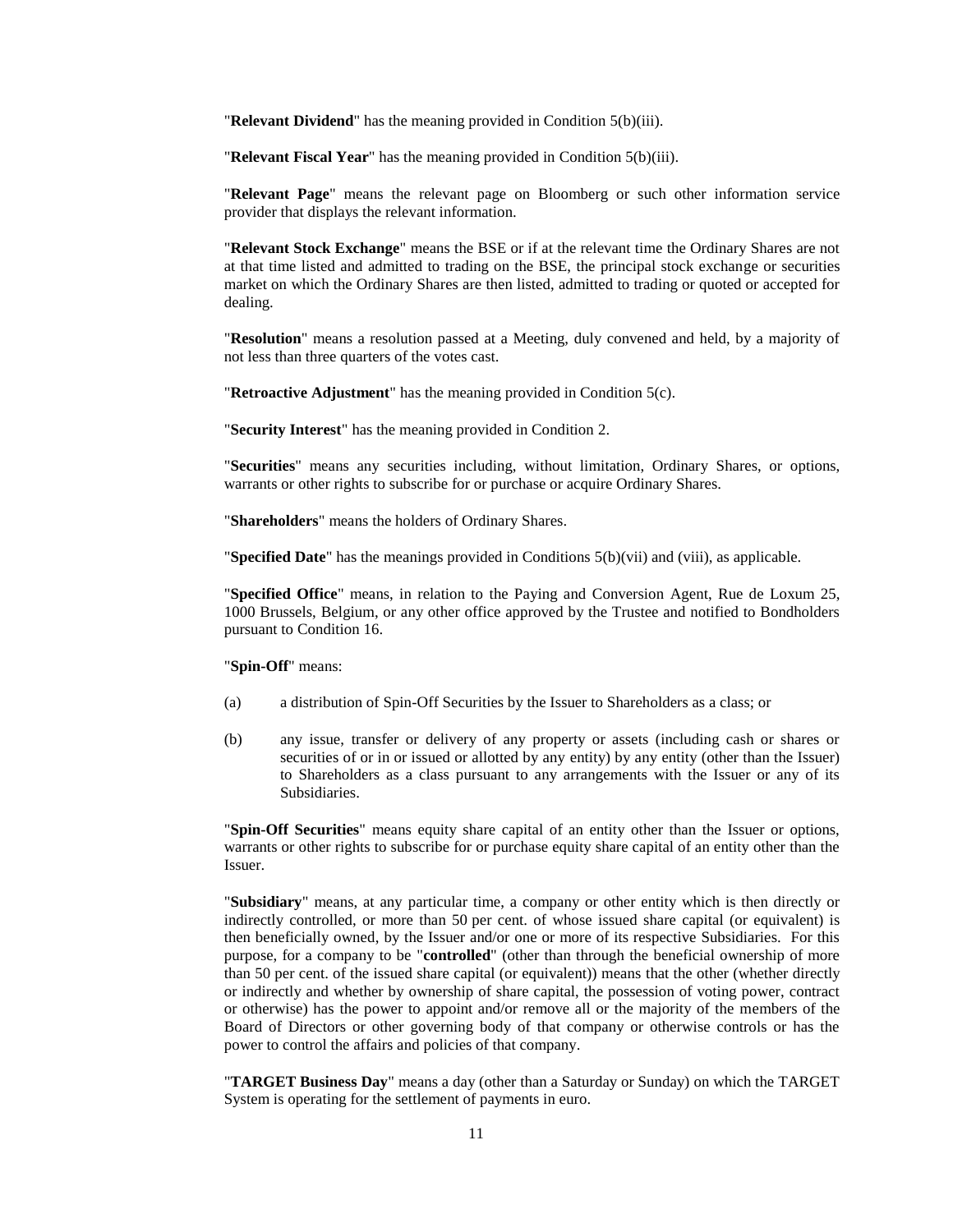"**TARGET System**" means the Trans-European Automated Real-Time Gross Settlement Express Transfer (TARGET) system, or any successor thereto.

"**Threshold Amount**" has the meaning provided in Condition [5\(b\)\(](#page-13-0)iii).

"**Volume Weighted Average Price**" means, in respect of an Ordinary Share, Security or, as the case may be, a Spin-Off Security on any dealing day, the order book volume-weighted average price of an Ordinary Share, Security or, as the case may be, a Spin-Off Security published by or derived (in the case of an Ordinary Share) from Bloomberg page BEKB BB <Equity> HP (using the setting labeled Weighted Average, or any equivalent successor to this page or this setting and using values not adjusted for any event occurring after such dealing day; for the avoidance of doubt, all values will be determined with all adjustment settings on the DPDF Page, or any successor or similar setting, switched off) or (in the case of a Security (other than Ordinary Shares) or Spin-Off Security) from the principal stock exchange or securities market on which such Securities or Spin-Off Securities are then listed or quoted or dealt in (if any) or, in any such case, such other source as shall be determined to be appropriate by the Calculation Agent on such dealing day, provided that if on any such dealing day such price is not available or cannot otherwise be determined as provided above, the Volume Weighted Average Price of an Ordinary Share, Security or a Spin-Off Security, as the case may be, in respect of such dealing day shall be the Volume Weighted Average Price, determined as provided above, on the immediately preceding dealing day on which the same can be so determined, as determined by the Calculation Agent, or as an Independent Financial Adviser might otherwise determine in good faith to be appropriate.

- (b) *Construction of certain references*: In these Conditions, unless otherwise specified or unless the context otherwise requires:
	- (i) References to any act or statute or any provision of any act or statute shall be deemed also to refer to any statutory modification or re-enactment thereof or any statutory instrument, order or regulation made thereunder or under such modification or reenactment.
	- (ii) References to any issue or offer or grant to Shareholders or existing Shareholders "**as a class**" or "**by way of rights**" shall be taken to be references to an issue or offer or grant to all or substantially all Shareholders or existing Shareholders, as the case may be, other than Shareholders or existing Shareholders, as the case may be, to whom, by reason of the laws of any territory or requirements of any recognised regulatory body or any other stock exchange or securities market in any territory or in connection with fractional entitlements, it is determined not to make such issue or offer or grant.
	- (iii) In making any calculation or determination of Current Market Price or Volume Weighted Average Price, such adjustments (if any) shall be made as the Calculation Agent or an Independent Financial Adviser considers appropriate to reflect any consolidation or subdivision of the Ordinary Shares or any issue of Ordinary Shares by way of capitalisation of profits or reserves, or any like or similar event.
	- (iv) For the purposes of Conditions  $5(a)$ , [\(b\),](#page-13-0) [\(c\),](#page-22-0) [\(h\)](#page-24-0) and [\(i\)](#page-25-0) and Condition [10](#page-32-0) only, (a) references to the "issue" of Ordinary Shares or Ordinary Shares being "issued" shall include the transfer and/or delivery of Ordinary Shares, whether newly issued and allotted or previously existing or held by or on behalf of the Issuer or any of its Subsidiaries, and (b) Ordinary Shares held by or on behalf of the Issuer or any of its respective Subsidiaries (and which, in the case of Condition [5\(b\)\(](#page-13-0)iv) and (vi), do not rank for the relevant right or other entitlement) shall not be considered as or treated as "in issue" or "issued" or entitled to receive the relevant Dividend, right or other entitlement.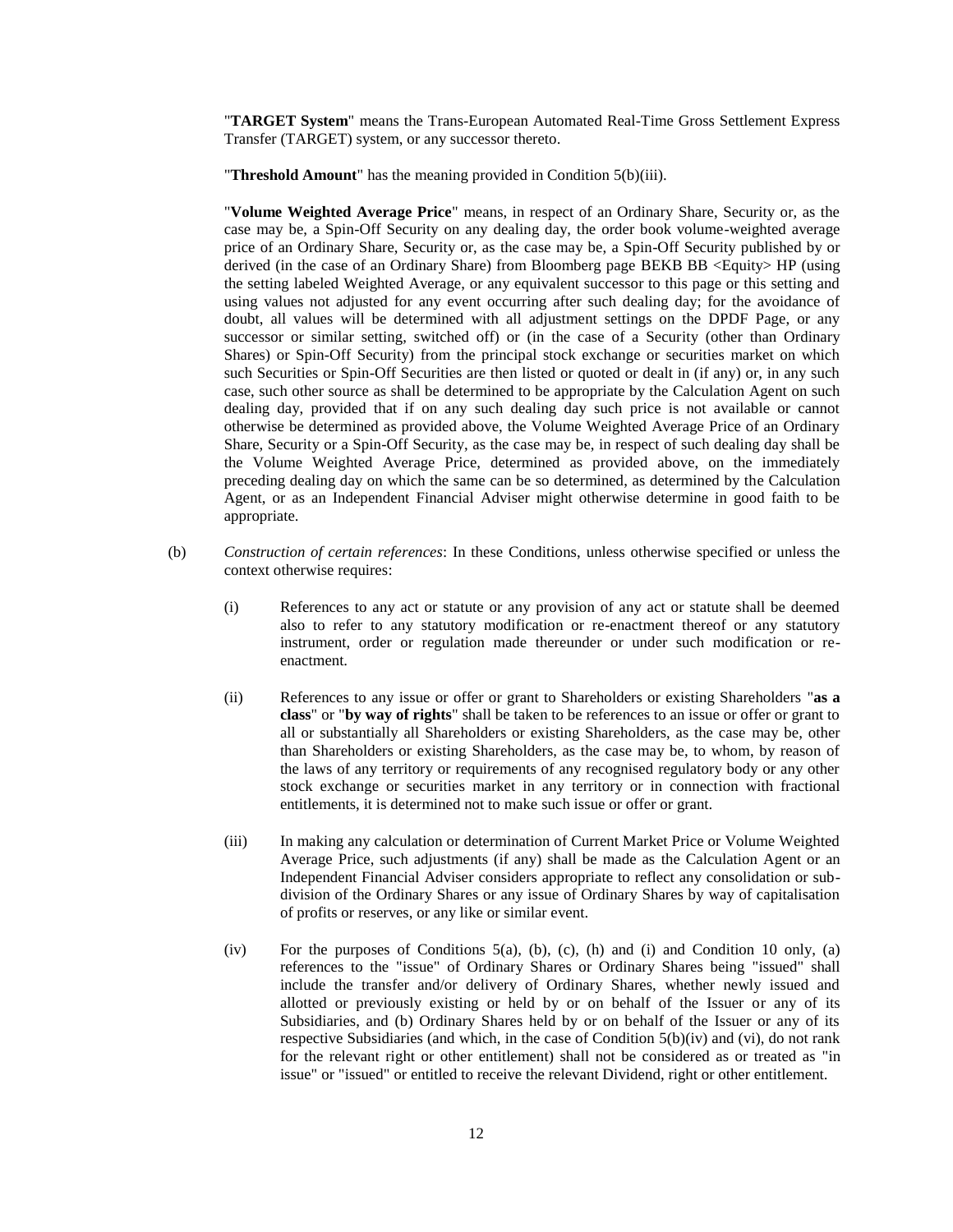# **4. Interest**

The Bonds do not bear interest.

## <span id="page-12-0"></span>**5. Conversion of Bonds**

### (a) *Conversion Period and Conversion Price*

Subject to and as provided in these Conditions, and subject to the right of the Issuer to make a Cash Alternative Election pursuant to Condition [5\(l\),](#page-26-0) each Bond shall entitle the holder to convert such Bond into new and/or existing Ordinary Shares (credited as fully paid).

The number of Ordinary Shares to be issued or transferred and delivered on exercise of a Conversion Right in respect of a Bond shall be determined by the Calculation Agent dividing the principal amount of such Bond to be converted by the conversion price (the "**Conversion Price**") in effect on the relevant Conversion Date.

The initial Conversion Price is €51.25 per Ordinary Share. The Conversion Price is subject to adjustment in the circumstances described in Condition [5\(b\).](#page-13-0)

A Bondholder may exercise the Conversion Right in respect of a Bond by delivering such Bond, together with a Conversion Notice, to the Specified Office of the Paying and Conversion Agent in accordance with Condition [5\(h\).](#page-24-0)

Subject to and as provided in these Conditions, the Conversion Right in respect of a Bond may be exercised, at the option of the holder thereof, at any time subject to any applicable fiscal or other laws or regulations and as hereinafter provided, from the date falling 41 calendar days after the Closing Date to the close of business (at the place where the relevant Bond is delivered for conversion) on the date falling ten calendar days prior to the Final Maturity Date (both days inclusive) or, if such Bond is to be redeemed pursuant to Condition [6\(b\)](#page-27-0) prior to the Final Maturity Date, then up to (and including) the close of business (at the place aforesaid) on the seventh calendar day before the date fixed for redemption thereof pursuant to Condition [6\(b\)](#page-27-0) unless there shall be a default in making payment in respect of such Bond on such date fixed for redemption, in which event the Conversion Right shall extend up to (and including) the close of business (at the place aforesaid) on the date on which the full amount of such payment becomes available for payment and notice of such availability has been duly given in accordance with Condition [16](#page-38-0) or, if earlier, the Final Maturity Date or, if the Final Maturity Date is not a day which is a TARGET Business Day and a Brussels business day, the immediately preceding day which is a TARGET Business Day and a Brussels business day; provided that, in each case, if such final date for the exercise of Conversion Rights is not a business day at the place aforesaid, then the period for exercise of Conversion Rights by Bondholders shall end on the immediately preceding business day at the place aforesaid.

Conversion Rights may not be exercised (i) following the giving of notice by the Trustee pursuant to Condition [9](#page-31-0) or (ii) in respect of a Bond in respect of which the relevant Bondholder has exercised its right to require the Issuer to redeem that Bond pursuant to Condition  $6(e)$ .

The period during which Conversion Rights may (subject as provided below) be exercised by a Bondholder is referred to as the "**Conversion Period**".

Conversion Rights may only be exercised in respect of the whole of the principal amount of a Bond.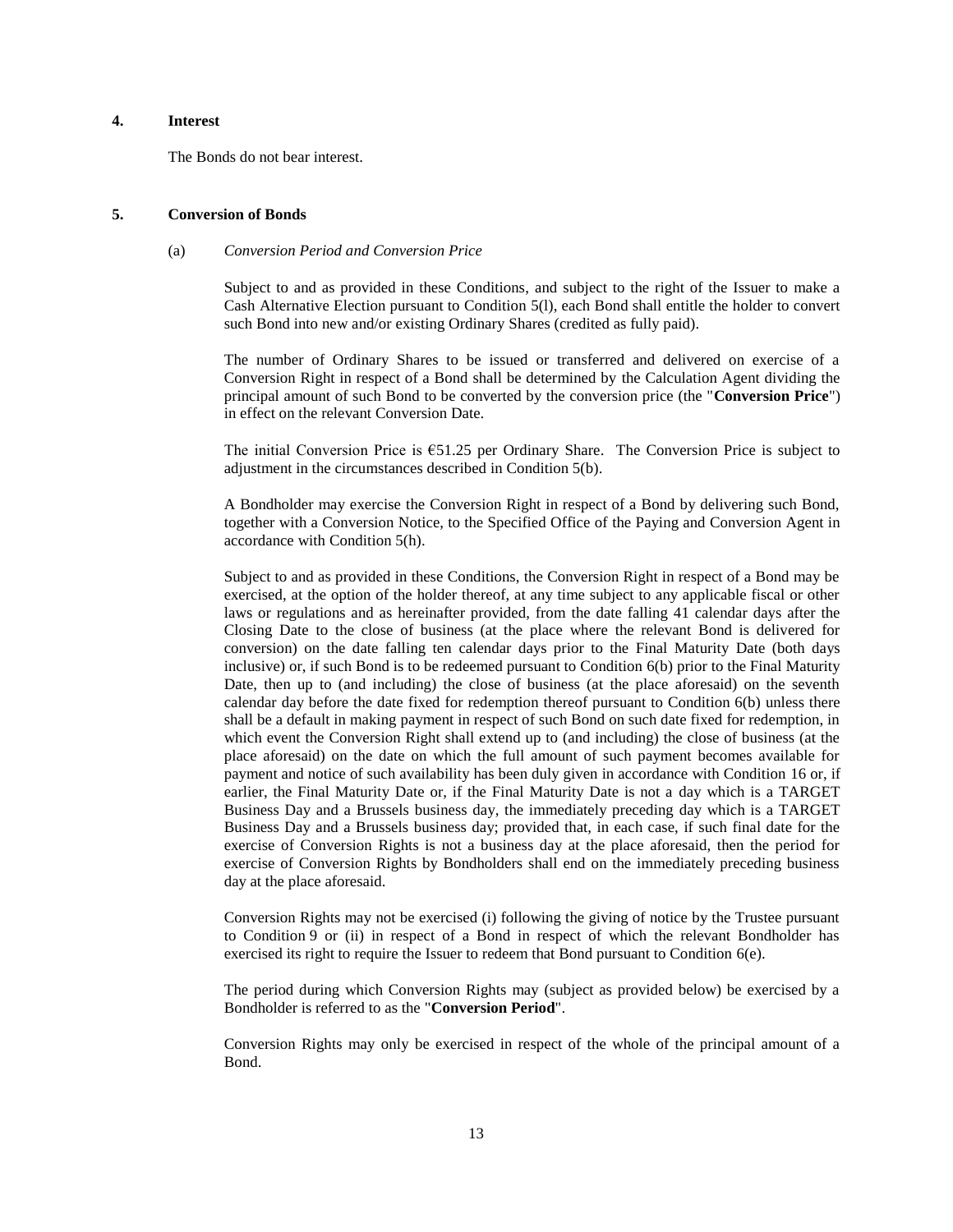Fractions of Ordinary Shares will not be issued on conversion or pursuant to Condition [5\(c\).](#page-22-0) Rather, a cash payment shall be made by the Issuer in respect of any such fraction determined by the Calculation Agent reference to the Current Market Price per Ordinary Share on the relevant Conversion Date, and the Issuer shall make payment of the relevant amount to the relevant Bondholder not later than five TARGET Business Days following the relevant Conversion Date by transfer to a euro account maintained by the holder with a bank with access to the TARGET System, in accordance with instructions contained in the relevant Conversion Notice. However, if the Conversion Right in respect of more than one Bond is exercised at any one time such that Ordinary Shares are to be issued to the same person, the number of such Ordinary Shares to be issued in respect thereof shall be calculated the Calculation Agent on the basis of the aggregate principal amount of such Bonds being so converted (rounded down, if necessary, to the nearest whole number of Ordinary Shares).

The Issuer will procure that Ordinary Shares to be issued or delivered on exercise of Conversion Rights will be issued or delivered (or made) to the holder of the Bonds completing the relevant Conversion Notice or his nominee. Such Ordinary Shares will be deemed to be issued or delivered as of the relevant Conversion Date, to the extent permitted by law. Any Additional Ordinary Shares to be issued or transferred and delivered pursuant to Condition [5\(c\)](#page-22-0) will be deemed to be issued or delivered as of the relevant Reference Date.

The Ordinary Shares to be issued on exercise of Conversion Rights, including any Additional Ordinary Shares to be issued pursuant to Condition  $5(c)$ , will be issued and delivered to the relevant Bondholder on or prior to the relevant Delivery Date (as defined, and as more particularly described, in Condition [5\(h\)\)](#page-24-0).

Such Ordinary Shares or (as the case may be) Additional Ordinary Shares will in all respects rank *pari passu* with the fully paid Ordinary Shares in issue on the date on which the relevant Ordinary Shares or (as the case may be) Additional Ordinary Shares are issued, subject to and as provided in Condition [5\(i\).](#page-25-0)

### <span id="page-13-0"></span>(b) *Adjustment of Conversion Price*

Upon the happening of any of the events described below, the Conversion Price shall be adjusted by the Calculation Agent as follows:

- (i) If and whenever there shall be a consolidation, reclassification or subdivision in relation to the Ordinary Shares, in each such case without increase or decrease of the Issuer's share capital, the Conversion Price shall be adjusted by multiplying the Conversion Price in force immediately prior to such consolidation, reclassification or subdivision by the following fraction:
	- B A

where:

- A is the aggregate number of Ordinary Shares in issue immediately before such consolidation, reclassification or subdivision, as the case may be; and
- B is the aggregate number of Ordinary Shares in issue immediately after, and as a result of, such consolidation, reclassification or subdivision, as the case may be.

Such adjustment shall become effective on the date the consolidation, reclassification or subdivision, as the case may be, takes effect.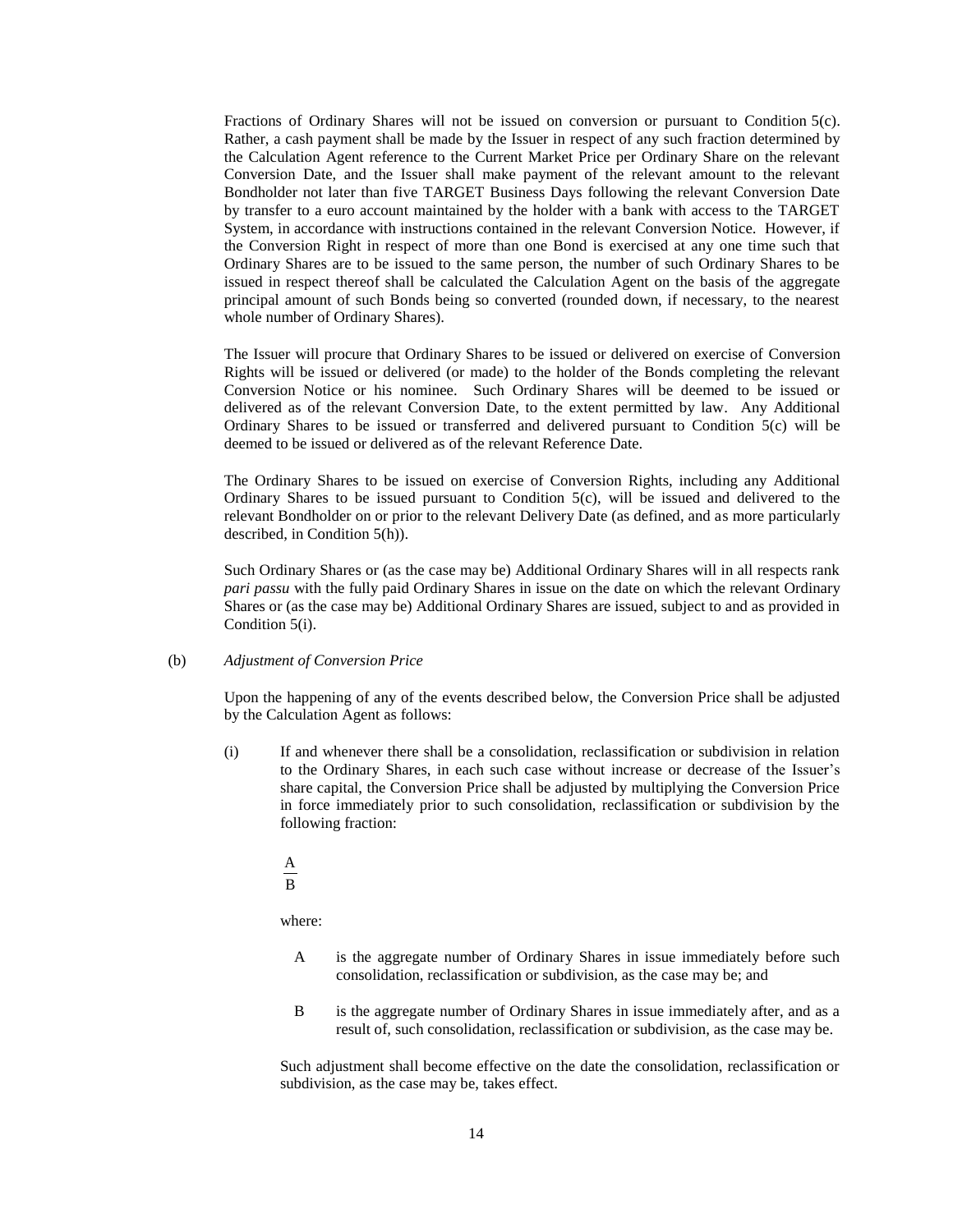- (ii) If and whenever the Issuer shall issue any Ordinary Shares credited as fully paid to the Shareholders by way of capitalisation of profits or reserves (including any share premium account or capital redemption reserve) other than (1) where any such Ordinary Shares are or are to be issued instead of the whole or part of a Dividend in cash which the Shareholders would or could otherwise have elected to receive or (2) where the Shareholders may elect to receive a Dividend in cash in lieu of such Ordinary Shares, the Conversion Price shall be adjusted by multiplying the Conversion Price in force immediately prior to such issue by the following fraction:
	- A

B

where:

- A is the aggregate number of Ordinary Shares in issue immediately before such issue; and
- B is the aggregate number of Ordinary Shares in issue immediately after such issue.

Such adjustment shall become effective on the date of issue of such Ordinary Shares.

(iii) If and whenever the Issuer shall pay or make any Extraordinary Dividend to the Shareholders, the Conversion Price shall be adjusted by multiplying the Conversion Price in force immediately prior to the Effective Date by the following fraction:

$$
\frac{A-B}{A-C}
$$

where:

- A is the Current Market Price of one Ordinary Share on the Effective Date;
- B is the portion of the Fair Market Value of the aggregate Extraordinary Dividend attributable to one Ordinary Share, with such portion being determined by dividing the Fair Market Value of the aggregate Extraordinary Dividend by the number of Ordinary Shares entitled to receive the relevant Extraordinary Dividend (or, in the case of a purchase, redemption or buy back of Ordinary Shares or any depositary or other receipts or certificates representing Ordinary Shares by or on behalf of the Issuer or any Subsidiary of the Issuer, by the number of Ordinary Shares in issue immediately following such purchase, redemption or buy back);
- C is the amount (if any) by which the Threshold Amount in respect of the Relevant Fiscal Year exceeds an amount equal to the aggregate of the Fair Market Values of any previous Dividends per Ordinary Share paid or made in such Relevant Fiscal Year (where "**C**" shall be zero if such previous Dividends per Ordinary Share are equal to, or exceed, the Threshold Amount in respect of such Relevant Fiscal Year). For the avoidance of doubt "**C**" shall equal the Threshold Amount in respect of the Relevant Fiscal Year where no previous Dividends per Ordinary Share have been paid or made in such Relevant Fiscal Year.

Such adjustment shall become effective on the Effective Date or, if later, the first date upon which the Fair Market Value of the relevant Extraordinary Dividend is capable of being determined as provided herein.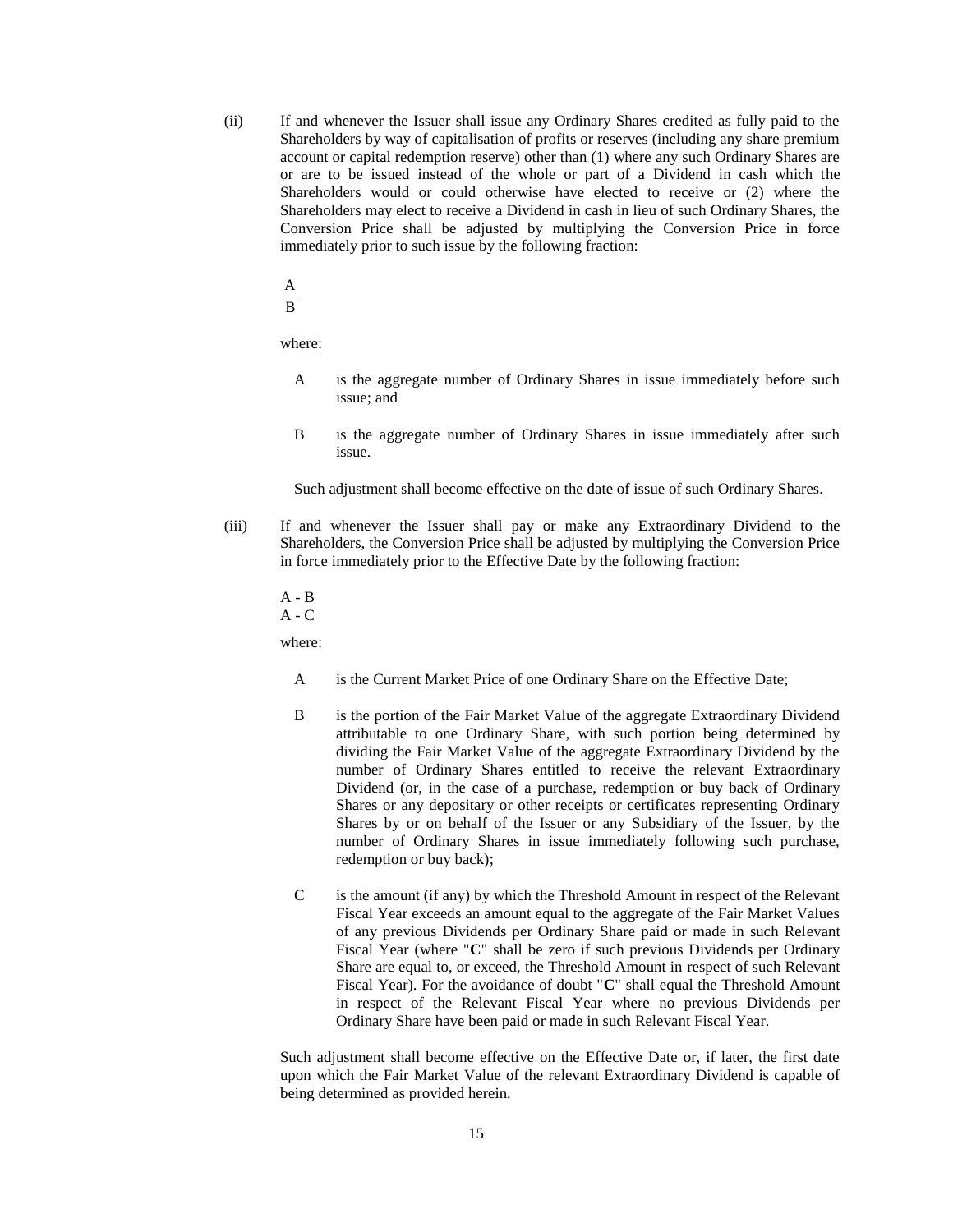"**Effective Date**" means, in respect of this sub-paragraph (b)(iii), the first date on which the Ordinary Shares are traded ex-the relevant Extraordinary Dividend on the Relevant Stock Exchange or, in the case of a purchase, redemption or buy back of Ordinary Shares or any depositary or other receipts or certificates representing Ordinary Shares, the date on which such purchase, redemption or buy back is made or, in the case of a Spin-Off, on the first date on which the Ordinary Shares are traded ex-the relevant Spin-Off on the Relevant Stock Exchange.

"**Extraordinary Dividend**" means any Dividend (the "**Relevant Dividend**") paid or made during a fiscal year of the Issuer (the "**Relevant Fiscal Year**"), if (a) the Fair Market Value of the Relevant Dividend per Ordinary Share or (b) the sum of (i) the Fair Market Value of the Relevant Dividend per Ordinary Share and (ii) an amount equal to the aggregate of the Fair Market Value or Values of any other Dividend or Dividends per Ordinary Share paid or made during the Relevant Fiscal Year, if any, exceeds the Threshold Amount in respect of such Relevant Fiscal Year, and in that case the Extraordinary Dividend shall be the Relevant Dividend.

"**Threshold Amount**" means in respect of any Relevant Fiscal Year, € 0.90 per Ordinary Share (adjusted pro rata for any adjustments to the Conversion Price made pursuant to the provisions of this sub-paragraph (b)(iii)).

For the purposes of the above, Fair Market Value shall (subject as provided in paragraph (a) of the definition of "Dividend" and in the definition of "Fair Market Value") be determined as at the Effective Date.

In making any calculations for the purposes of this paragraph (b)(iii), such adjustments (if any) shall be made as the Calculation Agent or an Independent Financial Adviser may determine in good faith to be appropriate to reflect (i) any consolidation or subdivision of any Ordinary Shares or the issue of Ordinary Shares by way of capitalisation of profits or reserves (or any like or similar event) or any increase in the number of Ordinary Shares in issue in relation to the Relevant Fiscal Year in question or (ii) any change in the fiscal year of the Issuer.

(iv) If and whenever the Issuer shall issue Ordinary Shares to Shareholders as a class by way of rights, or shall issue or grant to Shareholders as a class by way of rights, any options, warrants or other rights to subscribe for or purchase new Ordinary Shares, or any Securities which by their terms of issue carry (directly or indirectly) rights of conversion into, or exchange or subscription for, any new Ordinary Shares issuable by the Issuer (or shall grant any such rights in respect of existing Securities so issued), in each case at a price per Ordinary Share which is less than 95 per cent. of the Current Market Price per Ordinary Share on the Effective Date, the Conversion Price shall be adjusted by multiplying the Conversion Price in force immediately prior to such issue or grant by the following fraction:

$$
\frac{A+B}{A+C}
$$

where:

- A is the number of Ordinary Shares in issue on the Effective Date;
- B is the number of Ordinary Shares which the aggregate consideration (if any) receivable for the Ordinary Shares issued by way of rights, or for the Securities issued by way of rights, or for the options or warrants or other rights issued by way of rights and for the total number of Ordinary Shares deliverable on the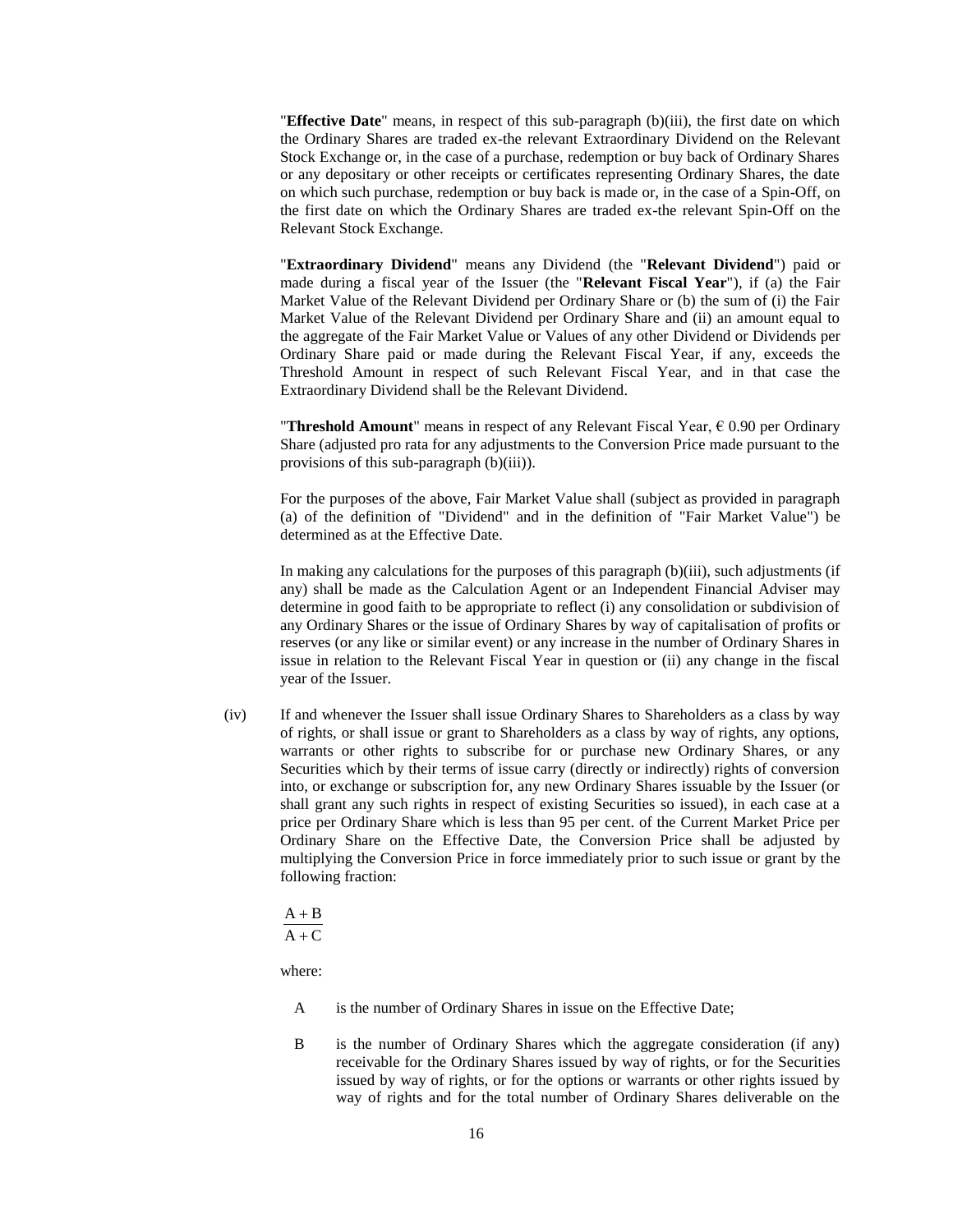exercise or conversion thereof, as the case may be, would purchase at such Current Market Price per Ordinary Share on the Effective Date; and

C is the number of Ordinary Shares to be issued or, as the case may be, the maximum number of Ordinary Shares which may be issued upon exercise of such options, warrants or rights calculated as at the date of issue of such options, warrants or rights or upon conversion or exchange or exercise of rights of subscription or purchase in respect of such Securities at the initial conversion, exchange, subscription or purchase price or rate (not taking into account any later adjustment thereof).

Such adjustment shall become effective on the Effective Date.

"**Effective Date**" means, in respect of this sub-paragraph (b)(iv), the first date on which the Ordinary Shares are traded ex-rights, ex-options or ex-warrants on the Relevant Stock Exchange.

It is expressly understood that any subsequent exercise of such options, warrants or rights into new Ordinary Shares, or the conversion into, exchange into or subscription for new Ordinary Shares shall not trigger an additional adjustment of the Conversion Price or other terms of the Bonds.

(v) If and whenever the Issuer shall issue any Securities (other than Ordinary Shares or options, warrants or other rights to subscribe for or purchase any Ordinary Shares) to Shareholders as a class by way of rights or grant to Shareholders as a class by way of rights any options, warrants or other rights to subscribe for or purchase any Securities (other than Ordinary Shares or options, warrants or other rights to subscribe for or purchase Ordinary Shares), the Conversion Price shall be adjusted by multiplying the Conversion Price in force immediately prior to such issue or grant by the following fraction:

$$
\frac{A-B}{A}
$$

where:

- A is the Current Market Price of one Ordinary Share on the first day on which the terms of such issue or grant are publicly announced (or, if that is not a dealing day, the immediately preceding dealing day); and
- B is the Fair Market Value on the date of such announcement (or, if that is not a dealing day, the immediately preceding dealing day) of the portion of the rights attributable to one Ordinary Share.

Such adjustment shall become effective on the first date on which the Ordinary Shares are traded ex-rights, ex-options or ex-warrants on the Relevant Stock Exchange.

(vi) If and whenever the Issuer shall issue (otherwise than as mentioned in sub-paragraph (b)(iv) above) wholly for cash or for no consideration any Ordinary Shares (other than Ordinary Shares issued on conversion of the Bonds or on the exercise of any rights of conversion into, or exchange or subscription for or purchase of, Ordinary Shares) or issue or grant (otherwise than as mentioned in sub-paragraph (b)(iv) above) wholly for cash or for no consideration any options, warrants or other rights to subscribe for or purchase any new Ordinary Shares (other than the Bonds, which term shall for this purpose include any Further Bonds), in each case at a price per Ordinary Share which is less than 95 per cent.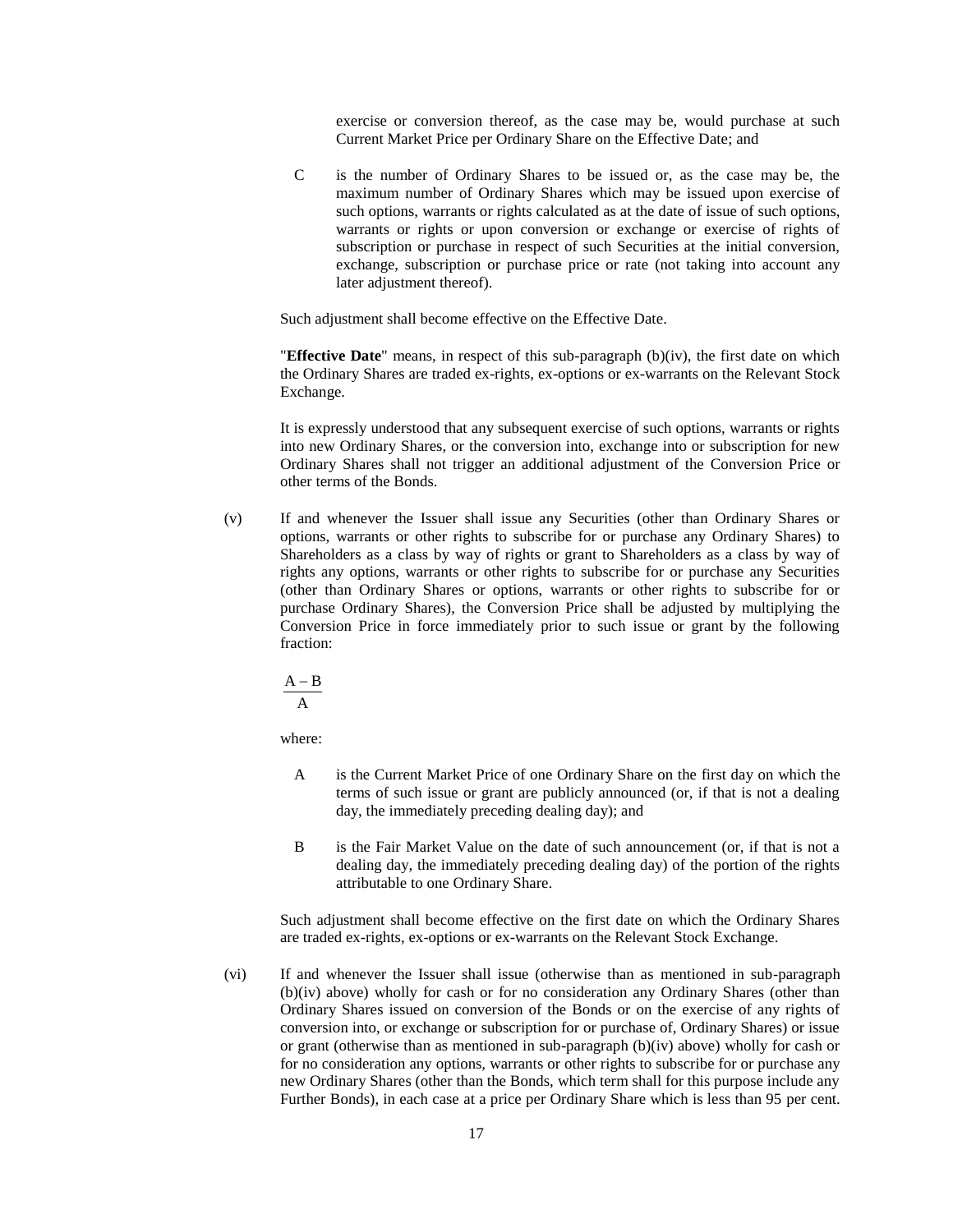of the Current Market Price per Ordinary Share on the date of the first public announcement of the terms of such issue or grant (or, if that day is not a dealing day, the immediately preceding dealing day), the Conversion Price shall be adjusted by multiplying the Conversion Price in force immediately prior to such issue or grant by the following fraction:

$$
\frac{A+B}{A+C}
$$

where:

- A is the number of Ordinary Shares in issue immediately before the issue of such Ordinary Shares or the grant of such options, warrants or rights;
- B is the number of Ordinary Shares which the aggregate consideration (if any) receivable for the issue of such Ordinary Shares or, as the case may be, for the Ordinary Shares to be issued or otherwise made available upon the exercise of any such options, warrants or rights, would purchase at such Current Market Price per Ordinary Share on the date of the first public announcement of the terms of such issue or grant (or, if that day is not a dealing day, the immediately preceding dealing day); and
- C is the number of Ordinary Shares to be issued pursuant to such issue of such Ordinary Shares or, as the case may be, the maximum number of Ordinary Shares which may be issued upon exercise of such options, warrants or rights calculated as at the date of issue of such options, warrants or rights.

Such adjustment shall become effective on the date of issue of such Ordinary Shares or, as the case may be, the issue or grant of such options, warrants or rights.

It is expressly understood that any subsequent exercise, conversion or exchange of such options, warrants or rights into Ordinary Shares shall not trigger an additional adjustment of the Conversion Price or other terms of the Bonds.

(vii) If and whenever the Issuer or any Subsidiary of the Issuer or (at the direction or request of or pursuant to any arrangements with the Issuer or any Subsidiary of the Issuer) any other company, person or entity (otherwise than as mentioned in sub-paragraphs  $(b)(iv)$ ,  $(b)(v)$  or  $(b)(vi)$  above) shall issue wholly for cash or for no consideration any Securities (other than the Bonds which term shall for this purpose exclude any Further Bonds) which by their terms of issue carry (directly or indirectly) rights of conversion into, or exchange or subscription for, new Ordinary Shares (or shall grant any such rights in respect of existing Securities so issued) or Securities which by their terms might be redesignated as Ordinary Shares, and the consideration per Ordinary Share receivable upon conversion, exchange, subscription or redesignation is less than 95 per cent. of the Current Market Price per Ordinary Share on the date of the first public announcement of the terms of issue of such Securities (or the terms of such grant) (or, if that is not a dealing day, the immediately preceding dealing day), the Conversion Price shall be adjusted by multiplying the Conversion Price in force immediately prior to such issue or grant by the following fraction:

$$
\displaystyle\frac{A+B}{A+C}
$$

where: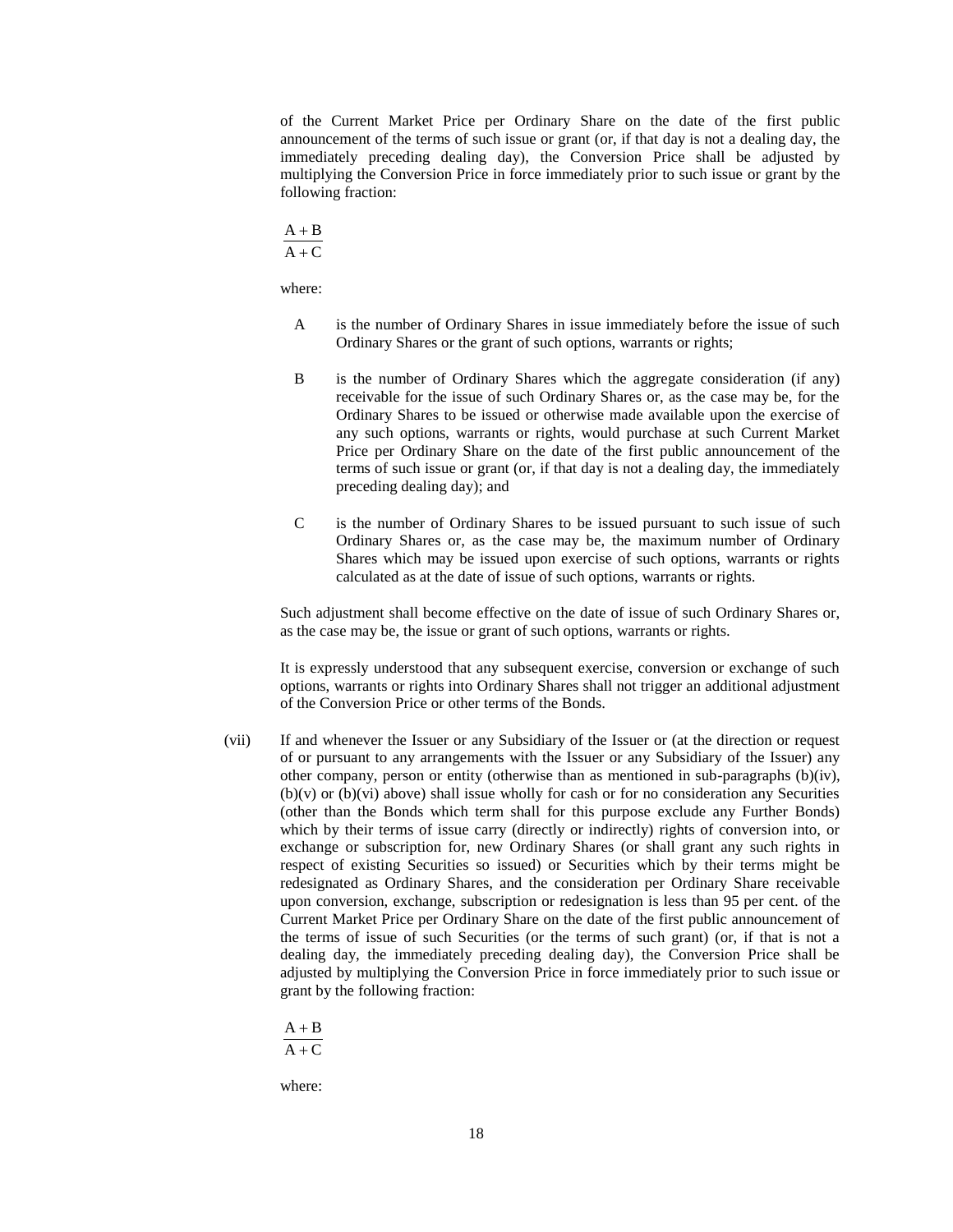- A is the number of Ordinary Shares in issue immediately before such issue or grant (but where the relevant Securities carry rights of conversion into or rights of exchange or subscription for Ordinary Shares which have been issued, purchased or acquired by the Issuer or any Subsidiary of the Issuer (or at the direction or request of or pursuant to any arrangements with the Issuer or any Subsidiary of the Issuer) for the purposes of or in connection with such issue, less the number of such Ordinary Shares so issued, purchased or acquired);
- B is the number of Ordinary Shares which the aggregate consideration (if any) receivable for the Ordinary Shares to be issued or otherwise made available upon conversion or exchange or upon exercise of the right of subscription attached to such Securities or, as the case may be, for the Ordinary Shares to be issued or to arise from any such redesignation would purchase at such Current Market Price per Ordinary Share on the date of the first public announcement of the terms of such issue of such Securities (or the terms of such grant) (or, if that day is not a dealing day, the immediately preceding dealing day); and
- C is the maximum number of Ordinary Shares to be issued or otherwise made available upon conversion or exchange of such Securities or upon the exercise of such right of subscription attached thereto at the initial conversion, exchange or subscription price or rate or, as the case may be, the maximum number of Ordinary Shares which may be issued or arise from any such redesignation;

provided that if at the time of issue of the relevant Securities or date of grant of such rights (as used in this sub-paragraph (b)(vii), the "**Specified Date**") such number of Ordinary Shares is to be determined by reference to the application of a formula or other variable feature or the occurrence of any event at some subsequent time (which may be when such Securities are converted or exchanged or rights of subscription are exercised or, as the case may be, such Securities are redesignated or at such other time as may be provided), then for the purposes of this sub-paragraph (b)(vii), "C" shall be determined by the application of such formula or variable feature or as if the relevant event occurs or had occurred as at the Specified Date and as if such conversion, exchange, subscription, purchase or acquisition or, as the case may be, redesignation had taken place on the Specified Date.

Such adjustment shall become effective on the date of issue of such Securities or, as the case may be, the grant of such rights.

It is expressly understood that any subsequent exercise, conversion or exchange of such Securities into Ordinary Shares, or redesignation of such Securities into Ordinary Shares, shall not trigger an additional adjustment of the Conversion Price or other terms of the Bonds.

(viii) If and whenever there shall be any modification of the rights of conversion, exchange, subscription, purchase or acquisition attaching to any such Securities (other than the Bonds, which term shall for this purpose include any Further Bonds) as are mentioned in sub-paragraph (b)(vii) above (other than in accordance with the terms (including terms as to adjustment) applicable to such Securities upon issue) so that following such modification the consideration per Ordinary Share receivable has been reduced and is less than 95 per cent. of the Current Market Price per Ordinary Share on the date of the first public announcement of the proposals for such modification (or, if that day is not a dealing day, the immediately preceding dealing day), the Conversion Price shall be adjusted by multiplying the Conversion Price in force immediately prior to such modification by the following fraction: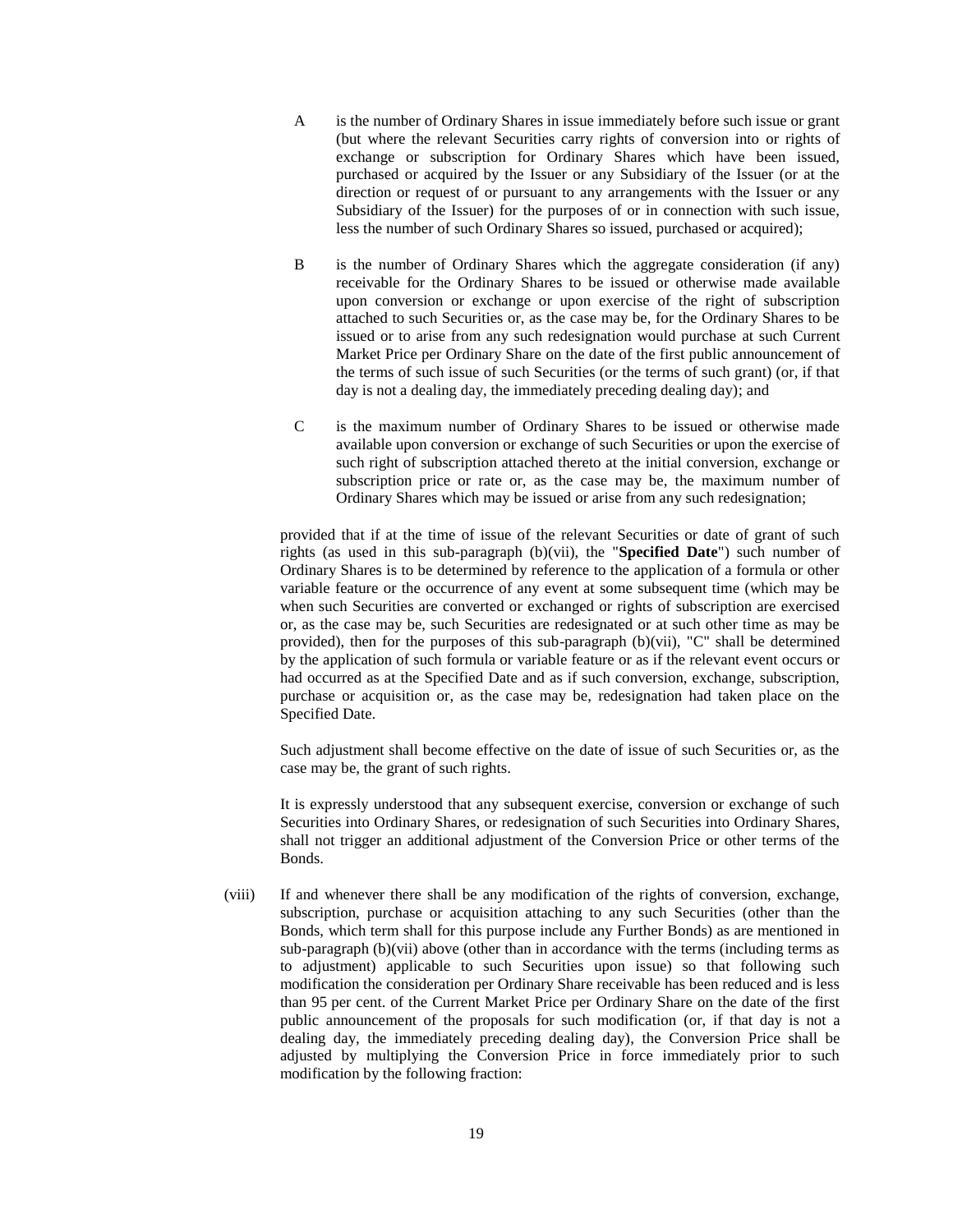$A + C$  $A + B$ 

where:

- A is the number of Ordinary Shares in issue immediately before such modification (but where the relevant Securities carry rights of conversion into or rights of exchange or subscription for, or purchase or acquisition of, Ordinary Shares which have been issued, purchased or acquired by the Issuer or any Subsidiary of the Issuer (or at the direction or request of or pursuant to any arrangements with the Issuer or any Subsidiary of the Issuer) for the purposes of or in connection with such issue, less the number of such Ordinary Shares so issued, purchased or acquired);
- B is the number of Ordinary Shares which the aggregate consideration (if any) receivable for the Ordinary Shares to be issued or otherwise made available upon conversion or exchange or upon exercise of the right of subscription, purchase or acquisition attached to the Securities so modified would purchase at such Current Market Price per Ordinary Share or on the date of the first public announcement of the proposals for such modification (or, if that day is not a dealing day, the immediately preceding dealing day), if lower, the existing conversion, exchange, subscription, purchase or acquisition price or rate of such Securities; and
- C is the maximum number of Ordinary Shares which may be issued or otherwise made available upon conversion or exchange of such Securities or upon the exercise of such rights of subscription, purchase or acquisition attached thereto at the so modified conversion, exchange, subscription, purchase or acquisition price or rate but giving credit in such manner as the Calculation Agent or an Independent Financial Adviser shall consider appropriate for any previous adjustment under this sub-paragraph (b)(viii) or subparagraph (b)(vii) above;

provided that if at the time of such modification (as used in this sub-paragraph (b)(viii), the "**Specified Date**") such number of Ordinary Shares is to be determined by reference to the application of a formula or other variable feature or the occurrence of any event at some subsequent time (which may be when such Securities are converted or exchanged or rights of subscription, purchase or acquisition are exercised or at such other time as may be provided), then for the purposes of this sub-paragraph (b)(viii), "C" shall be determined by the application of such formula or variable feature or as if the relevant event occurs or had occurred as at the Specified Date and as if such conversion, exchange, subscription, purchase or acquisition had taken place on the Specified Date.

Such adjustment shall become effective on the date of modification of the rights of conversion, exchange, subscription, purchase or acquisition attaching to such Securities.

It is expressly understood that any subsequent exercise, conversion or exchange of such Securities into Ordinary Shares, or redesignation of such Securities into Ordinary Shares, shall not trigger an additional adjustment of the Conversion Price or other terms of the Bonds.

(ix) If and whenever the Issuer or any Subsidiary of the Issuer or (at the direction or request of or pursuant to any arrangements with the Issuer or any Subsidiary of the Issuer) any other company, person or entity shall offer any Securities in connection with which Shareholders as a class are entitled to participate in arrangements whereby such Securities may be acquired by them (except where the Conversion Price falls to be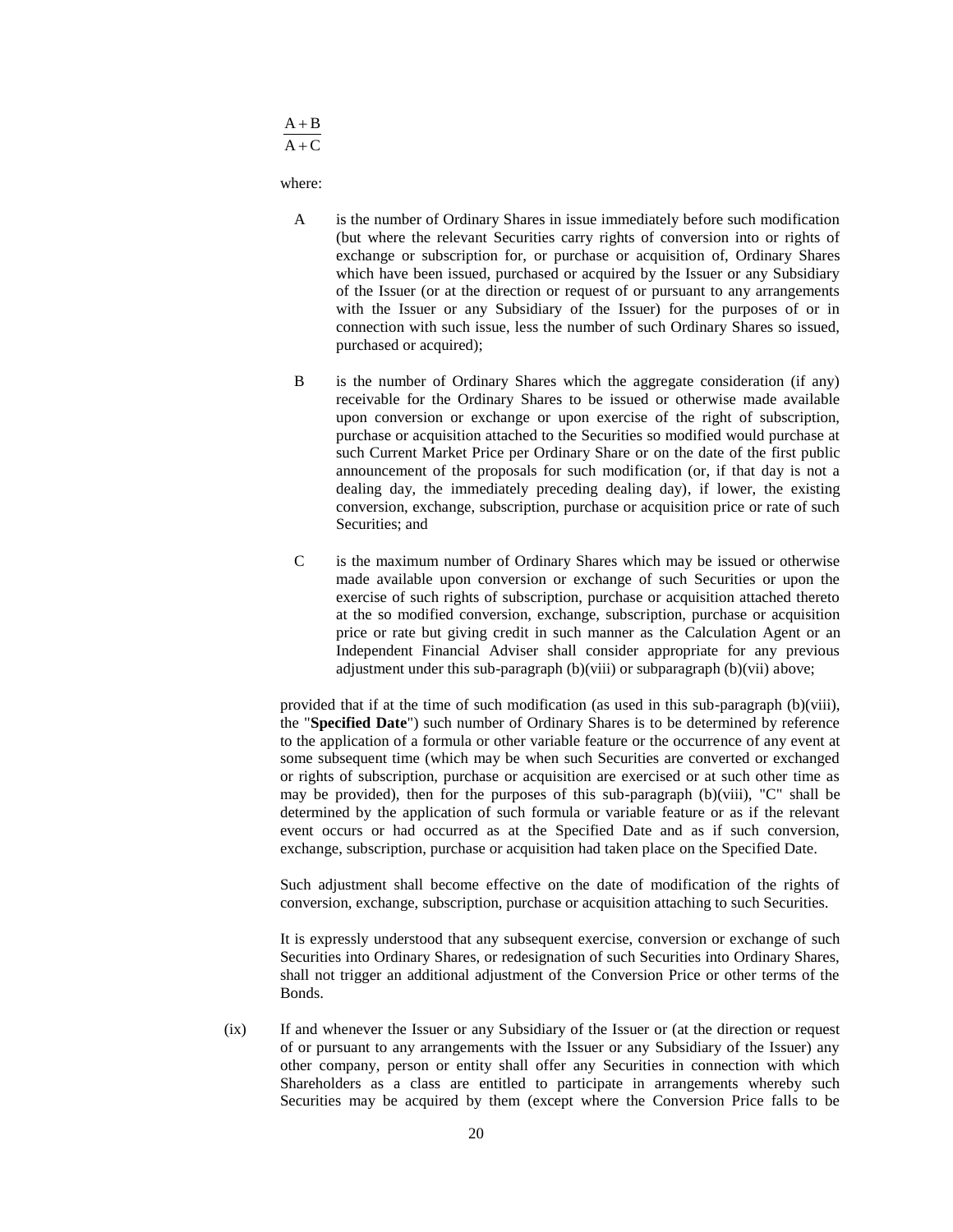adjusted under sub-paragraphs (b)(ii), (b)(iii), (b)(iv), (b)(vi) or (b)(vii) above or (b)(x) below (or would fall to be so adjusted if the relevant issue or grant was at less than 95 per cent. of the Current Market Price per Ordinary Share on the relevant dealing day) or under sub-paragraph  $(b)(v)$  above), the Conversion Price shall be adjusted by multiplying the Conversion Price in force immediately before the making of such offer by the following fraction:

$$
\frac{A-B}{A}
$$

where:

- A is the Current Market Price of one Ordinary Share on the date on which the terms of such offer are first publicly announced (or, if that is not a dealing day, the immediately preceding dealing day); and
- B is the Fair Market Value on the date of such announcement (or, if that is not a dealing day, the immediately preceding dealing day) of the portion of the relevant offer attributable to one Ordinary Share.

Such adjustment shall become effective on the first date on which the Ordinary Shares are traded ex-rights on the Relevant Stock Exchange.

(x) If a Change of Control shall occur at any time after the Change of Control Resolutions have been approved by the Shareholders in a general meeting of Shareholders, then upon any exercise of Conversion Rights during the Change of Control Period, the Conversion Price applicable in respect of such exercise of Conversion Rights (the "**Change of Control Conversion Price**") shall be determined as follows:

$$
CoCCP = \frac{CP}{\left(1 + \left(\text{IP} \times \text{c}/\text{t}\right)\right)}
$$

where:

- CoCCP is the Conversion Price in effect during the Change of Control Period;
- CP is the Conversion Price in effect immediately prior to the Change of Control Period;
- IP is the issuance premium of each Bond over the reference price of the Ordinary Share used to determine the terms of the Bonds (i.e., 35 per cent.), expressed as a fraction;
- c is the number of calendar days from and including the date the Change of Control occurs to but excluding the Final Maturity Date; and
- t is the number of calendar days from and including the Closing Date to but excluding the Final Maturity date (i.e., 1826 calendar days).
- (xi) If the Issuer determines that an adjustment should be made to the Conversion Price as a result of one or more circumstances not referred to above in this Condition 5(b) (even if the relevant circumstance is specifically excluded from the operation of subparagraphs  $5(b)(i)$  to  $5(b)(x)$ , the Issuer shall, in consultation with the Calculation Agent and at its own expense and acting reasonably, request an Independent Financial Adviser to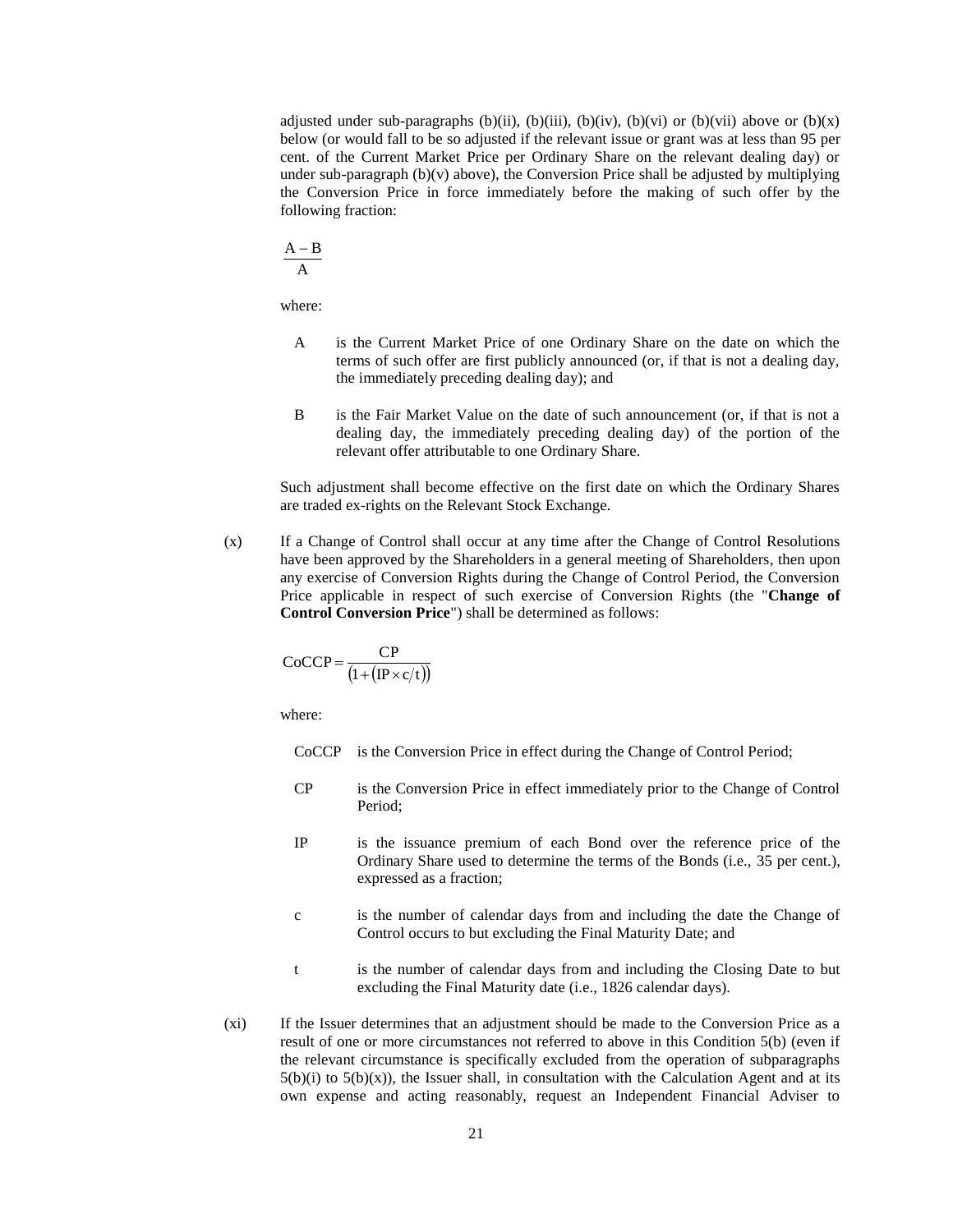determine as soon as practicable what adjustment (if any) to the Conversion Price is fair and reasonable to take account thereof and the date on which such adjustment (if any) should take effect and upon such determination such adjustment (if any) shall be made and shall take effect in accordance with such determination, provided that an adjustment shall only be made pursuant to this subparagraph  $5(b)(xi)$  if such Independent Financial Adviser is so requested to make such a determination not more than 21 days after the date on which the relevant circumstance arises and if the adjustment would result in a reduction of the Conversion Price.

Notwithstanding the foregoing provisions:

- (a) where the events or circumstances giving rise to any adjustment pursuant to this Condition 5(b) have already resulted or will result in an adjustment to the Conversion Price or where the events or circumstances giving rise to any adjustment arise by virtue of any other events or circumstances which have already given or will give rise to an adjustment to the Conversion Price or where more than one event which gives rise to an adjustment to the Conversion Price occurs within such a short period of time that, in the reasonable opinion of the Issuer in consultation with the Calculation Agent, a modification to the operation of the adjustment provisions is required to give the intended result, such modification shall be made, in consultation with the Calculation Agent, to the operation of the adjustment provisions as may be advised by an Independent Financial Adviser to be in its opinion appropriate to give the intended result; and
- (b) such modification shall be made, in consultation with the Calculation Agent, to the operation of these Conditions as may be advised by an Independent Financial Adviser to be in its opinion appropriate (i) to ensure that an adjustment to the Conversion Price or the economic effect thereof shall not be taken into account more than once and (ii) to ensure that the economic effect of a Dividend is not taken into account more than once.

For the purpose of any calculation of the consideration receivable or price pursuant to subparagraphs  $(b)(iv)$ ,  $(b)(vi)$ ,  $(b)(vii)$  and  $(b)(viii)$ , the following provisions shall apply:

- (a) the aggregate consideration receivable or price for Ordinary Shares issued for cash shall be the amount of such cash;
- (b) (x) the aggregate consideration receivable or price for Ordinary Shares to be issued or otherwise made available upon the conversion or exchange of any Securities shall be deemed to be the consideration or price received or receivable for any such Securities (on one or more occasions) and (y) the aggregate consideration receivable or price for Ordinary Shares to be issued or otherwise made available upon the exercise of rights of subscription attached to any Securities or upon the exercise of any options, warrants or rights shall be deemed to be that part (which may be the whole) of the consideration or price received or receivable for such Securities or, as the case may be, for such options, warrants or rights which are attributed by the Issuer to such rights of subscription or, as the case may be, such options, warrants or rights or, if no part of such consideration or price is so attributed, the Fair Market Value of such rights of subscription or, as the case may be, such options, warrants or rights as at the date of the first public announcement of the terms of issue of such Securities or, as the case may be, such options, warrants or rights, plus in the case of each of (x) and (y) above, the additional consideration receivable or price (if any) upon the conversion or exchange of such Securities, or upon the exercise of such rights or subscription attached thereto or, as the case may be, upon exercise of such options, warrants or rights and (z) the consideration receivable or price per Ordinary Share upon the conversion or exchange of, or upon the exercise of such rights of subscription attached to, such Securities or, as the case may be, upon the exercise of such options, warrants or rights shall be the aggregate consideration or price referred to in  $(x)$  or  $(y)$  above (as the case may be) divided by the number of Ordinary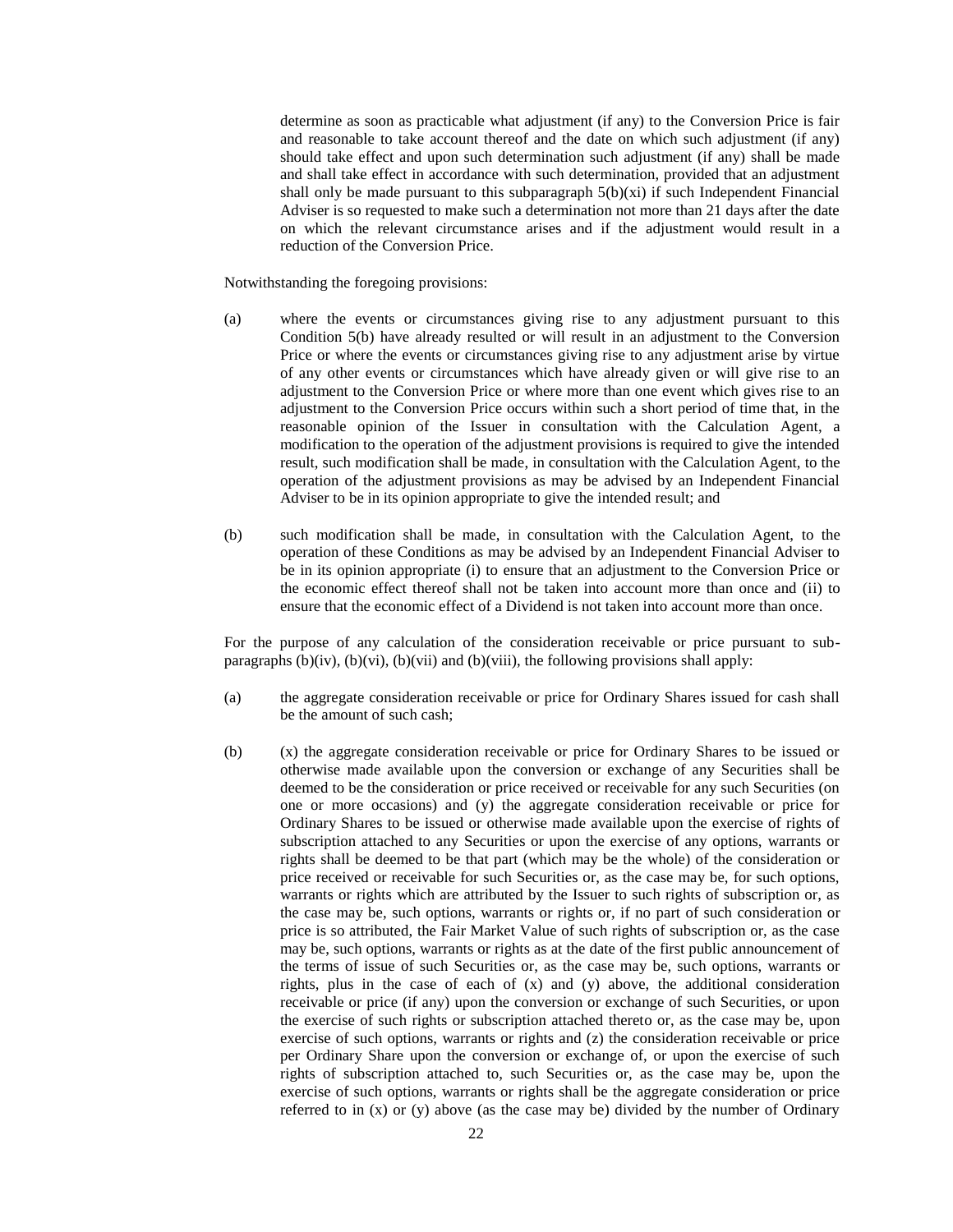Shares to be issued upon such conversion or exchange or exercise at the initial conversion, exchange or subscription price or rate;

- (c) if the consideration or price determined pursuant to (a) or (b) above (or any component thereof) shall be expressed in a currency other than the Relevant Currency, it shall be converted into the Relevant Currency at the Prevailing Rate on the date of the first public announcement of the terms of issue of such Ordinary Shares or, as the case may be, Securities;
- (d) in determining the consideration or price pursuant to the above, no deduction shall be made for any commissions or fees (howsoever described) or any expenses paid or incurred for any underwriting, placing or management of the issue of the relevant Ordinary Shares or Securities or options, warrants or rights, or otherwise in connection therewith; and
- (e) the consideration or price shall be determined as provided above on the basis of the consideration or price received, receivable, paid or payable regardless of whether all or part thereof is received, receivable, paid or payable by or to the Issuer or another entity.

### <span id="page-22-0"></span>(c) *Retroactive Adjustments*

If the Conversion Date in relation to the conversion of any Bond shall be after the record date in respect of any consolidation, reclassification or sub-division as is mentioned in Condition 5(b)(i), or after the record date or other due date for the establishment of entitlement for any such issue, distribution, grant or offer (as the case may be) as is mentioned in Condition  $5(b)(ii)$ , (iii), (iv), (v) or (ix), or after the date of the first public announcement of the terms of any such issue or grant as is mentioned in Condition  $5(b)(vi)$  and (vii) or of the terms of any such modification as is mentioned in Condition 5(b)(viii), but before the relevant adjustment to the Conversion Price becomes effective under Condition 5(b) (such adjustment, a "**Retroactive Adjustment**"), then the Issuer shall (conditional upon the relevant adjustment becoming effective) procure that there shall be issued or transferred and delivered to the converting Bondholder, in accordance with the instructions contained in the Conversion Notice, such additional number of Ordinary Shares (if any) (the "**Additional Ordinary Shares**") as, together with the Ordinary Shares (if any) issued or to be transferred and delivered on conversion of the relevant Bonds, is equal to the number of Ordinary Shares which would have been required to be issued or delivered on conversion of such Bond if the relevant adjustment to the Conversion Price had been made and become effective immediately prior to the relevant Conversion Date..

## (d) *Decision of the Calculation Agent or an Independent Financial Adviser*

Adjustments to the Conversion Price shall be determined and calculated by the Calculation Agent, and/or, to the extent so specified in the Conditions in good faith by an Independent Financial Adviser. Adjustments to the Conversion Price calculated by the Calculation Agent or, where applicable, an Independent Financial Adviser and any other determinations made by the Calculation Agent or, where applicable, an Independent Financial Adviser pursuant to the Conditions shall be final and binding (in the absence of manifest error) on the Issuer, the Trustee, the Bondholders and the Paying and Conversion Agent.

The Calculation Agent may consult, at the expense of the Issuer, on any matter (including but not limited to, any legal matter), any legal or other professional adviser and it shall be able to rely upon, and it shall not be liable and shall incur no liability as against the Bondholders in respect of anything done, or omitted to be done, relating to that matter in good faith in accordance with, that adviser's opinion. The Calculation Agent shall act solely as agent of and upon request from the Issuer, and the Calculation Agent, or, as the case may be, any Independent Financial Adviser appointed by the Issuer in accordance with these Conditions, will not thereby assume any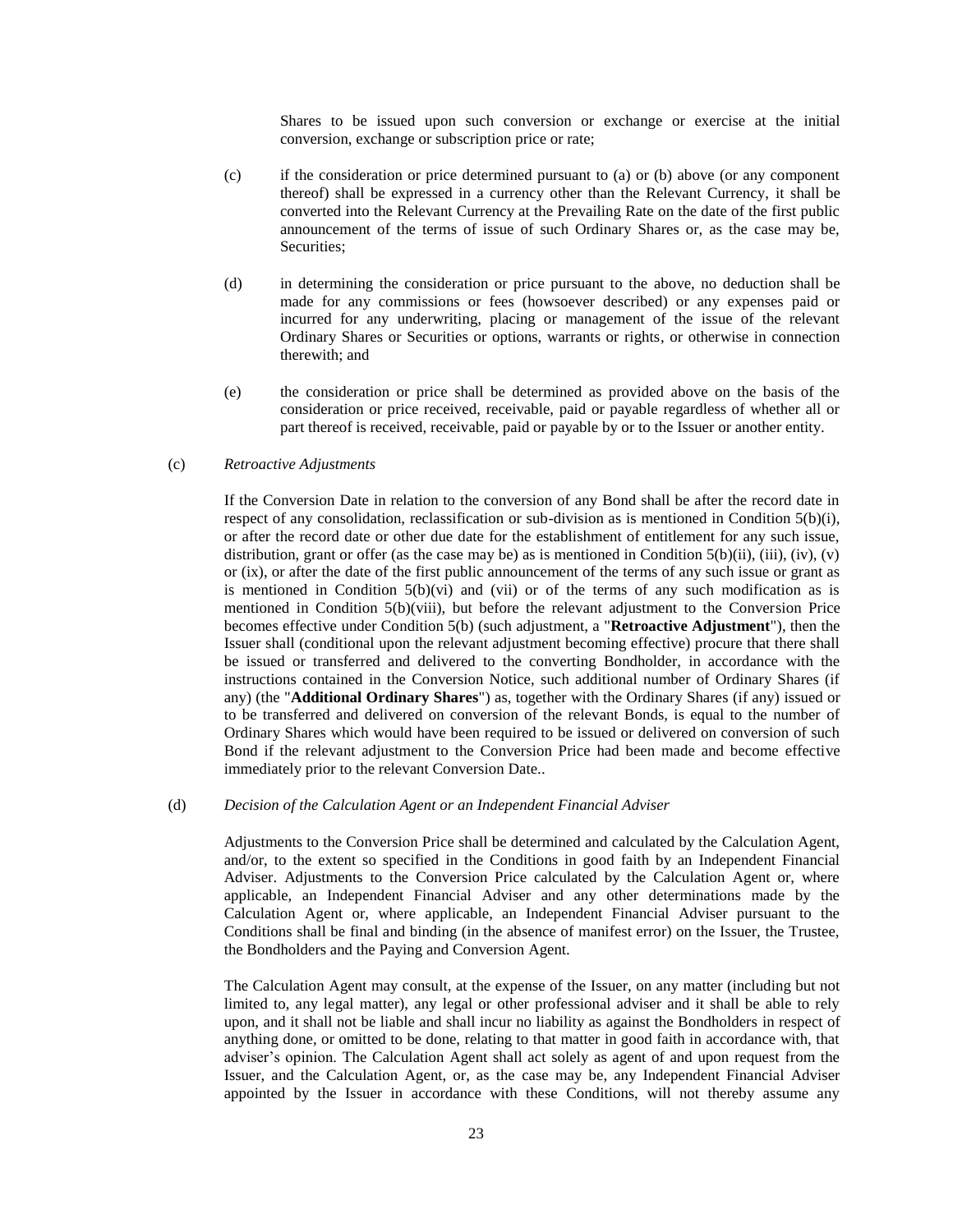obligations towards or relationship of agency or trust with, and they shall not be liable and shall incur no liability as against, the Trustee or the Bondholders.

The Issuer reserves the right, subject to the prior written approval of the Trustee, under the Calculation Agency Agreement at any time to vary or terminate the appointment of the Calculation Agent and appoint another Calculation Agent, provided that it will maintain a Calculation Agent which shall be a financial institution of international repute or a financial adviser with appropriate expertise.

If any doubt shall arise as to whether an adjustment falls to be made to the Conversion Price or as to the appropriate adjustment to the Conversion Price, and following consultation between the Issuer and an Independent Financial Adviser, a written opinion of such Independent Financial Adviser in respect thereof shall be conclusive and binding on the Issuer, the Bondholders and the Trustee, save in the case of manifest error.

### (e) *Share or Option Schemes*

No adjustment will be made to the Conversion Price where Ordinary Shares or other Securities (including rights, warrants and options) are issued, offered, exercised, allotted, appropriated, modified or granted to, or for the benefit of, employees, former employees, independent service providers providing services on a more than halftime basis, or former independent service providers providing services on a more than halftime basis (including directors holding or formerly holding executive office or the personal service company of any such person) or their spouses or relatives, in each case, of the Issuer or any of its Subsidiaries or any associated company or to a trustee or trustees to be held for the benefit of any such person, in any such case pursuant to any share or option scheme.

### (f) *Rounding Down and Notice of Adjustment to the Conversion Price*

On any adjustment, the resultant Conversion Price, if not an integral multiple of  $\epsilon 0.01$ , shall be rounded down to the nearest whole multiple of  $E$ 6.01. No adjustment shall be made to the Conversion Price where such adjustment (rounded down if applicable) would be less than one per cent. of the Conversion Price then in effect. Any adjustment not required to be made and/or any amount by which the Conversion Price has been rounded down, shall be carried forward and taken into account in any subsequent adjustment, and such subsequent adjustment shall be made on the basis that the adjustment not required to be made had been made at the relevant time and/or, as the case may be, that the relevant rounding down had not been made.

Notice of any adjustments to the Conversion Price shall be given by the Issuer to Bondholders in accordance with Condition 16 and to the Trustee promptly after the determination thereof.

The Conversion Price shall not in any event be reduced to below the minimum level permitted by Belgian law (if any), and the Issuer undertakes that it shall not take any action, and shall procure that no action is taken, that would otherwise result in an adjustment to the Conversion Price to below such minimum level.

# <span id="page-23-0"></span>(g) *Change of Control*

Within 14 calendar days following the occurrence of a Change of Control, the Issuer shall give notice thereof to the Bondholders in accordance with Condition 16 and to the Trustee (a "**Change of Control Notice**"). The Change of Control Notice shall contain a statement informing Bondholders of their entitlement to exercise their Conversion Rights as provided in these Conditions and their entitlement to exercise their rights to require redemption of their Bonds pursuant to (and subject to the conditions set out in) Condition 6(e).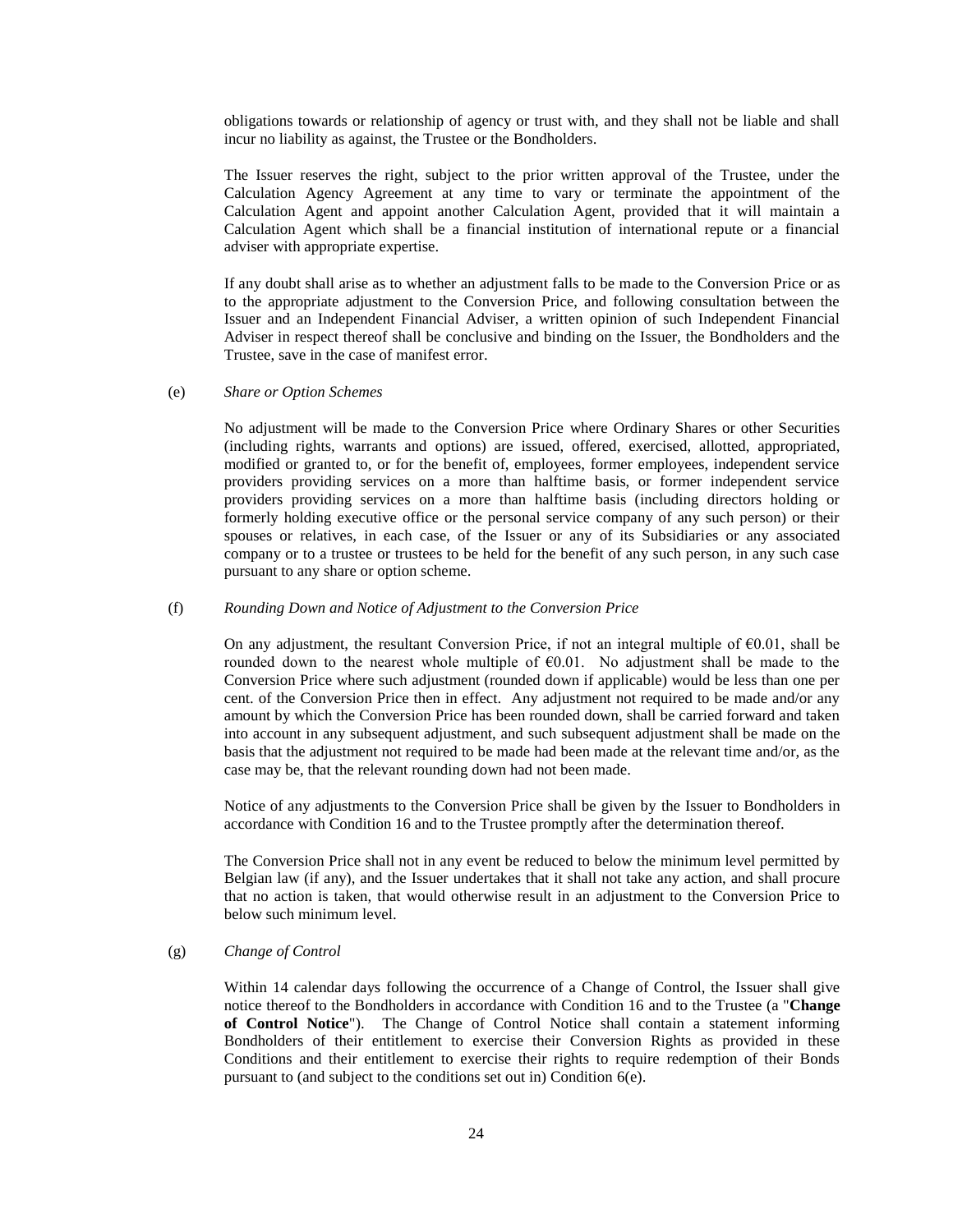The Change of Control Notice shall also specify:

- (i) to the fullest extent permitted by applicable law, all information material to Bondholders concerning the Change of Control;
- (ii) the Conversion Price immediately prior to the occurrence of the Change of Control and the Conversion Price applicable pursuant to Condition  $5(b)(x)$  during the Change of Control Period on the basis of the Conversion Price in effect immediately prior to the occurrence of the Change of Control;
- (iii) the closing price of the Ordinary Shares as derived from the Relevant Stock Exchange as at the latest practicable date prior to the publication of the Change of Control Notice;
- (iv) the last day of the Change of Control Period;
- (v) the Change of Control Put Date; and
- (vi) such other information relating to the Change of Control as the Trustee may be requested to obtain on behalf of Bondholders.

The Trustee shall not be required to monitor or take any steps to ascertain whether a Change of Control or any event which could lead to a Change of Control has occurred or may occur (and, unless notified in writing to the contrary, shall be entitled to assume that no Change of Control or any event which could lead to a Change of Control has occurred) and will not be responsible or liable to Bondholders or any other person for any loss arising from any failure by it to do so.

### <span id="page-24-0"></span>(h) *Procedure for exercise of Conversion Rights*

Conversion Rights may be exercised by a Bondholder during the Conversion Period by delivering the relevant Bond to the Specified Office of the Paying and Conversion Agent, during its usual business hours, accompanied by a duly completed and signed notice of conversion (a "**Conversion Notice**") in the form (for the time being current) obtainable from the Paying and Conversion Agent. Conversion Rights shall be exercised subject in each case to any applicable fiscal or other laws or regulations applicable in the jurisdiction in which the Specified Office of the Paying and Conversion Agent is located.

If such delivery is made after the end of normal business hours or on a day which is not a business day in the place of the Specified Office of the Paying and Conversion Agent, such delivery shall be deemed for all purposes of these Conditions to have been made on the next following such business day.

Any determination as to whether a Conversion Notice has been duly completed and properly delivered shall be made by the Paying and Conversion Agent and shall, save in the case of manifest error, be conclusive and binding on the Issuer, the Trustee, the Paying and Conversion Agent and the relevant Bondholder.

A Conversion Notice, once delivered, shall be irrevocable.

The conversion date in respect of a Bond (the "**Conversion Date**") shall be the business day in Brussels immediately following the date of the delivery of the relevant Bond and the Conversion Notice as provided in this Condition 5(h) and, if applicable, the making of any payment to be made as provided below.

Each Bond should be delivered upon exercise of Conversion Rights.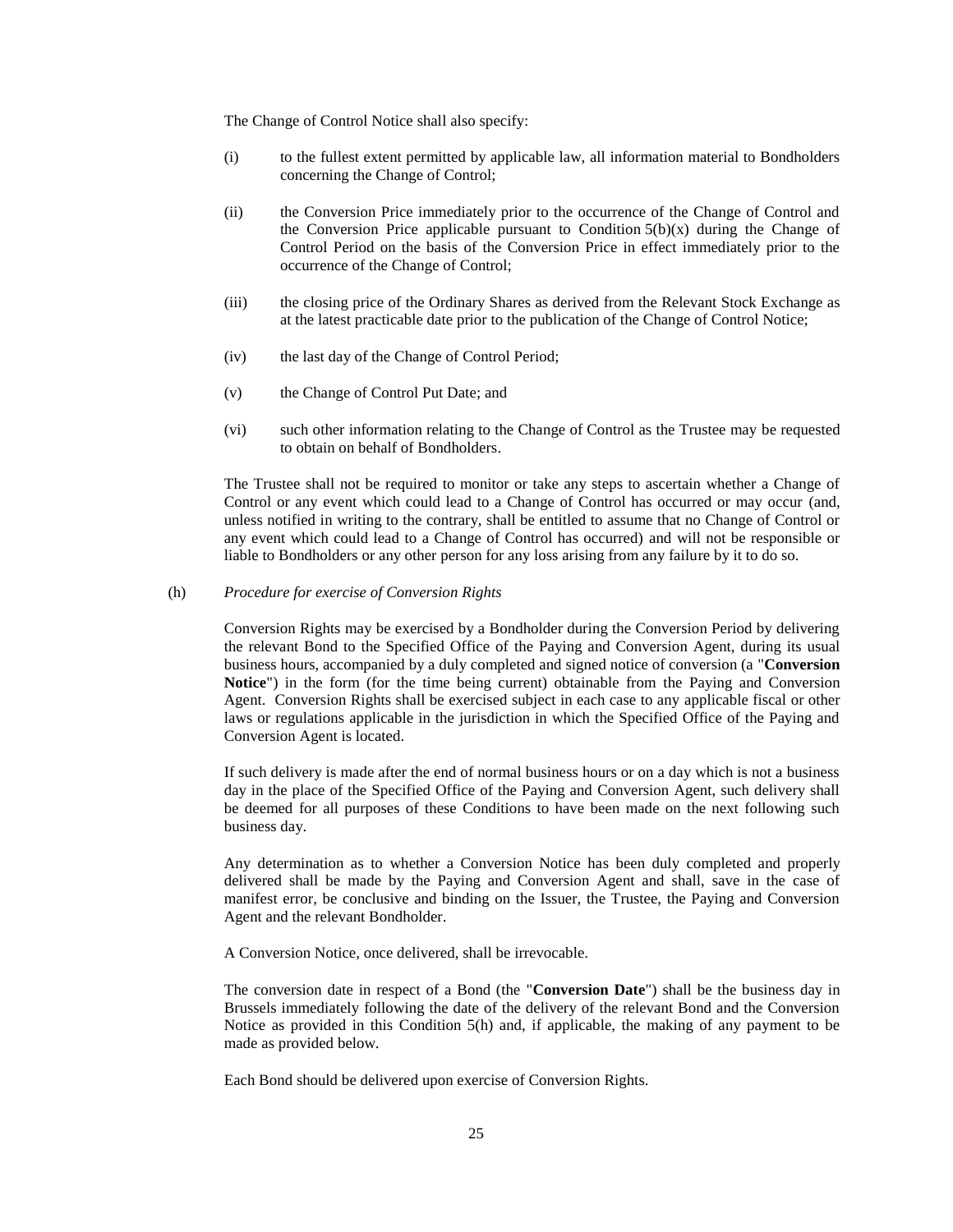A Bondholder exercising Conversion Rights must pay directly to the relevant authorities any taxes and capital, stamp, issue and registration and transfer taxes and duties arising on conversion (other than any taxes or capital, stamp, issue and registration and transfer taxes and duties payable in Belgium in respect of the allotment and issue of any Ordinary Shares on such conversion or in respect of the transfer and delivery of any Ordinary Shares on such conversion (including any Additional Ordinary Shares), which shall be paid by the Issuer).

Such Bondholder must also pay all (if any) taxes imposed on it and arising by reference to any disposal or deemed disposal of a Bond or interest therein in connection with the exercise of Conversion Rights by it. The Trustee shall not be responsible for determining whether such taxes or capital, stamp, issue and registration and transfer taxes and duties are payable or the amount thereof and it shall not be responsible or liable for any failure by the Issuer to pay such taxes or capital, stamp, issue and registration and transfer taxes and duties payable in Belgium as referred to above.

Following delivery of a duly completed Conversion Notice, the Issuer shall on or prior to the Delivery Date:

- (i) cause the issue and use all reasonable endeavours to ensure the admission to trading on the Relevant Stock Exchange of the Ordinary Shares to be issued and delivered in satisfaction of the Conversion Right; and
- (ii) procure that all such Ordinary Shares to be delivered in satisfaction of the relevant Conversion Right be credited to such account of the relevant Bondholder(s) held at any of Euroclear Belgium, Euroclear or Clearstream, as is specified in the relevant Conversion Notice.

For the purposes of the previous paragraph, "**Delivery Date**" means:

- (i) if the Conversion Date or, as the case may be, the Reference Date occurs on or prior to the fifteenth calendar day in any month during the Conversion Period, the last calendar day in such month; or
- (ii) if the Conversion Date or, as the case may be, the Reference Date occurs after the fifteenth calendar day in any month during the Conversion Period, the last calendar day in the next following month.
- <span id="page-25-0"></span>(i) *Ordinary Shares*
	- (i) Ordinary Shares issued or transferred and delivered on exercise of Conversion Rights will be fully paid and will in all respects rank *pari passu* with the fully paid Ordinary Shares in issue on the Conversion Date or, in the case of Additional Ordinary Shares, on the relevant Reference Date, except in any such case for any right excluded by mandatory provisions of applicable law, and the relevant holders shall accordingly be entitled to all rights, distributions and payments in respect of which the relevant record date or other due date for the establishment of entitlement for which falls on or after such date of issue or transfer and delivery, whether in accordance with Condition 5(c) in the event that such relevant record date or other due date precedes the Delivery Date or otherwise. Ordinary Shares or, as the case may be, Additional Ordinary Shares will not rank for (or, as the case may be, the relevant holder shall not be entitled to receive) any rights, distributions or payments the record date or other due date for the establishment of entitlement for which falls prior to the relevant Conversion Date or, as the case may be, the relevant Reference Date.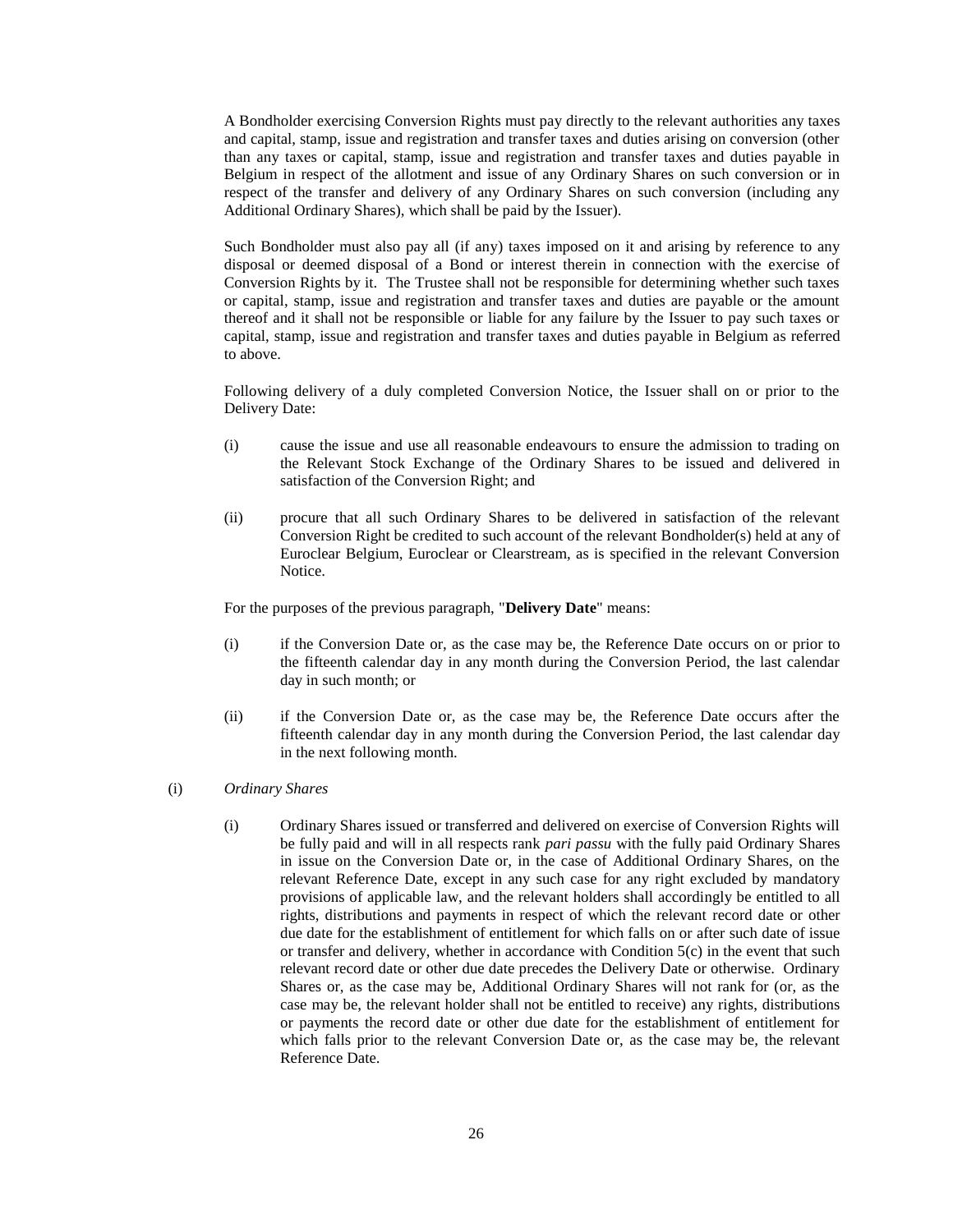### (j) *Purchase or Redemption of Ordinary Shares*

The Issuer or any Subsidiary of the Issuer may exercise such rights as it may from time to time enjoy to purchase or redeem or buy back any shares of the Issuer (including Ordinary Shares) or any depositary or other receipts or certificates representing the same without the consent of the Bondholders.

### (k) *No Duty to Monitor*

The Trustee shall not be under any duty to monitor whether any event or circumstance has happened or exists which may require an adjustment to be made to the Conversion Price or as to the amount of any adjustment actually made (and, unless notified in writing to the contrary, shall be entitled to assume that no such event or circumstance has happened) and will not be responsible or liable to the Bondholders or any other person for any loss arising from any failure by it to do so.

# <span id="page-26-0"></span>(l) *Cash Alternative Election*

Upon the exercise of a Conversion Right by a Bondholder, the Issuer may make an election by giving notice (a "**Cash Alternative Election Notice**" to the relevant Bondholder by not later than the fourth calendar day following the relevant Conversion Date (the "**Cash Election Date**") to the address (or, if a fax number or email address is provided in the relevant Conversion Notice, that fax number or email address) specified for that purpose in the relevant Conversion Notice (with a copy to the Paying and Conversion Agent) to satisfy the exercise of the Conversion Rights in respect of the relevant Bonds by (A) delivering to or to the order of the relevant Bondholder the Fixed Number of Ordinary Shares and (B) making payment, or procuring that payment is made, to the relevant Bondholder of the Cash Alternative Amount, together with any other amount payable by the Issuer to such Bondholder pursuant to these Conditions in respect of or relating to the relevant exercise of Conversion Rights, including any amounts payable pursuant to paragraph 9 of Condition 5(a). The Issuer, however, may not make a Cash Alternative Election at any time when such election would prevent the relevant Bondholder from converting its Bonds into Ordinary Shares in order to participate in any rights issue or other issuance to which it is entitled to participate pursuant to Article 491 of the Belgian Company Code.

The Cash Alternative Election Notice shall specify:

- (i) the Conversion Price in effect on the relevant Conversion Date and the number of Reference Shares in respect of such exercise of Conversion Rights;
- (ii) the number of Cash Settled Shares in respect of the relevant exercise of Conversion Rights, by reference to which the Cash Alternative Amount is to be calculated; and
- (iii) if the number of Cash Settled Shares is less than the number of Reference Shares in respect of the relevant exercise of Conversion Rights, the Fixed Number of Ordinary Shares.

A Cash Alternative Election shall be irrevocable.

The Issuer will pay the Cash Alternative Amount, together with any other amount as aforesaid, by not later than 5 TARGET Business Days following the last day of the Cash Alternative Calculation Period by transfer to a euro account maintained by the relevant Bondholder with a bank with access to the TARGET System in accordance with instructions given by the relevant Bondholder in the relevant Conversion Notice, and will deliver the Fixed Number of Ordinary Shares on or prior to the Delivery Date in accordance with Conditions 5(h) and (i).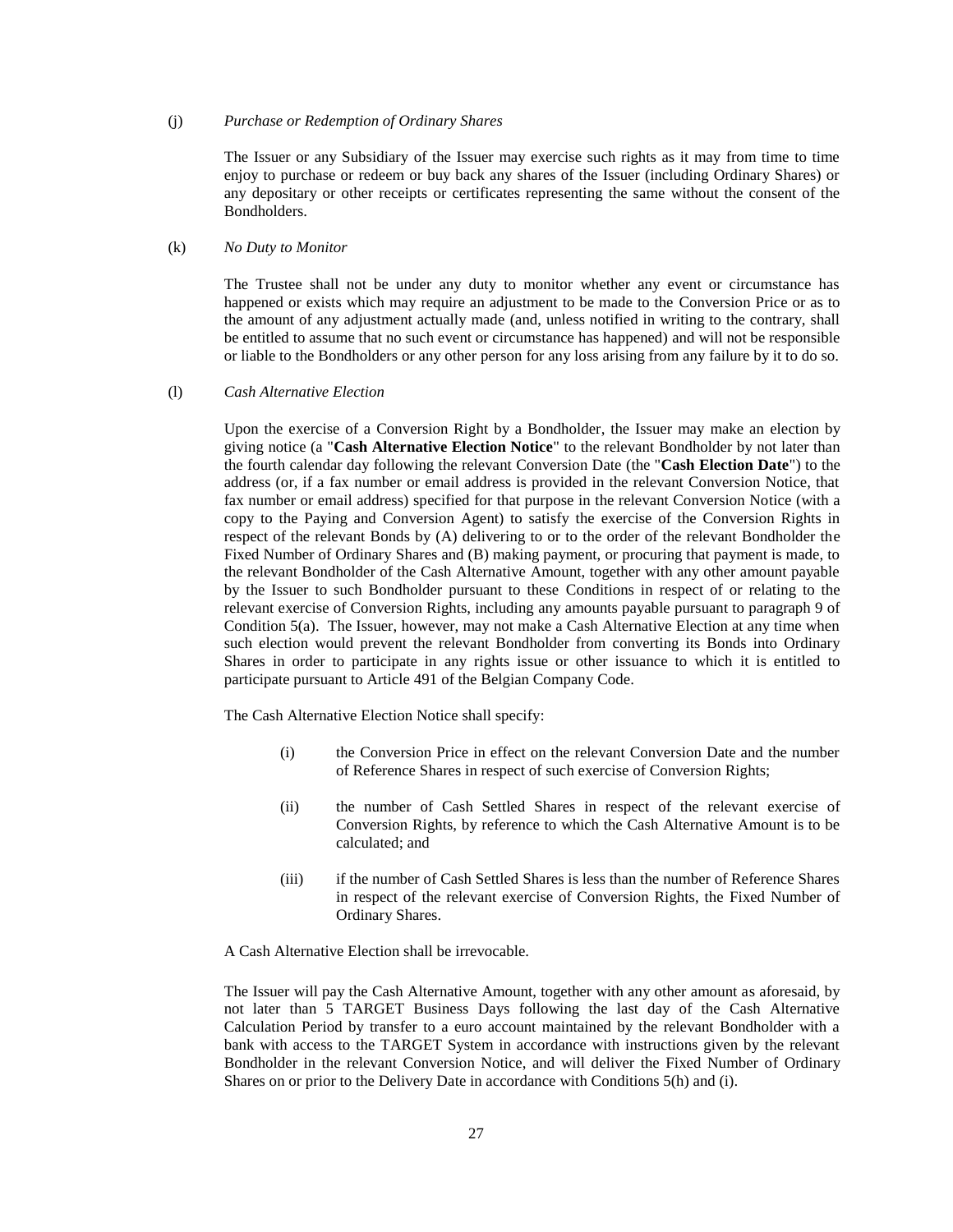If there is a Retroactive Adjustment to the Conversion Price following the exercise of Conversion Rights by a Bondholder which has given rise to a Cash Alternative Election, the Issuer shall (i) procure that there shall be issued or transferred and delivered to the relevant Bondholder the Additional Ordinary Shares with respect to the Fixed Number of Ordinary Shares, if any, pursuant to Condition 5(c), and (ii) pay to the relevant Bondholder an additional amount (the "**Additional Cash Alternative Amount**") equal to the difference between (A) the Cash Alternative Amount that would have been paid if the number of Cash Settled Shares by reference to which the Cash Alternative Amount shall have been determined would have been increased if the relevant adjustment to the Conversion Price had been made and became effective immediately prior to the relevant Conversion Date, and (B) the Cash Alternative Amount which shall have been determined for the Cash Settled Shares specified in the Cash Alternative Election Notice.

The Issuer will pay the Additional Cash Alternative Amount not later than the later of (i) 5 TARGET Business Days following payment of the Cash Alternative Amount, and (ii) 5 TARGET Business Days following the relevant Reference Date, by transfer to a euro account maintained by the relevant Bondholder with a bank with access to the TARGET System in accordance with instructions given by the relevant Bondholder in the relevant Conversion Notice.

### (m) *Consolidation, Amalgamation or Merger*

In the case of any consolidation, amalgamation or merger of the Issuer with any other corporation (other than a consolidation, amalgamation or merger in which the Issuer is the continuing corporation), or in the case of any sale or transfer of all, or substantially all, of the assets of the Issuer, the Issuer will forthwith give notice thereof to the Trustee and to the Bondholders in accordance with Condition 16 of such event and take such steps as shall be required to ensure that each Bond then outstanding will be convertible into the class and amount of shares and other securities and property receivable upon such consolidation, amalgamation, merger, sale or transfer by a holder of the number of Ordinary Shares which would have become liable to be issued or transferred and delivered upon exercise of Conversion Rights immediately prior to such consolidation, amalgamation, merger, sale or transfer. The above provisions of this Condition 5(m) will apply, *mutatis mutandis* to any subsequent consolidations, amalgamations, mergers, sales of transfers.

### **6. Redemption and Purchase**

#### (a) *Final Redemption*

Unless previously purchased and cancelled, redeemed or converted as herein provided, the Bonds will be redeemed at their principal amount on the Final Maturity Date. The Bonds may only be redeemed prior to the Final Maturity Date in accordance with Condition 6(b), Condition 6(d) or Condition 6(e).

- <span id="page-27-0"></span>(b) *Redemption at the Option of the Issuer*
	- (i) On giving not less than 45 nor more than 60 calendar days' notice (an "**Optional Redemption Notice**") to the Trustee, the Paying and Conversion Agent and to the Bondholders in accordance with Condition 16, the Issuer may redeem all but not some only of the Bonds on the date (the "**Optional Redemption Date**") specified in the Optional Redemption Notice at their principal amount:
		- (a) at any time on or after 30 June 2019, if on each of not less than 20 dealing days during any period of 30 consecutive dealing days ending not earlier than the fifth dealing day prior to the giving of the relevant Optional Redemption Notice, the Volume Weighted Average Price of an Ordinary Share exceeds 130 per cent. of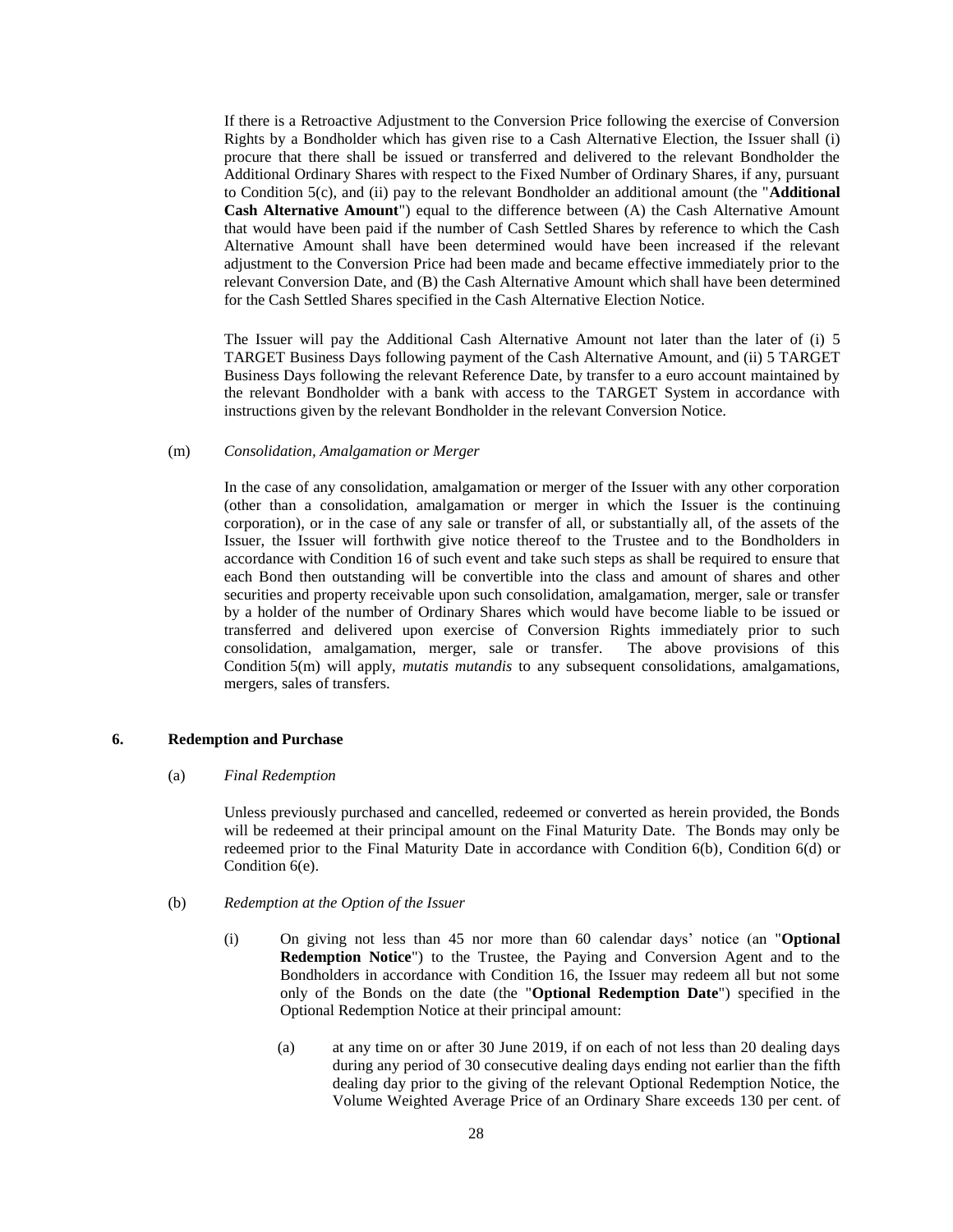the Conversion Price in effect (or deemed to be in effect) on each such respective dealing day, as verified by the Calculation Agent upon request from the Issuer; or

(b) at any time if prior to the date the relevant Optional Redemption Notice is given, Conversion Rights shall have been exercised and/or purchases (and corresponding cancellations) and/or redemptions effected in respect of 85 per cent. or more in principal amount of the Bonds originally issued (which shall for this purpose include any Further Bonds).

For the purposes of Condition 6(b)(i), if on any dealing day in such 30 dealing day period the Volume Weighted Average Price on such dealing day shall have been quoted cum-Dividend (or cum-any other entitlement), the Volume Weighted Average Price of an Ordinary Share on such dealing day shall be deemed to be the amount thereof reduced by an amount equal to the Fair Market Value of any such Dividend or entitlement per Ordinary Share as at the date (or, if that is not a dealing day, the immediately preceding dealing day) of first public announcement of such Dividend (or entitlement).

### (c) *Optional Redemption Notice*

Any Optional Redemption Notice shall be irrevocable. Any such notice shall specify (i) the Optional Redemption Date which shall be a day which is a TARGET Business Day and a Brussels business day, (ii) the aggregate principal amount of the Bonds outstanding and the closing price of the Ordinary Shares as derived from the Relevant Stock Exchange, in each case as at the latest practicable date prior to the publication of the Optional Redemption Notice and (iii) the last day on which Conversion Rights may be exercised by Bondholders, which shall not be less than one month after the date of the Optional Redemption Notice.

#### (d) *Early Redemption*

If the Change of Control Resolutions have not been approved and duly filed with the Clerk of the Commercial Court of Ghent, division Kortrijk on or before the Long-stop Date, the Issuer shall redeem all, but not some, of the Bonds, on the date which is the 45<sup>th</sup> calendar day after the Longstop Date (the "**Early Redemption Date**") at the greater of (x) 102 per cent. of the principal amount of the Bonds, and (y) 102 per cent. of the Fair Bond Value of the Bonds. The Issuer will deliver a notice (an "**Early Redemption Notice**") in accordance with Condition 16 to notify the Bondholders of the redemption of the Bonds. The Early Redemption Notice will be published no later than the third dealing day (inclusive) after the Long-stop Date.

The "**Early Redemption Calculation Period**" means the period of five consecutive dealing days commencing on the dealing day following the Long-stop Date.

The Trustee shall not be required to monitor or take any steps to ascertain whether the Change of Control Resolutions have been approved and duly filed with the Clerk of the Commercial Court of Ghent, division Kortrijk (and, unless notified in writing to the contrary, shall be entitled to assume that the Change of Control Resolutions will be approved and duly filed with the Clerk of the Commercial Court of Ghent, division Kortrijk) and will not be responsible or liable to Bondholders or any other person for any loss arising from any failure by it to do so.

### <span id="page-28-0"></span>(e) *Redemption at the Option of Bondholders upon a Change of Control*

Following the occurrence of a Change of Control, the holder of each Bond will have the right to require the Issuer to redeem that Bond on the Change of Control Put Date at its principal amount. To exercise such right, the holder of the relevant Bond must deliver such Bond to the Specified Office of the Paying and Conversion Agent, together with a duly completed and signed notice of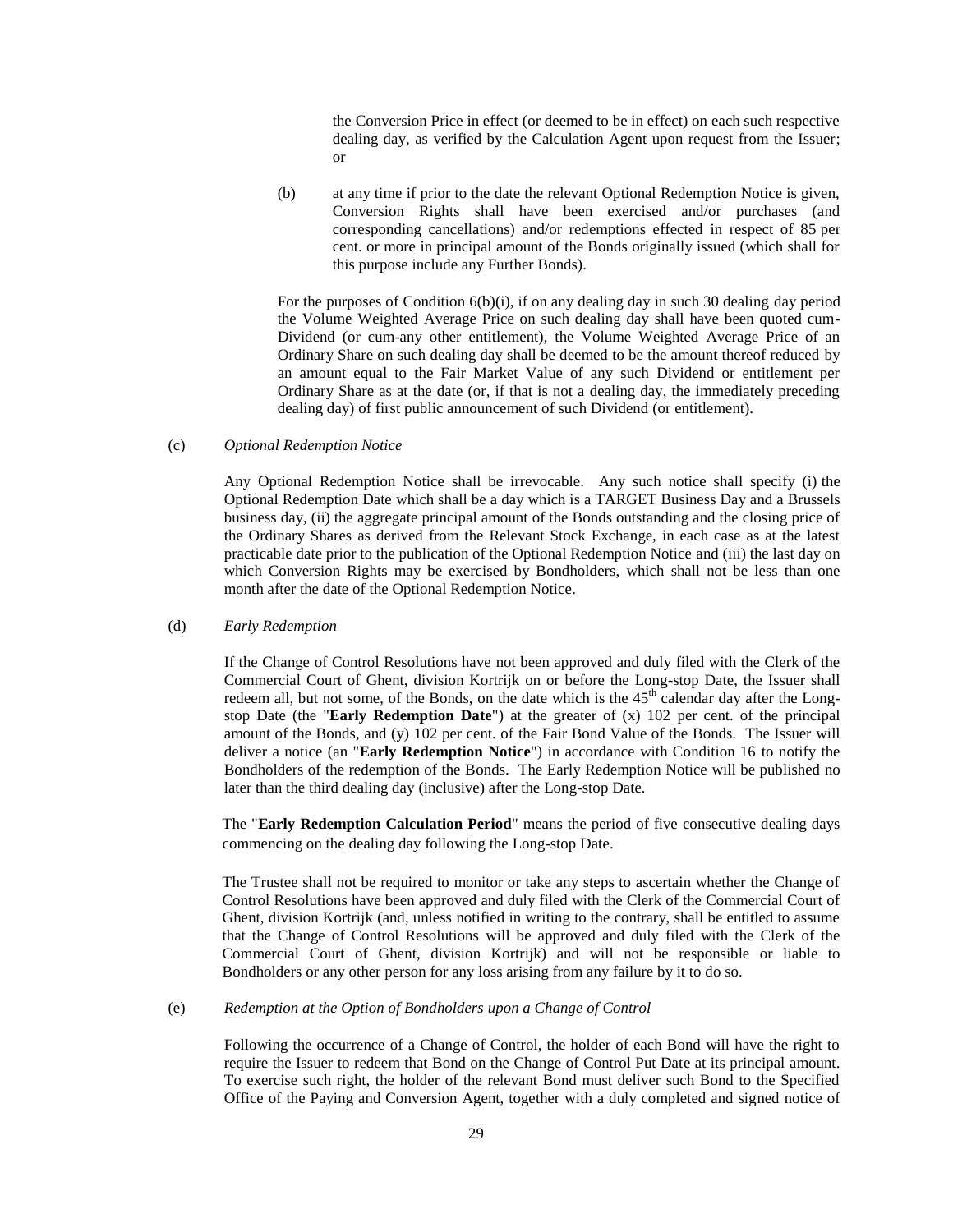exercise in the form (for the time being current) obtainable from the Specified Office of the Paying and Conversion Agent (a "**Change of Control Put Exercise Notice**"), at any time during the Change of Control Period. The "**Change of Control Put Date**" shall be the fourteenth calendar day after the expiry of the Change of Control Period.

Payment in respect of any such Bond shall be made by transfer to a euro account maintained by the relevant Bondholder with a bank with access to the TARGET System as specified by the relevant Bondholder in the relevant Change of Control Put Exercise Notice.

A Change of Control Put Exercise Notice, once delivered, shall be irrevocable and the Issuer shall redeem all Bonds that are the subject of Change of Control Put Exercise Notices delivered as aforesaid on the Change of Control Put Date.

*Bondholders should note that Belgian law in effect as at the date of the issuance of the Bonds requires that, where any person makes a public takeover bid on the shares of a Belgian listed company, such person shall also make an offer to (among others) holders of convertible bonds in the relevant company.*

*Bondholders should note that the exercise by any of them of the option set out in Condition 6(e) or any ability to exercise Conversion Rights at a Conversion Price determined in accordance with Condition 5(b)(x) will only be effective under Belgian law if, prior to the earliest of (a) the Issuer being notified by the Belgian Financial Services and Markets Authority of a formal filing of a proposed offer to the Shareholders of the Issuer or (b) the occurrence of the Change of Control, (i) the Change of Control Resolutions have been approved by the Shareholders of the Issuer in a general meeting of Shareholders and (ii) the Change of Control Resolutions have been filed with the Clerk of the Commercial Court of Ghent, division Kortrijk (*greffe du tribunal de commerce*/*griffie van de rechtbank van koophandel*). The Issuer has undertaken pursuant to Condition 10(k) to use all reasonable endeavours to procure that the Change of Control Resolutions be passed at the general meeting of Shareholders of the Issuer, and to file a copy of such resolutions as aforesaid immediately thereafter. If a Change of Control occurs prior to such approval and filing, Bondholders may not be entitled to exercise the option set out in Condition 6(e). There can be no assurance that such approval will be granted at such meeting.*

## (f) *Purchase*

Subject to the requirements (if any) of any stock exchange on which the Bonds may be admitted to listing and trading at the relevant time and subject to compliance with applicable laws and regulations, the Issuer or any Subsidiary of the Issuer may at any time purchase any Bonds in the open market or otherwise at any price. Bonds purchased by the Issuer or any of its Subsidiaries shall be surrendered to the Paying and Conversion Agent for cancellation and, if so surrendered, shall be cancelled forthwith and may not be reissued or re-sold.

### (g) *Cancellation*

All Bonds which are redeemed or in respect of which Conversion Rights are exercised will be cancelled and may not be reissued or resold. Bonds purchased by, or on behalf of, the Issuer or any of its Subsidiaries shall be surrendered to the Paying and Conversion Agent for cancellation and if so surrendered, shall be cancelled forthwith and may not be reissued or re-sold.

### (h) *Multiple Notices*

If more than one notice of redemption is given pursuant to this Condition 6, the first of such notices to be given shall prevail.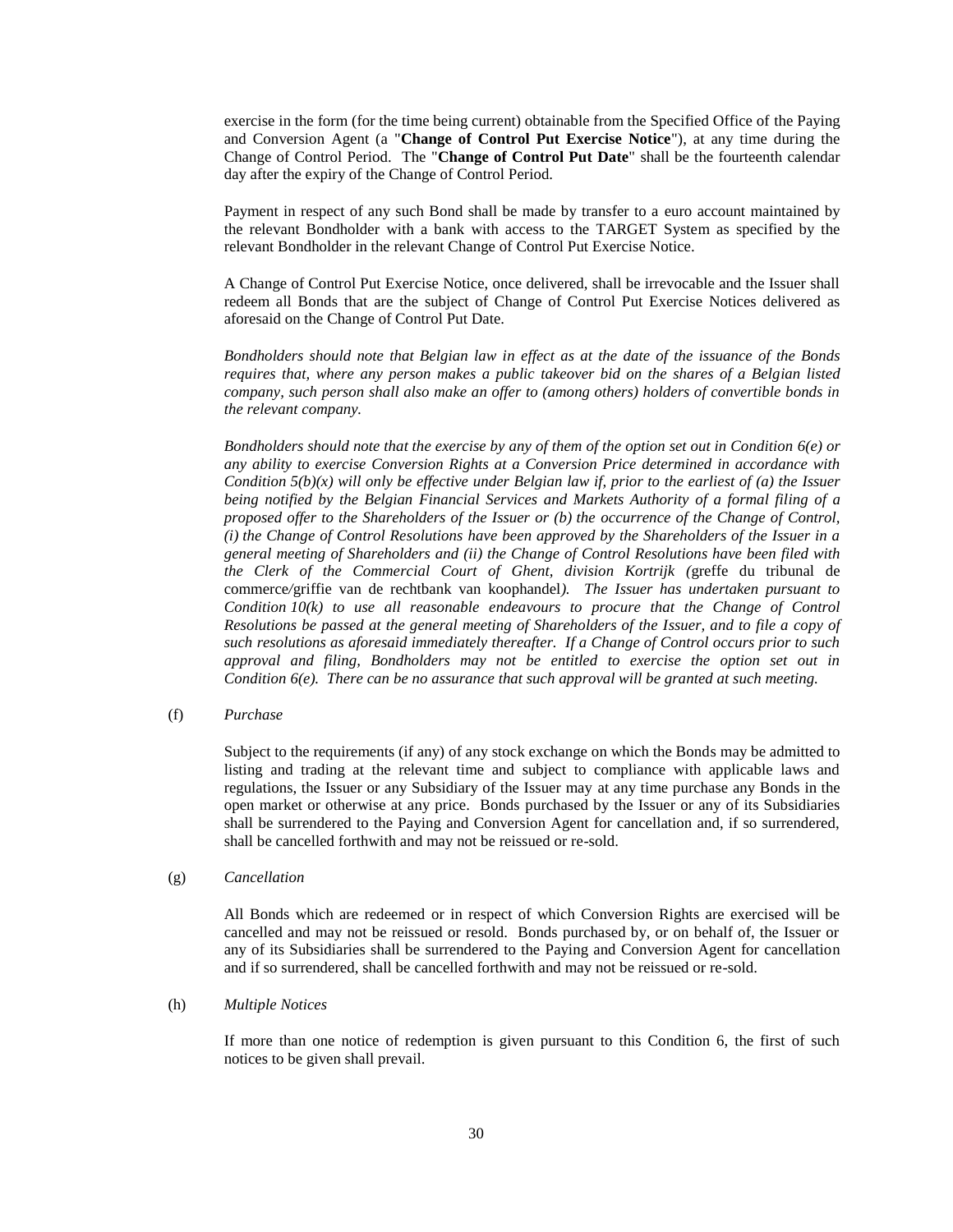# **7. Payments**

### (a) *Agent*

BNP Paribas Securities Services, Brussels branch has initially been appointed to act as the Paying and Conversion Agent and Domiciliary Agent.

The Issuer reserves the right to vary or terminate the appointment of the Paying and Conversion Agent and/or approve any change in the Specified Office through which such Paying and Conversion Agent acts, provided that it will maintain a Paying and Conversion Agent and maintain at all times a Domiciliary Agent and the Domiciliary Agent will at all times be a participant in the NBB-SSS. Notice of any change in the Paying and Conversion Agent or its Specified Office will promptly be given by the Issuer to the Bondholders in accordance with Condition 16.

(b) *Payments of Principal and Premium*

Unless and until definitive Bonds are issued in exchange for book-entry interests in the Global Bond, payments of principal and premiums (if any) in respect of the Bonds will be made through the Paying and Conversion Agent and the NBB-SSS in accordance with the Agency Agreement and the regulations of the NBB-SSS.

Unless instructed otherwise by the Paying and Conversion Agent, the NBB will debit the account of the Paying and Conversion Agent with the NBB for payments due by the Issuer to the bondholders in accordance with the regulations of the NBB-SSS and will be responsible for ensuring that payments are credited to the accounts of the relevant participants in the NBB-SSS.

The payment obligations of the Issuer under the Bonds will be discharged once the NBB has debited the account of the Paying and Conversion Agent with the NBB with respect of each amount so paid.

The persons shown in the records of the NBB, of participants in the NBB-SSS and of their respective sub-participants as the holders of a particular principal amount at maturity of the Bonds must look solely to the NBB, participants in the NBB-SSS or their sub-participants, as the case may be, for their share of each payment so made by the Issuer to, or to the order of, the holders of such Bonds.

Upon issue of definitive Bonds in exchange for book-entry interests in the Global Bond, payments of:

- (a) principal and premium in respect of the Bonds will be made against presentation and surrender (or in the case of partial payment only, endorsement) of the definitive Bond, at the Specified Office of the Paying and Conversion Agent;
- (b) all other amounts will be made as provided in these Conditions.
- (c) *No Charges*

Without prejudice to Condition 8, the Paying and Conversion Agent shall not make or impose on a Bondholder any charge in relation to any payment or conversion in respect of the Bonds in accordance with the terms and provisions of these Conditions.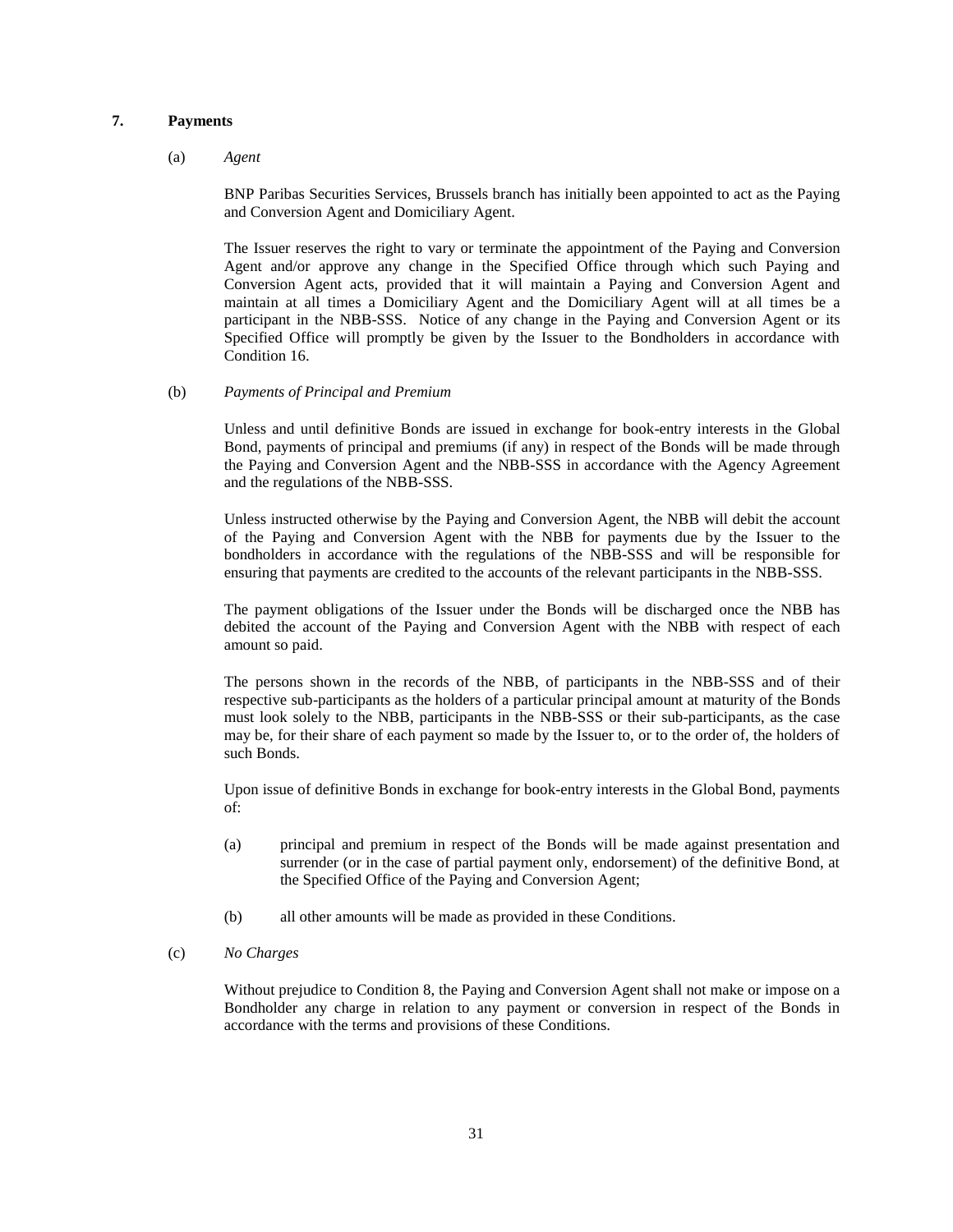# (d) *Fractions*

When making payments to Bondholders, if the relevant payment is not of an amount which is a whole multiple of the smallest unit of the relevant currency in which such payment is to be made, such payment will be rounded down to the nearest smallest unit.

## **8. Taxation**

All payments made by or on behalf of the Issuer in respect of the Bonds will be made subject to and after deduction or withholding for or on account of any present or future taxes, duties, assessments or governmental charges of whatever nature imposed or levied by or on behalf of Belgium or any political subdivision or any authority thereof or therein having power to tax required to be made by law. The Issuer will not be required to pay any additional or further amounts in respect of such deduction or withholding.

*The Bonds will be accepted for clearing in the NBB-SSS, but their circulation is limited to so-called Xaccounts, which are exempt securities accounts opened with a financial institution that is a direct or indirect participant in the NBB-SSS on behalf of investors that are eligible investors as referred to in article 4 of the Belgian Royal Decree of 26 May 1994 on the deduction of withholding tax (Arrêté royal du 26 mai 1994 relatif à la perception et à la bonification du précompte mobilier / Koninklijk besluit van 26 mei 1994 over de inhouding en de vergoeding van de roerende voorheffing)*. *Holding Bonds on an Xaccount in the NBB-SSS enables such eligible investors, as at the date of these terms and conditions, to transfer the Bonds on a gross basis. As at the date of these terms and conditions, Euroclear and Clearstream only hold bonds in the NBB-SSS on X-accounts on behalf of eligible investors.* 

## <span id="page-31-0"></span>**9. Events of Default**

If any of the following events (each an "**Event of Default**") occurs and is continuing, the Trustee at its discretion may, and if so requested in writing by the holders of at least one-quarter in principal amount of the Bonds then outstanding or if so directed by a Resolution and provided in each case that it is indemnified and/or secured and/or prefunded to its satisfaction shall, give notice to the Issuer at its registered office that the Bonds are, and they shall thereby immediately become due and repayable at their principal amount:

- (a) if default is made (i) in the payment of any principal due in respect of the Bonds or any of them or (ii) in respect of the delivery of the Ordinary Shares pursuant to the exercise of Conversion Rights, and the default continues for a period of seven calendar days; or
- (b) if the Issuer fails to perform or observe any of its other obligations under these Conditions or the Trust Deed or fails to perform or observe any obligation under Condition 10 which would be a breach thereof and (except in any case where, in the opinion of the Trustee, the failure is incapable of remedy when no such continuation or notice as is hereinafter mentioned will be required) the failure continues for the period of 30 calendar days (or such longer period as the Trustee may permit) next following the service by the Trustee on the Issuer of notice requiring the same to be remedied; or
- (c) (i) any other present or future indebtedness of the Issuer or any of its Material Subsidiaries for or in respect of moneys borrowed or raised becomes due and payable prior to its stated maturity by reason of any event of default (howsoever described), or (ii) any such indebtedness is not paid when due or if later, as the case may be, at the end of any applicable grace period, or (iii) the Issuer or any of its Material Subsidiaries fails to pay when due any amount payable by it under any present or future guarantee for, or indemnity in respect of, any moneys borrowed or raised, provided, in any instance, the aggregate amount of the relevant indebtedness, guarantees and indemnities in respect of which one or more of the events mentioned above in this paragraph (c) have occurred and is continuing equals or exceeds  $€20,000,000$  (or its equivalent in any other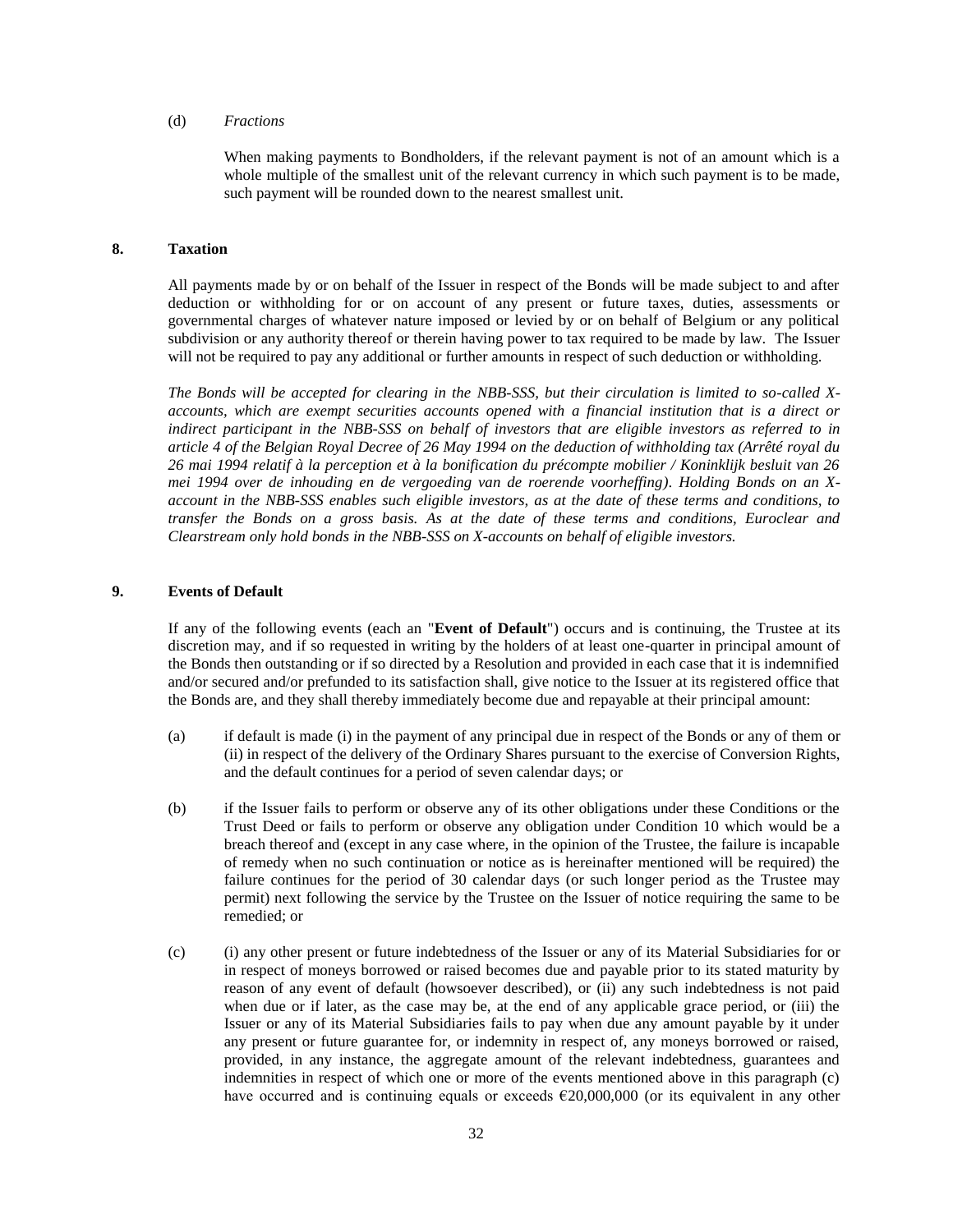currency or currencies), except to the extent the existence or enforceability of the relevant obligation is being disputed in good faith by appropriate proceedings; or

- (d) if any expropriation, attachment, sequestration, distress or execution affects any asset or assets of the Issuer or any of its Material Subsidiaries having an aggregate value of  $\epsilon$ 20,000,000, unless such expropriation, attachment, sequestration, distress or execution is discharged within 60 calendar days; or
- (e) if any mortgage, charge, pledge, lien or other encumbrance, present or future, created or assumed by the Issuer or any of its Material Subsidiaries over all or a substantial part of its property or assets for an amount at the relevant time in excess of  $\epsilon$ 20,000,000 (or its equivalent in any other currency or currencies) becomes enforceable and any step is taken to enforce it (including the taking of possession or the appointment of a receiver, administrative receiver, manager or other similar person) unless such enforcement is discharged within 60 calendar days or is the subject of a bona fide dispute; or
- (f) if the Issuer or any of its Material Subsidiaries is bankrupt or unable to pay its debts, stops, suspends or announces its intention to stop or suspend payment on any of its debts, or, by reason of actual or anticipated financial difficulties, commences negotiations with one or more of its creditors with a view to deferring, rescheduling or otherwise readjusting any indebtedness, or a moratorium is declared or comes into effect in respect of or affecting all or any part of (or of a particular type of) the debts of the Issuer or any of its Material Subsidiaries; or
- (g) if an order is made or any corporate action is taken for the winding-up, dissolution, administration or reorganisation of the Issuer or any of its Material Subsidiaries, or the Issuer or any of its Material Subsidiaries ceases or threatens to cease to carry on all or substantially all of its business or operations, or if a receiver, liquidator, administrator, administrative receiver, trustee or similar officer is appointed in respect of the Issuer or any of its Material Subsidiaries or of all or a substantial part of its revenues and assets, except, in each case, for the purpose of a solvent liquidation of a Material Subsidiary;

provided that the Trustee shall have certified that, with respect to paragraphs (b), (f) and (g) above (and in relation to (f) and (g) with respect to a Material Subsidiary only and not the Issuer), in its opinion, such event is materially prejudicial to the interests of the Bondholders.

# <span id="page-32-0"></span>**10. Undertakings**

Whilst any Conversion Right remains exercisable, the Issuer will, save with the approval of a Resolution or with the prior written approval of the Trustee where, in its opinion, it is not materially prejudicial to the interests of the Bondholders to give such approval:

- (a) not issue or pay up any Securities, in either case by way of capitalisation of profits or reserves, other than:
	- (i) by the issue of fully paid Ordinary Shares to Shareholders and other holders of shares in the capital of the Issuer which by their terms entitle the holders thereof to receive Ordinary Shares or other shares or Securities on a capitalisation of profits or reserves; or
	- (ii) by the issue of Ordinary Shares paid up in full (in accordance with applicable law) and issued wholly, ignoring fractional entitlements, in lieu of the whole or part of a cash Dividend; or
	- (iii) by the issue of fully paid equity share capital (other than Ordinary Shares) to the holders of equity share capital of the same class and other holders of shares in the capital of the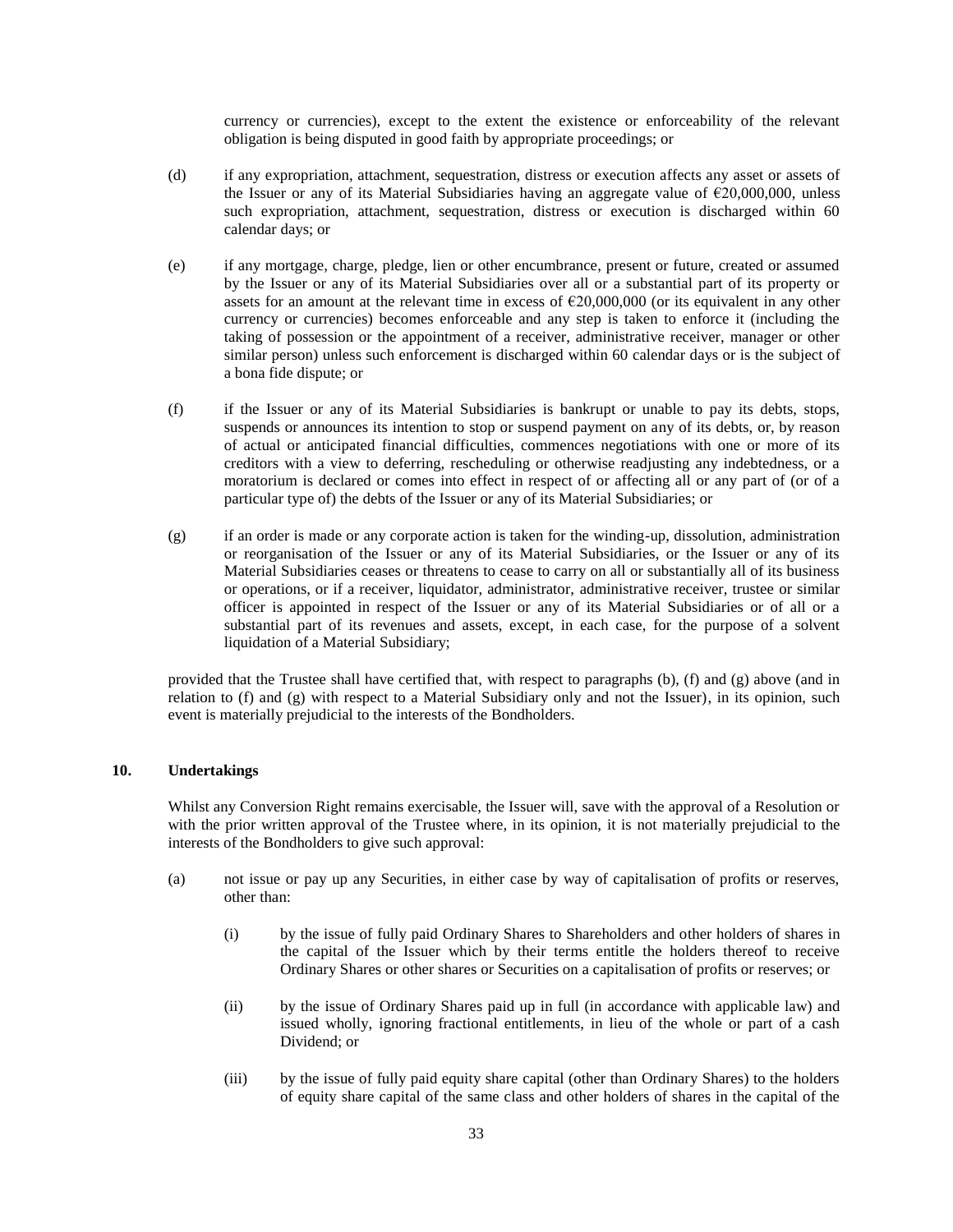Issuer which by their terms entitle the holders thereof to receive equity share capital (other than Ordinary Shares); or

(iv) by the issue of Ordinary Shares or any equity share capital to, or for the benefit of, any employee or former employee, independent service provider providing services on a more than halftime basis or former independent service provider providing services on a more than halftime basis, director or executive holding or formerly holding executive office of the Issuer or any of its Subsidiaries or any associated company or to trustees or nominees to be held for the benefit of any such person, in any such case pursuant to an employee, director or executive share or option scheme whether for all employees, directors, or executives or any one or more of them,

unless, in any such case, the same constitutes a Dividend or otherwise gives (or, in the case of an issue or payment up of Securities in connection with a Change of Control, will give) rise (or would, but for the provisions of Condition 5(f) relating to roundings or the carry forward of adjustments, give rise) to an adjustment to the Conversion Price or is (or, in the case of any issue or payment up of Securities in connection with a Change of Control, will be) otherwise taken into account for the purposes of determining whether such an adjustment should be made;

- (b) not modify the rights attaching to the Ordinary Shares with respect to voting, dividends or liquidation nor issue any other class of equity share capital carrying any rights which are more favourable than the rights attaching to the Ordinary Shares but so that nothing in this Condition 10(b) shall prevent:
	- (i) the issue of equity share capital to employees or former employees, independent service providers providing services on a more than halftime basis or former independent service providers providing services on a more than halftime basis or directors (including directors holding or formerly holding executive office or the personal service company of any such person) (or the spouse or relative of any such person) whether of the Issuer or any of its Subsidiaries or associated companies by virtue of their office or employment pursuant to any employees' share or option scheme; or
	- (ii) any consolidation, reclassification or subdivision of the Ordinary Shares; or
	- (iii) any modification of such rights which is not, in the reasonable opinion of an Independent Financial Adviser, materially prejudicial to the interests of the holders of the Bonds; or
	- (iv) any issue of equity share capital where the issue of such equity share capital results, or would, but for the provisions of Condition 5(f) relating to roundings or the carry forward of adjustments or, where comprising Ordinary Shares, the fact that the consideration per Ordinary Share receivable therefor is at least 95 per cent. of the Current Market Price per Ordinary Share, otherwise result, in an adjustment to the Conversion Price; or
	- (v) without prejudice to any rule of law or legislation, the conversion of Ordinary Shares into, or the issue of any Ordinary Shares in, uncertificated form (or the conversion of Ordinary Shares in uncertificated form to certificated form) or the amendment of the Articles of Association of the Issuer to enable title to securities in the Issuer (including Ordinary Shares) to be evidenced and transferred without a written instrument or any other alteration to the Articles of Association of the Issuer made in connection with the matters described in this Condition 10(b) or which is supplemental or incidental to any of the foregoing (including any amendment made to enable or facilitate procedures relating to such matters and any amendment dealing with the rights and obligations of holders of Securities, including Ordinary Shares, dealt with under such procedures); or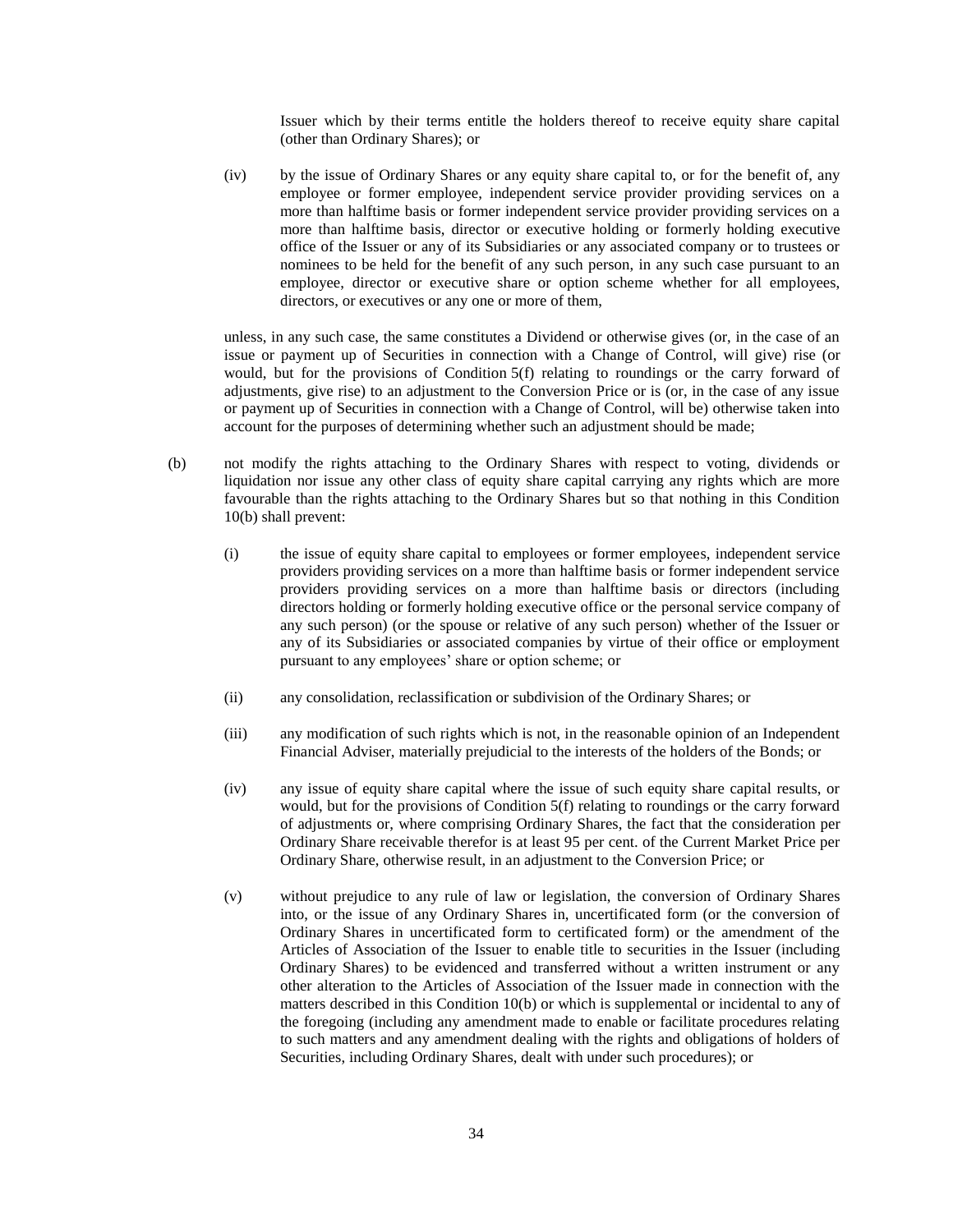- (vi) any issue of equity share capital or modification of rights attaching to the Ordinary Shares, where prior thereto the Issuer shall have instructed an Independent Financial Adviser to determine what (if any) adjustments should be made to the Conversion Price as being fair and reasonable to take account thereof and such Independent Financial Adviser shall have determined either that no adjustment is required or that an adjustment resulting in a decrease in the Conversion Price is required and, if so, the new Conversion Price as a result thereof and the basis upon which such adjustment is to be made and, in any such case, the date on which the adjustment shall take effect (and so that the adjustment shall be made and shall take effect accordingly);
- (c) procure that no Securities (whether issued by the Issuer or any Subsidiary (other than a Jointly Controlled Subsidiary) of the Issuer or procured by the Issuer or any Subsidiary (other than a Jointly Controlled Subsidiary) of the Issuer to be issued or issued by any other person pursuant to any arrangement with the Issuer or any Subsidiary (other than a Jointly Controlled Subsidiary) of the Issuer), and use reasonable endeavors to procure that no Securities (whether issued by a Jointly Controlled Subsidiary or procured by a Jointly Controlled Subsidiary to be issued or issued by any other person pursuant to any arrangement with any Jointly Controlled Subsidiary), issued without rights to convert into, or exchange or subscribe for, Ordinary Shares shall subsequently be granted such rights exercisable at a consideration per Ordinary Share which is less than 95 per cent. of the Current Market Price per Ordinary Share at the close of business on the last dealing day preceding the date of the first public announcement of the proposed inclusion of such rights unless the same gives rise (or would, but for the provisions of Condition 5(f) relating to roundings or the carry forward of adjustments, give rise) to an adjustment to the Conversion Price and that at no time shall there be in issue Ordinary Shares of differing nominal values, save where such Ordinary Shares have the same economic rights;
- (d) not make any issue, grant or distribution or take or omit to take any other action if the effect thereof would be that, on the exercise of Conversion Rights, Ordinary Shares could not, under any applicable law then in effect, be legally issued as fully paid;
- (e) not reduce its issued share capital, share premium account, or any uncalled liability in respect thereof, or any non-distributable reserves, except:
	- (i) pursuant to the terms of issue of the relevant share capital; or
	- (ii) by means of a purchase or redemption of share capital of the Issuer to the extent, in any such case, permitted by applicable law; or
	- (iii) where the reduction does not involve any distribution of assets; or
	- (iv) solely in relation to a change in the currency in which the nominal value of the Ordinary Shares is expressed; or
	- (v) to create distributable reserves; or
	- (vi) to absorb accounting losses recognized by the Issuer, to create a reserve to absorb foreseeable accounting losses or to create an unavailable reserve in accordance with Article 622, §2, paragraph two of the Belgian Company Code, in each case in accordance with Article 614 of the Belgian Company Code; or
	- (vii) by way of transfer to reserves as permitted under applicable law; or
	- (viii) where the reduction is permitted by applicable law and the Trustee is advised by an Independent Financial Adviser, acting as an expert, that the interests of the Bondholders will not be materially prejudiced by such reduction; or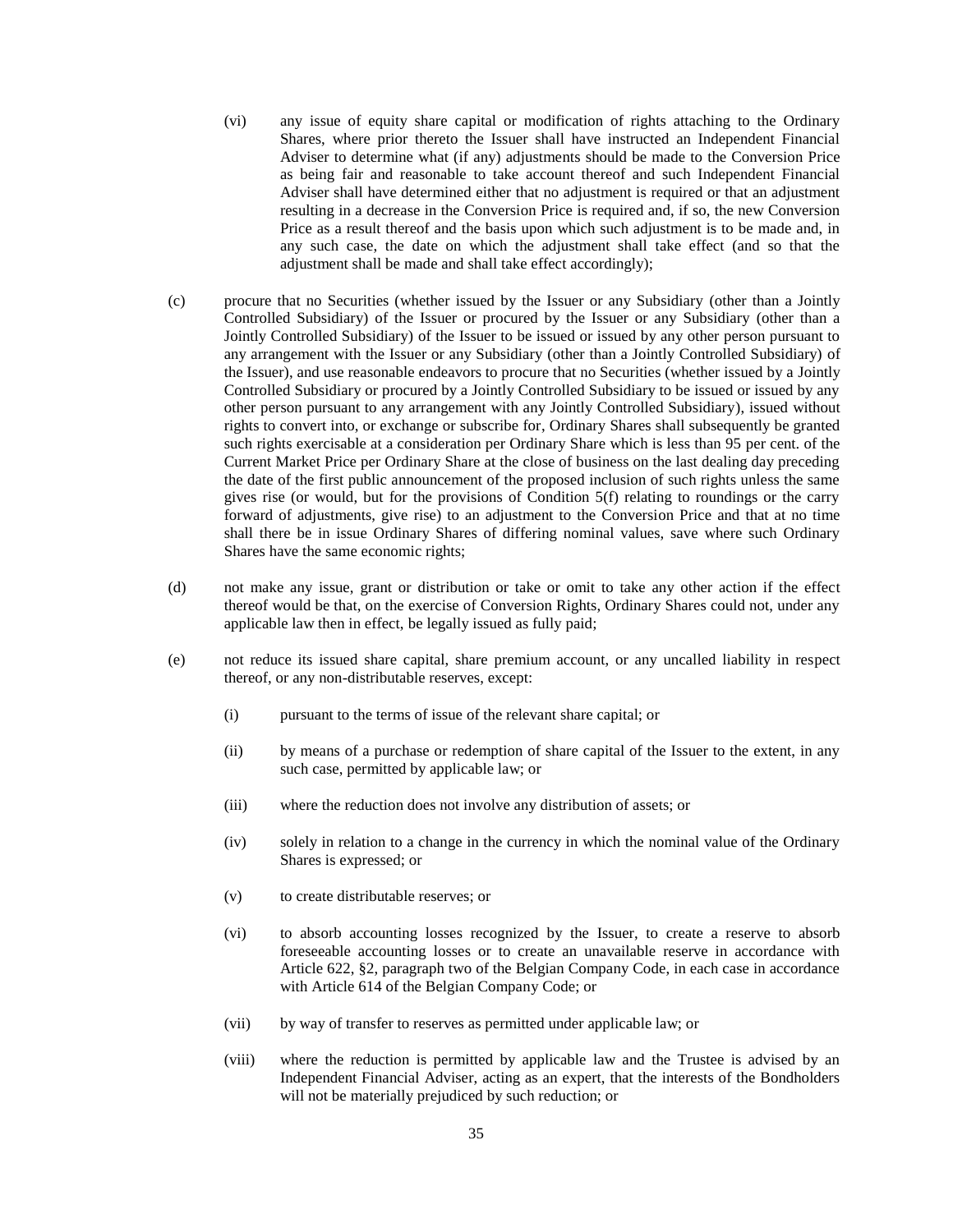(ix) where the reduction is permitted by applicable law and results (or, in the case of a reduction in connection with a Change of Control, will result) in (or would, but for the provisions of Condition 5(f) relating to roundings or the carry forward of adjustments, result in) an adjustment to the Conversion Price or is (or, in the case of a reduction in connection with a Change of Control, will be) otherwise taken into account for the purposes of determining whether such an adjustment should be made,

provided that, without prejudice to the other provisions of these Conditions, the Issuer may exercise such rights as it may from time to time be entitled pursuant to applicable law to purchase, redeem or buy back its Ordinary Shares and any depositary or other receipts or certificates representing Ordinary Shares without the consent of Bondholders;

- (f) if any offer is made to all (or as nearly as may be practicable all) Shareholders (or all (or as nearly as may be practicable all) Shareholders other than the offeror and/or any parties acting in concert with the offeror (as defined in Article 3, paragraph 1, 5° of the Belgian Act of 1 April 2007 on public takeover bids or any modification or re-enactment thereof)) to acquire all or a majority of the issued ordinary share capital of the Issuer, give notice of such offer to the Bondholders at the same time as any notice thereof is sent to the Shareholders (or as soon as practicable thereafter) that details concerning such offer may be obtained from the Specified Office of the Paying and Conversion Agent and, where such an offer has been recommended by the Board of Directors of the Issuer, or where such an offer has become or been declared unconditional in all respects, use all reasonable endeavours to procure that a like offer is extended to the holders of any Ordinary Shares issued during the period of the offer arising out of the exercise of the Conversion Rights by the Bondholders and/or to the holders of the Bonds;
- (g) use all reasonable endeavors to ensure that the Ordinary Shares issued upon exercise of Conversion Rights  $(x)$  will, as soon as is practicable, be admitted to listing and to trading on the Relevant Stock Exchange and (y) will be listed, quoted or dealt in, as soon as is practicable, on any other stock exchange or securities market on which the Ordinary Shares may then be listed or quoted or dealt in;
- (h) for so long as any Bond remains outstanding, use all reasonable endeavours to ensure that its issued and outstanding Ordinary Shares shall be admitted to listing on the Relevant Stock Exchange;
- (i) at all times keep available for issue, free from pre-emptive rights out of its authorised but unissued capital, sufficient authorised but unissued Ordinary Shares to enable the exercise of all Conversion Rights, and all other rights of subscription and exchange for Ordinary Shares, to be satisfied in full;
- (j) procure that it shall not become domiciled or resident in or subject generally to the taxing authority of any jurisdiction (other than Belgium) unless it would not thereafter be required pursuant to then current laws and regulations to withhold or deduct for or on account of any present or future taxes, duties, assessments or governmental charges of whatever nature imposed or levied by or on behalf of such jurisdiction or any political subdivision thereof or therein having power to tax in respect of any payment on or in respect of the Bonds which are significantly different from those imposed or levied under the taxing authority of Belgium; and
- (k) (i) use all reasonable endeavours to obtain that the Change of Control Resolutions are approved by a resolution of the Shareholders of the Issuer in a general meeting of Shareholders, and in connection therewith to propose a resolution to such effect at the general meeting of Shareholders of the Issuer scheduled to be held by no later than the Long-stop Date, and (ii) immediately following approval of such a resolution to file a copy thereof with the Clerk of the Commercial Court of Ghent, division Kortrijk (*greffe du tribunal de commerce/griffie van de rechtbank van koophandel*).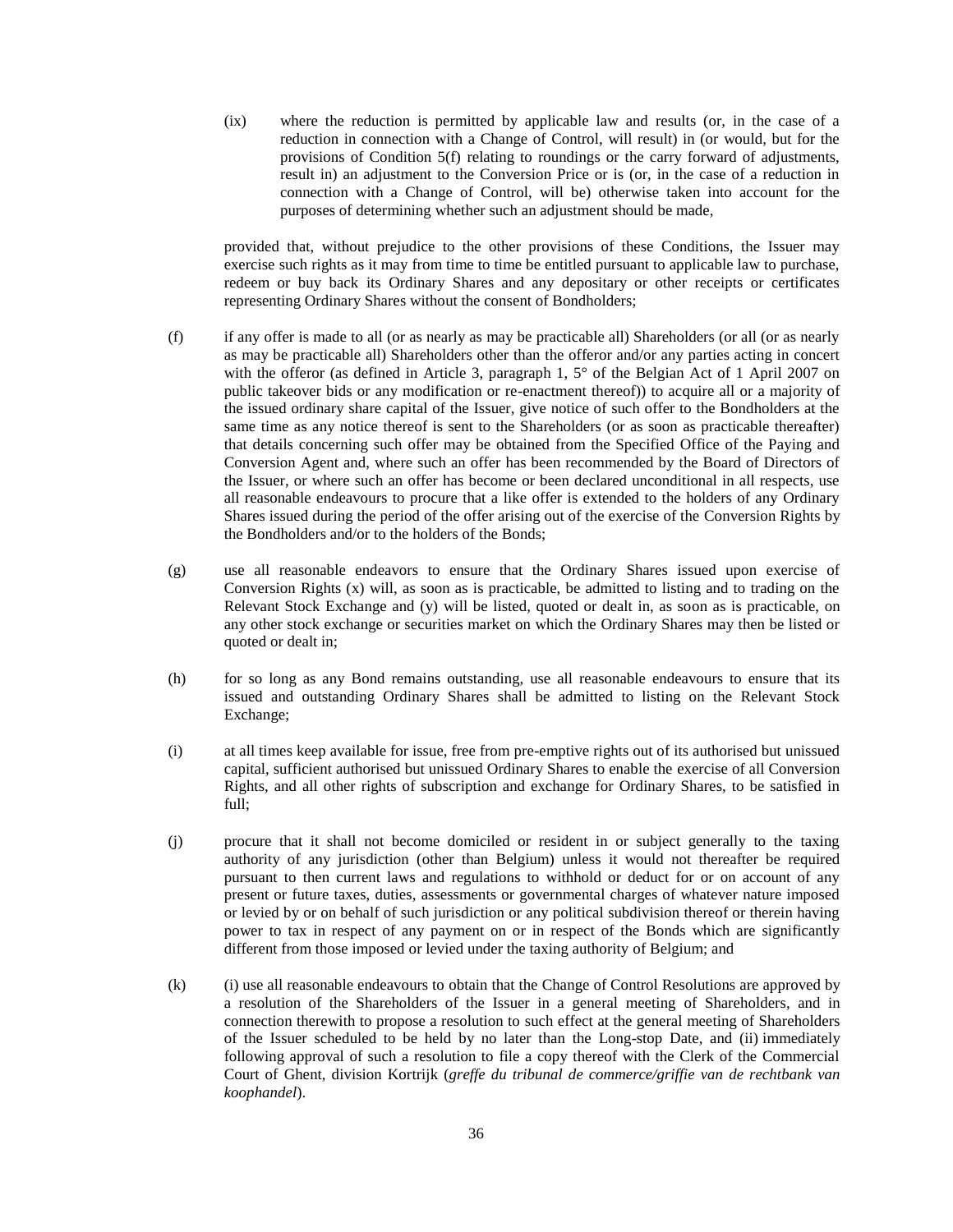The Issuer has undertaken in the Trust Deed to deliver to the Trustee annually a certificate of two authorised signatories of the Issuer as to there not having occurred an Event of Default or Potential Event of Default since the Closing Date or the date of the last such certificate or if such event has occurred as to the details of such event. The Trustee will be entitled to rely on such certificate and shall not be obliged to independently monitor compliance by the Issuer with the undertakings set forth in this Condition 10 or otherwise in the Trust Deed, nor be liable to any person for not so doing. The Trustee is also entitled to rely, without further investigation, on a certificate signed by two autorised signatories of the Issuer certifying its Material Subsidiaries and shall incur no liability to any person for so doing.

As used in these Conditions, "**share capital**" has the meaning given to *capital/kapitaal* in Article 476 of the Belgian Company Code.

### **11. Prescription**

Claims against the Issuer for payment in respect of the Bonds shall be prescribed and become void unless made within 10 years from the appropriate Relevant Date in respect of such payment (in the case of principal) or from the due date for payment thereof (in respect of any other amounts).

### **12. Replacement of Bonds**

If any Bond is lost, stolen, mutilated, defaced or destroyed, it may be replaced at the Specified Office of the Paying and Conversion Agent subject to all applicable laws and stock exchange requirements, upon payment by the claimant of the expenses incurred in connection with such replacement and on such terms as to evidence and indemnity as the Issuer may reasonably require. Mutilated or defaced Bonds must be surrendered before replacements will be issued.

### **13. Meetings of Bondholders, Modification and Waiver, Substitution**

#### (a) *Meetings of Bondholders*

The Trust Deed contains provisions for convening meetings of Bondholders to consider matters affecting their interests, including the sanctioning by a Resolution of a modification of any of these Conditions or any provisions of the Trust Deed. Such a meeting may be convened by the Issuer or the statutory auditor of the Issuer and shall be convened by the Issuer if requested in writing by the Trustee or Bondholders holding not less than 20 per cent. in principal amount of the Bonds for the time being outstanding. The quorum for any meeting shall be as set out in Article 574 of the Belgian Company Code. All Resolutions require the approval of at least 75 per cent. in principal amount of the Bonds the holders of which are taking part in the vote. Under Article 574 of the Belgian Company Code, if a Resolution is approved by Bondholders holding or representing less than one-third of the principal amount of the Bonds for the time being outstanding (whether their holders are present or represented at the meeting or not), such Resolution is not enforceable unless approved by the Belgian Court of Appeal in the district where the Issuer's registered office is located. The Trustee may not have standing to make such a request to the Belgian Court of Appeal on behalf of the Bondholders. The Trustee may, in its sole discretion, without the consent of the Bondholders, prescribe such other or further regulations regarding the holding of meetings of Bondholders and attendance and voting thereat. Any Resolution duly passed shall be binding on all Bondholders (whether or not they were present at the meeting at which such Resolution was passed and whether or not they vote in favour).

No Resolution of the Bondholders which in the opinion of the Issuer relates to any of the matters listed in Article 568 of the Belgian Company Code shall be effective unless passed at a meeting complying in all respects with Belgian law or ratified at such a meeting. The matters listed in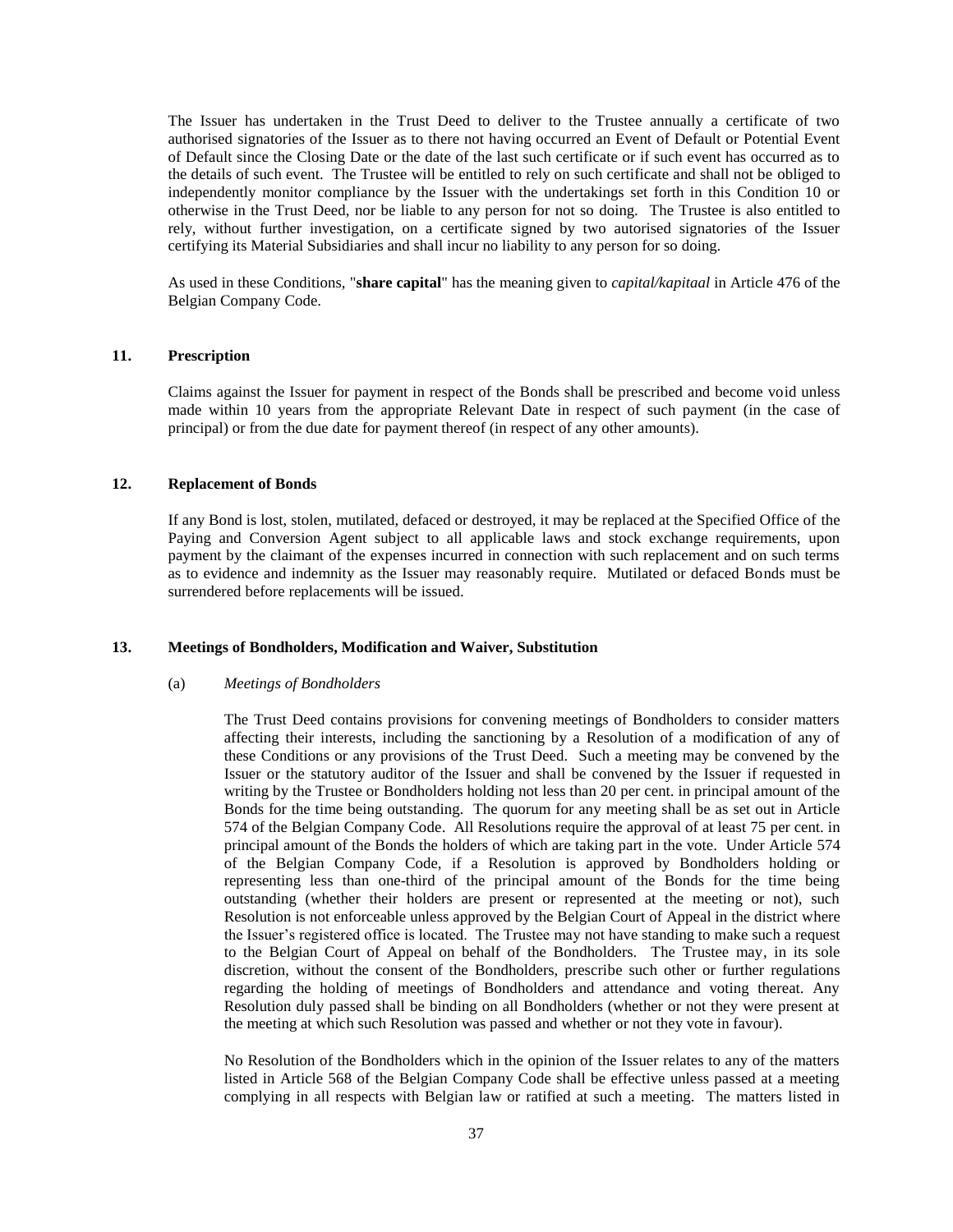Article 568 of the Belgian Company Code include, *inter alia*, modifying or suspending the date of maturity of Bonds or deciding urgent interim actions in the common interest of Bondholders.

#### (b) *Modification and Waiver*

The Trustee may agree, without the consent or sanction of the Bondholders, to (i) any modification of any of the provisions of the Trust Deed, any trust deed supplemental to the Trust Deed, the Agency Agreement, any agreement supplemental to the Agency Agreement, the Bonds, or these Conditions which in the Trustee's opinion is of a formal, minor or technical nature or is made to correct a manifest error (regardless of whether or not the same is materially prejudicial to the interests of the Bondholders), and (ii) any other modification to the Trust Deed, any trust deed supplemental to the Trust Deed, the Agency Agreement, any agreement supplemental to the Agency Agreement, the Bonds or these Conditions (except as mentioned in the Trust Deed), and any waiver or authorisation of any breach or proposed breach, of any of the provisions of the Trust Deed, any trust deed supplemental to the Trust Deed, the Agency Agreement, any agreement supplemental to the Agency Agreement, the Bonds or these Conditions which is, in the opinion of the Trustee, not materially prejudicial to the interests of the Bondholders, except that the Trustee may not exercise this discretion in respect of any matter which is listed in Article 568 of the Belgian Company Code. The Trustee may, without the consent of the Bondholders, determine any Event of Default or a Potential Event of Default should not be treated as such, provided that in the opinion of the Trustee, the interests of Bondholders will not be materially prejudiced thereby. Any such modification, authorisation or waiver shall be binding on the Bondholders and, unless the Trustee agrees otherwise, such modification shall be notified to the Bondholders as soon as practicable in accordance with Condition 16.

#### (c) *Substitution*

The Trustee may, without the consent of the Bondholders agree with the Issuer to the substitution in place of the Issuer (or any previous substitute or substitutes under this Condition) as the principal debtor under the Bonds and the Trust Deed of any Subsidiary of the Issuer subject to (a) the Bonds being unconditionally and irrevocably guaranteed by the Issuer, and (b) the Bonds continuing to be convertible or exchangeable into Ordinary Shares as provided in these Conditions *mutatis mutandis* as provided in these Conditions, with such amendments as the Issuer certified to the Trustee are required to ensure the Bonds continue to be so convertible, and certain other conditions set out in the Trust Deed are being complied with. In the case of such a substitution the Trustee may agree, without the consent of the Bondholders, to a change of the law governing the Bonds and/or the Trust Deed provided that such change would not in the opinion of the Trustee be materially prejudicial to the interests of the Bondholders. Any such substitution shall be binding on the Bondholders and shall be notified promptly to the Bondholders in accordance with Condition 16.

### (d) *Entitlement of the Trustee*

In connection with the exercise of its functions (including but not limited to those referred to in this Condition) the Trustee shall have regard to the interests of the Bondholders as a class and, in particular but without limitation, shall not have regard to the consequences of the exercise of its trusts, powers or discretions for individual Bondholders resulting from their being for any purpose domiciled or resident in, or otherwise connected with, or subject to the jurisdiction of, any particular territory, and the Trustee shall not be entitled to require, nor shall any Bondholder be entitled to claim, from the Issuer or any other person any indemnification or payment in respect of any tax consequence of any substitution of the Issuer upon individual Bondholders.

### (e) *Meetings of Shareholders and Right to Information*

Bondholders shall be entitled to attend all meetings of Shareholders of the Issuer in accordance with Article 537 of the Belgian Company Code, as well as to receive or have access to any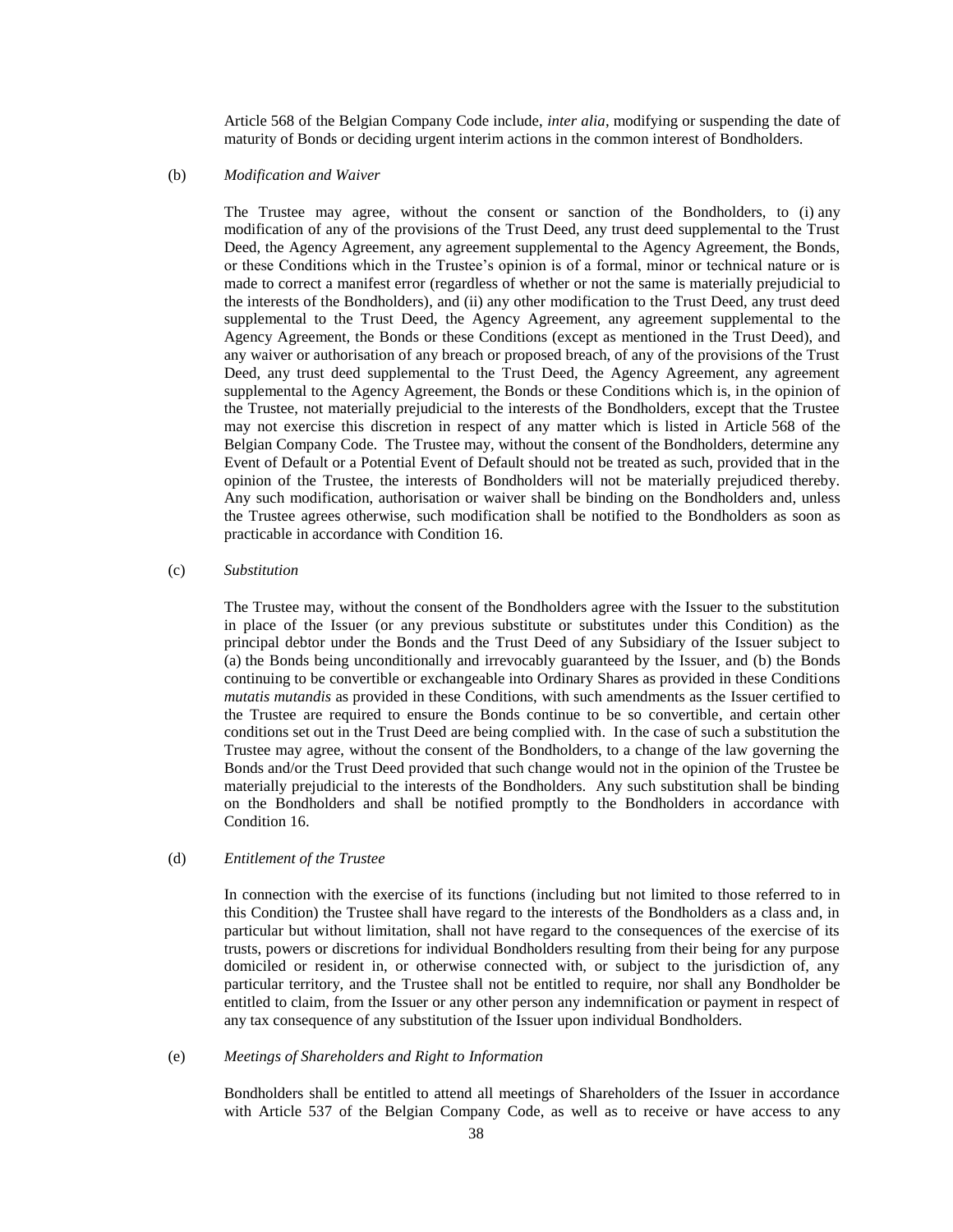documents that they can request accordance with Articles 535 and 553 of the Belgian Company Code. Bondholders who attend any meeting of Shareholders of the Issuer shall be entitled only to a consultative vote in accordance with applicable law.

### **14. Enforcement**

The Trustee may at any time, at its discretion and without notice, take such proceedings against the Issuer as it may think fit to enforce the provisions of the Trust Deed and the Bonds, but it shall not be bound to take any such proceedings or any other action in relation to the Trust Deed and the Bonds unless (i) it shall have been so directed by a Resolution of the Bondholders or so requested in writing by the holders of at least one-quarter in principal amount of the Bonds then outstanding, and (ii) it shall have been indemnified and/or secured and/or prefunded to its satisfaction. No Bondholder shall be entitled to proceed directly against the Issuer unless the Trustee, having become bound so to proceed, fails so to do within a reasonable period and the failure shall be continuing.

## **15. The Trustee**

The Trust Deed contains provisions for the indemnification of the Trustee and for its relief from responsibility, including relieving it from taking proceedings unless indemnified and/or secured and/or prefunded to its satisfaction. The Trustee is entitled to enter into business transactions with the Issuer and any entity related to the Issuer without accounting for any profit and to act as trustee for the holders of any other securities issued or guaranteed by, or relating to, the Issuer and/or any of the Issuer's Subsidiaries, to exercise and enforce its rights, comply with its obligations and perform its duties under or in relation to any such transactions or, as the case may be, any such trusteeship without regard to the interests of, or consequences for, the Bondholders and to retain and not be liable to account for any profit made or any other amount or benefit received thereby or in connection therewith. The Trustee may rely, without liability to the Bondholders or any other person, on a report, confirmation or certificate or any advice of any accountants, financial advisers (including, for the avoidance of doubt, any Independent Financial Adviser) or financial institution, whether or not addressed to it and whether their liability in relation thereto is limited (by its terms or by any engagement letter relating thereto entered into by the Trustee or in any other manner) by reference to a monetary cap, methodology or otherwise. The Trustee shall be obliged to accept and be entitled to rely on any such report, confirmation or certificate or advice where the Issuer procures delivery of the same pursuant to its obligation to do so under any provision of these Conditions or the Trust Deed and such report, confirmation or certificate or advice shall be binding on the Issuer, the Trustee and the Bondholders in the absence of manifest error.

Whenever under these Conditions the Trustee is required to make any determination or exercise any discretion, the Trustee shall be entitled (but not obliged) to do so acting pursuant to the advice of an Independent Financial Adviser or any other entity acting as an expert, and the Trustee shall incur no liability to any person for acting (or refraining from acting) pursuant to such advice.

### <span id="page-38-0"></span>**16. Notices**

All notices regarding the Bonds will be valid if published through the electronic communication system of Bloomberg. The Issuer shall also ensure that all notices are duly published in a manner which complies with the rules and regulations of any stock exchange or other relevant authority on which the Bonds are for the time being listed. Any such notice shall be deemed to have been given on the date of such publication or, if required to be published in more than one newspaper or in more than one manner, on the date of the first such publication in all the required newspapers or in each required manner. If publication as provided above is not practicable, notice will be given in such other manner, and shall be deemed to have been given on such date, as the Trustee may approve.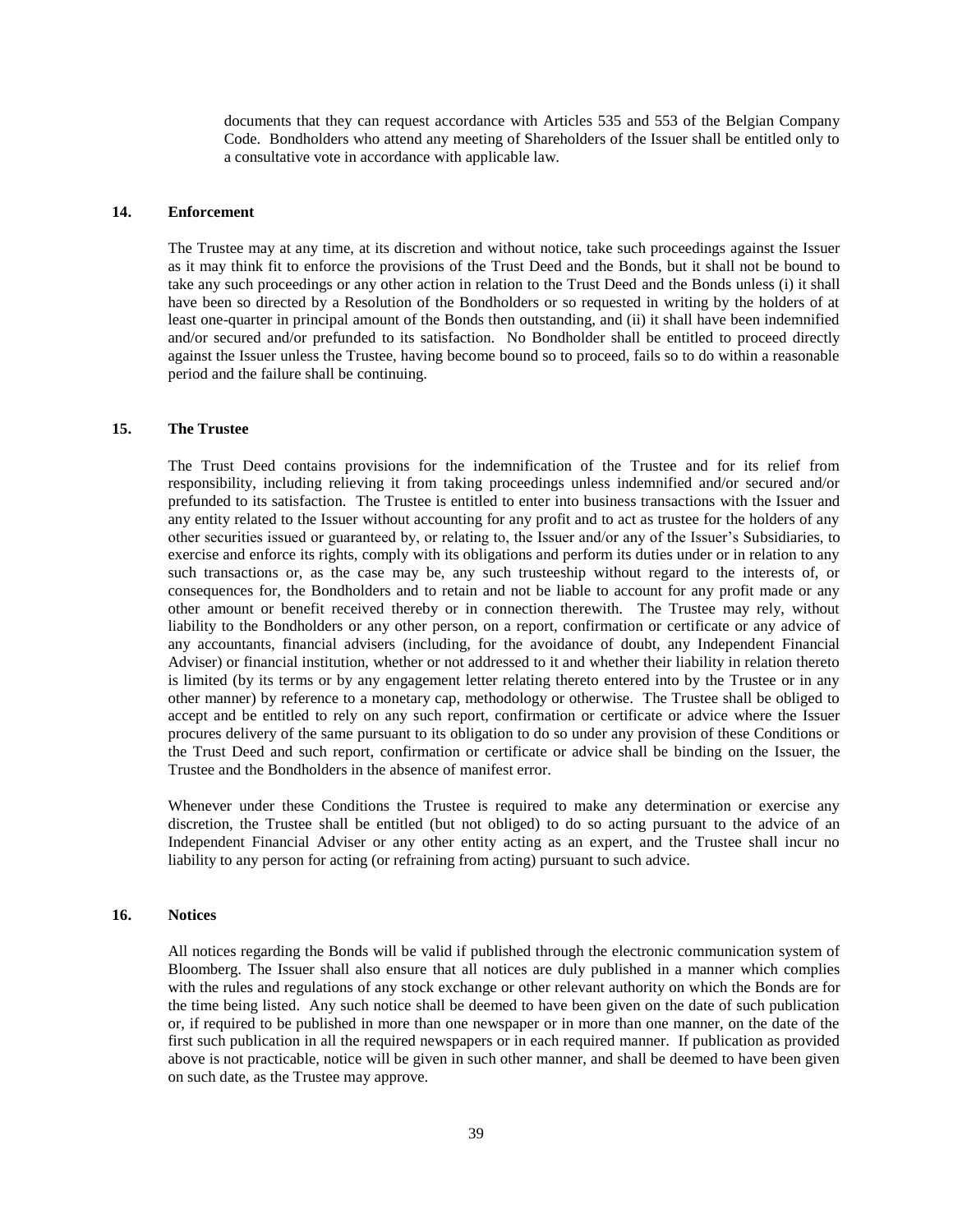The Issuer shall send a copy of all notices given by it to Bondholders pursuant to these Conditions simultaneously to the Calculation Agent.

With respect to notices for a meeting of Bondholders, any convening notice for such meeting shall be made in accordance with article 570 of the Belgian Company Code by an announcement to be inserted, not less than 15 calendar days prior to the meeting, in the Belgian Official Gazette (*Moniteur Belge – Belgisch Staatsblad*) and in a nationwide newspaper. Resolutions to be submitted to the meeting must be described in the convening notice. In addition, the convening notice shall specify the procedures in respect of voting on resolutions to be decided by the meeting.

### <span id="page-39-0"></span>**17. Further Issues**

The Issuer may from time to time without the consent of the Bondholders create and issue further notes, bonds or debentures either having the same terms and conditions in all respects as the outstanding notes, bonds or debentures of any series (including the Bonds and, in such case, referred to herein as the "**Further Bonds**") or in all respects except for the first date on which conversion rights may be exercised and so that such further issue shall be consolidated and form a single series with the outstanding notes, bonds or debentures of any series (including the Bonds) or upon such terms as to conversion, premium, redemption and otherwise as the Issuer may determine at the time of their issue, to the extent permitted under applicable tax laws. Any further notes, bonds or debentures forming a single series with the outstanding notes, bonds or debentures of any series (including the Bonds) constituted by the Trust Deed or any deed supplemental to it shall, and any other notes, bonds or debentures may, with the consent of the Trustee, be constituted by a deed supplemental to the Trust Deed. The Trust Deed contains provisions for convening a single meeting of the Bondholders and the holders of notes, bonds or debentures of other series in certain circumstances where the Trustee so decides.

### **18. Contracts (Rights of Third Parties) Act 1999**

No person shall have any right to enforce any term or condition of the Bonds under the Contracts (Rights of Third Parties) Act 1999.

# **19. Governing Law and Jurisdiction**

(a) *Governing Law*

The Trust Deed (other than Schedule 3 (*Provisions for Meetings of Bondholders*)), the Agency Agreement, the Bonds (other than Condition 13(a) (*Meetings of Bondholders*), Condition 13(e) (*Meetings of Shareholders and Right to Information*)) (and all non-contractual obligations arising out of or in connection with them) are governed by, and shall be construed in accordance with, English law.

Condition 13(a) (*Meetings of Bondholders*) and Condition 13(e) (*Meetings of Shareholders and Right to Information*) are governed by, and shall be construed in accordance with, Belgian law.

<span id="page-39-1"></span>(b) *Jurisdiction*

The courts of England are to have jurisdiction to settle any disputes which may arise out of or in connection with the Trust Deed, the Agency Agreement and the Bonds, and accordingly any legal action or proceedings arising out of or in connection with the Trust Deed, the Agency Agreement and the Bonds ("**Proceedings**") may be brought in such courts. The Issuer has in the Trust Deed irrevocably submitted to the jurisdiction of such courts and has waived any objection to Proceedings in such courts whether on the ground of venue or on the ground that the Proceedings